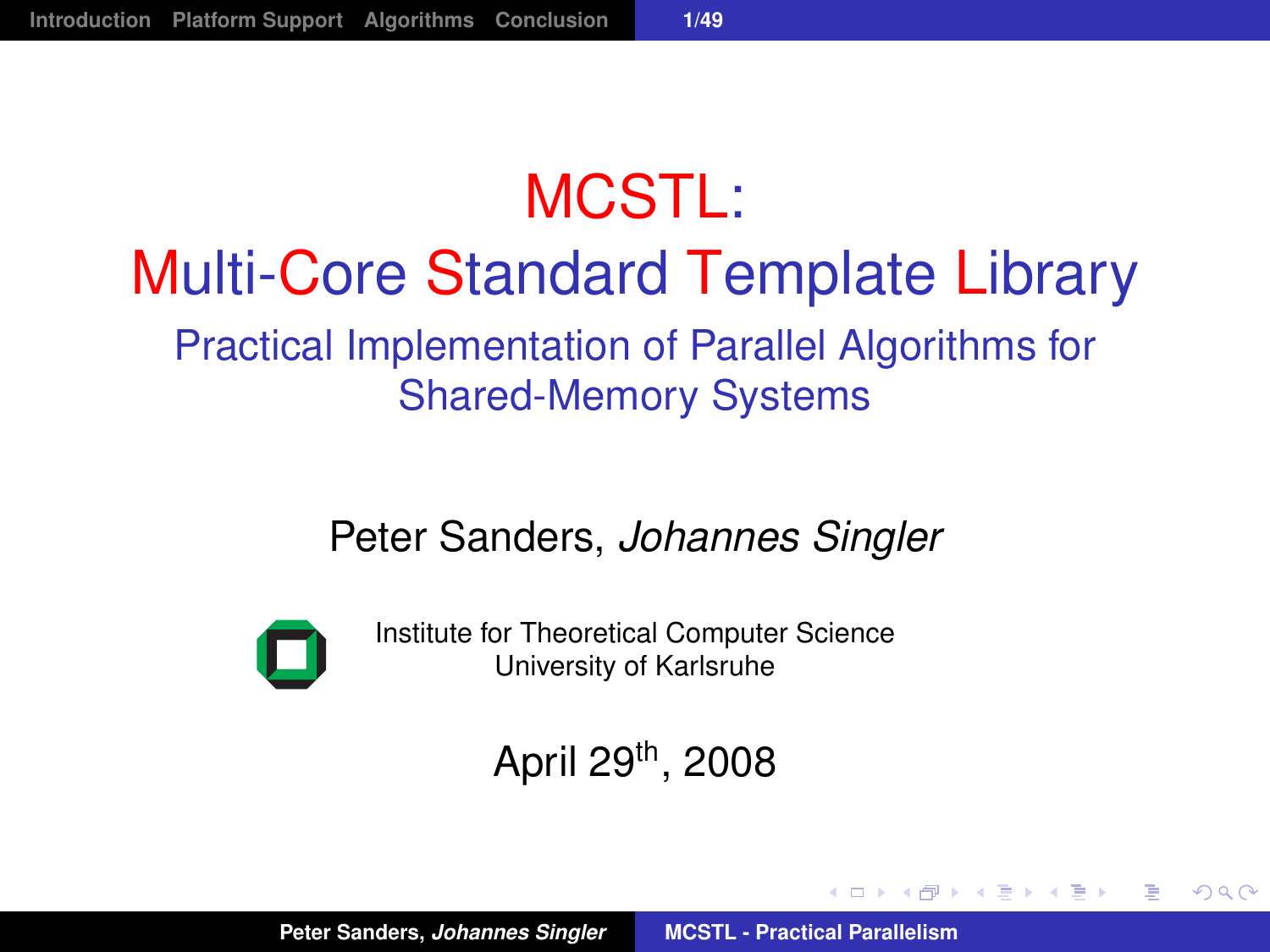Lecture Contents

[Introduction](#page-2-0)

[Platform Support](#page-17-0)

[Algorithms](#page-23-0)

[Conclusion](#page-56-0)

**Peter Sanders,** *Johannes Singler* **[MCSTL - Practical Parallelism](#page-0-0)**

す 御 メ イ 重 メ オ 重 メー

4 0 8

<span id="page-1-0"></span>重。  $2Q$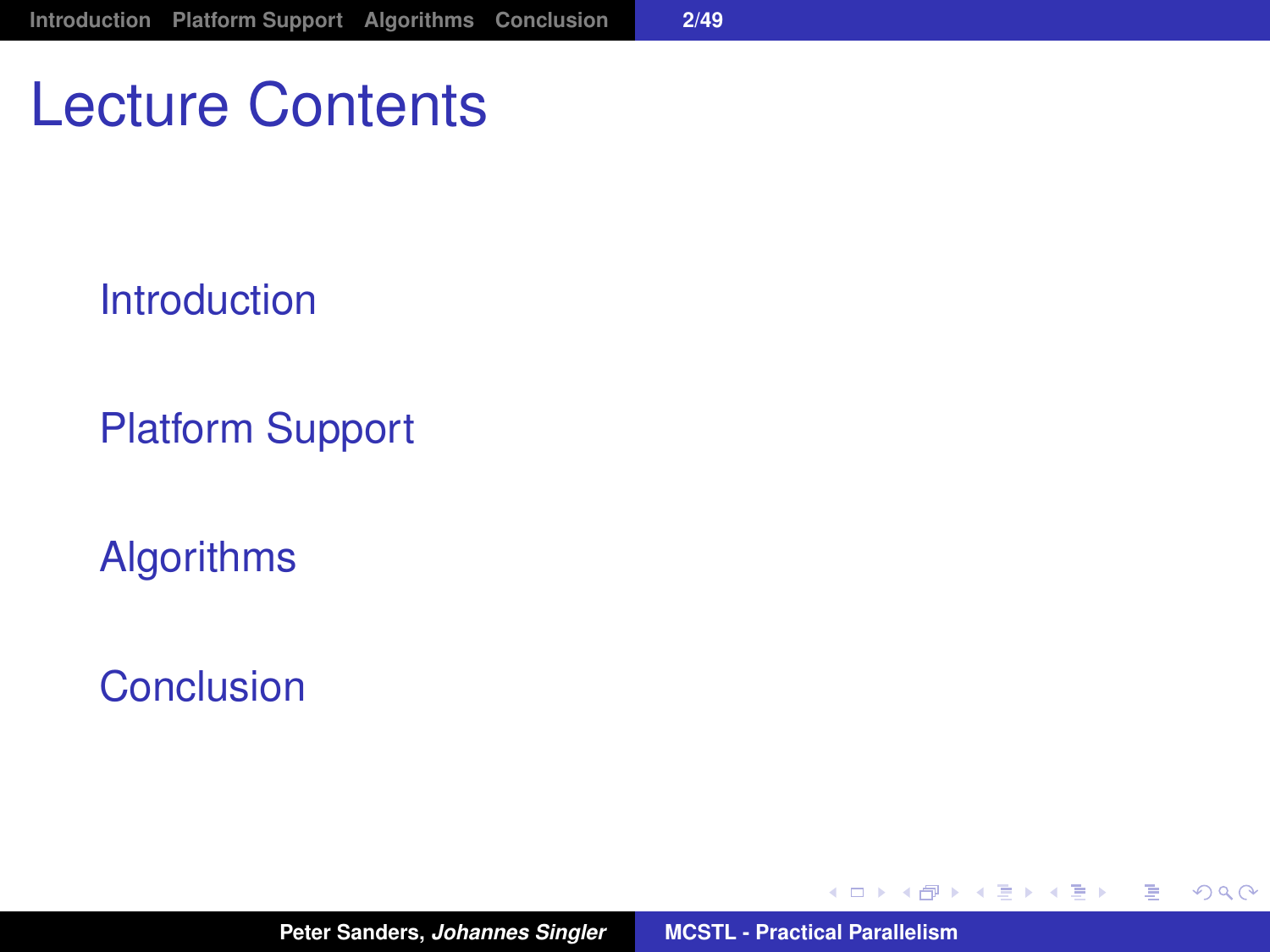## **Outline**

#### [Introduction](#page-2-0)

[Platform Support](#page-17-0)

[Algorithms](#page-23-0)

[Conclusion](#page-56-0)

イロメ イ部メ イヨメ イヨメー

<span id="page-2-0"></span>重。  $298$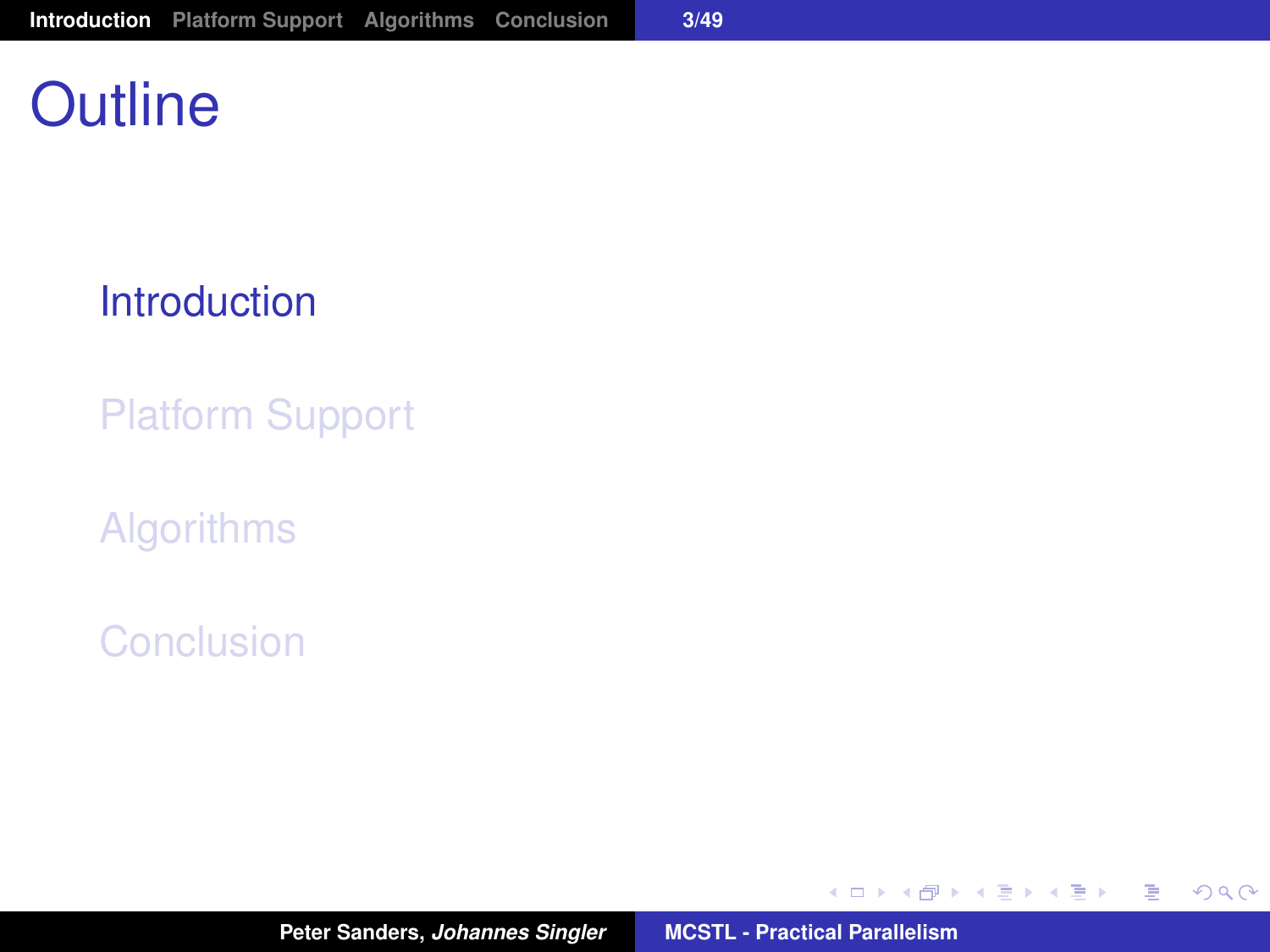# Model

## Theory  $\rightsquigarrow$  Practice

- $\blacktriangleright$  machine model  $\rightsquigarrow$  concrete machine(s)
- ► pseudo-code  $\rightsquigarrow$  existing C<sub>++</sub> library

イロメ イ団メ イヨメ イヨメー

<span id="page-3-0"></span>●○  $2Q$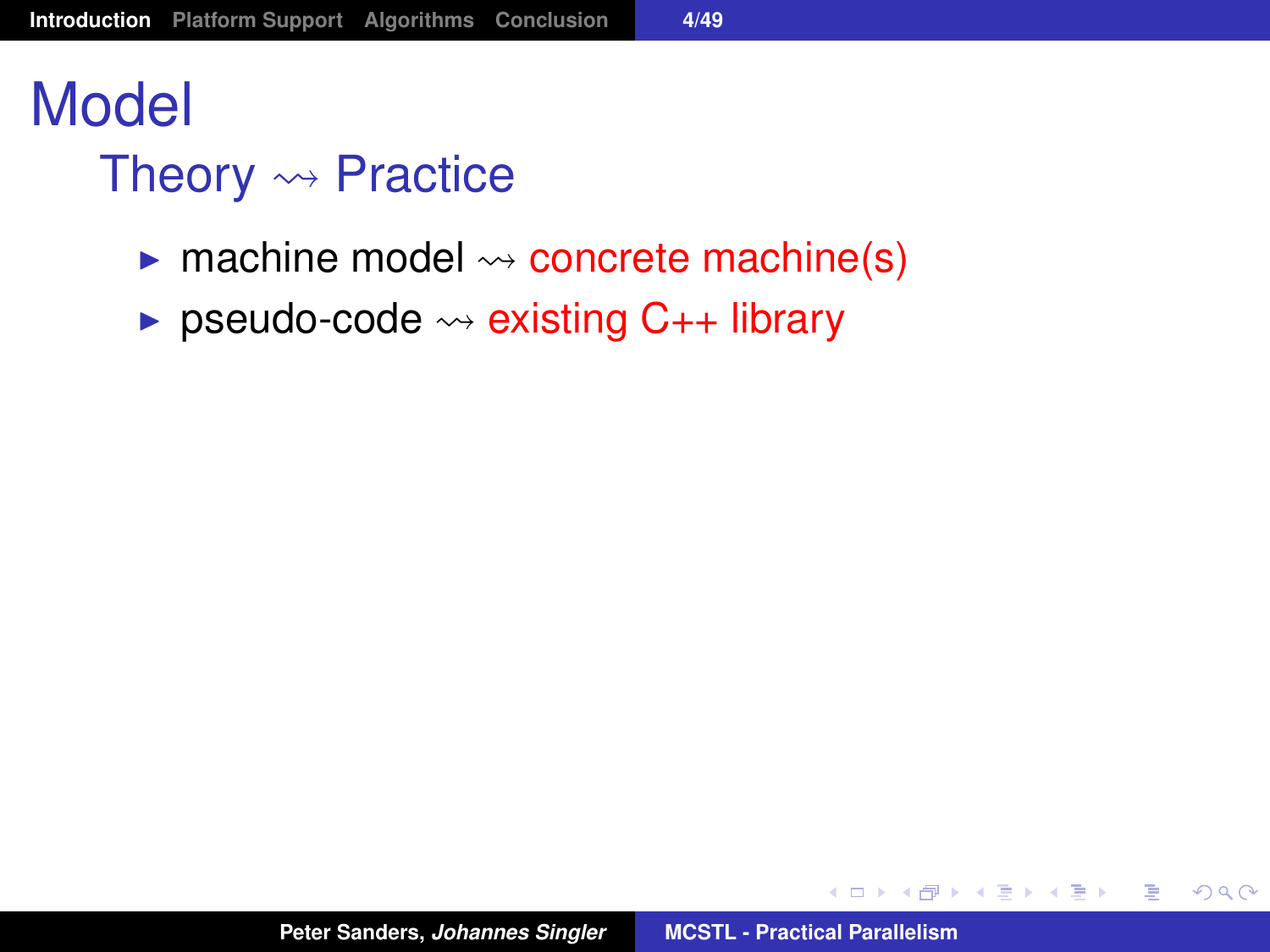# Model

## Theory  $\rightsquigarrow$  Practice

- $\triangleright$  machine model  $\rightsquigarrow$  concrete machine(s)
- **Example 3** pseudo-code  $\rightsquigarrow$  existing C<sub>++</sub> library

Communication Network  $\rightsquigarrow$  Shared Memory

- $\blacktriangleright$  implicit communication
	- $\triangleright$  cache hierarchy, NUMA, bandwidth sharing

す 御 メ イ 重 メ イ 重 メー

<span id="page-4-0"></span>重  $2Q$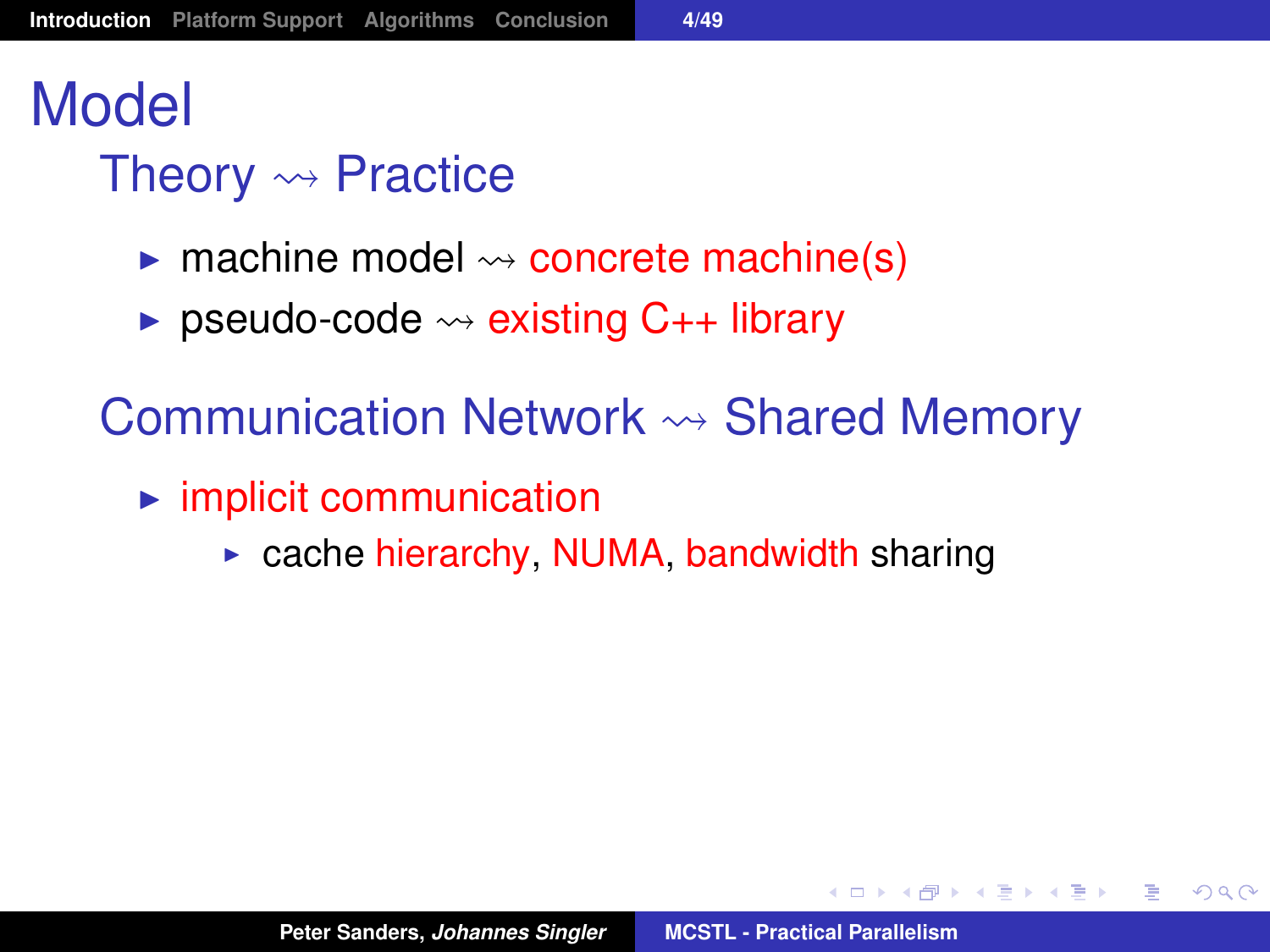# Model

## Theory  $\rightsquigarrow$  Practice

- $\triangleright$  machine model  $\rightsquigarrow$  concrete machine(s)
- **Example 3** pseudo-code  $\rightsquigarrow$  existing C<sub>++</sub> library

Communication Network  $\rightsquigarrow$  Shared Memory

- $\blacktriangleright$  implicit communication
	- $\triangleright$  cache hierarchy, NUMA, bandwidth sharing

Synchronous PRAM  $\rightsquigarrow$  Asynchronous PEs

- $\triangleright$  synchronization a problem itself
- $\blacktriangleright$   $n = p \rightsquigarrow n \gg p$
- $\triangleright$  $\triangleright$  $\triangleright$  $\triangleright$  core allocation not static, other pr[oce](#page-4-0)[s](#page-5-0)ses [i](#page-6-0)[n](#page-1-0)te[r](#page-16-0)[f](#page-1-0)ere

<span id="page-5-0"></span> $QQ$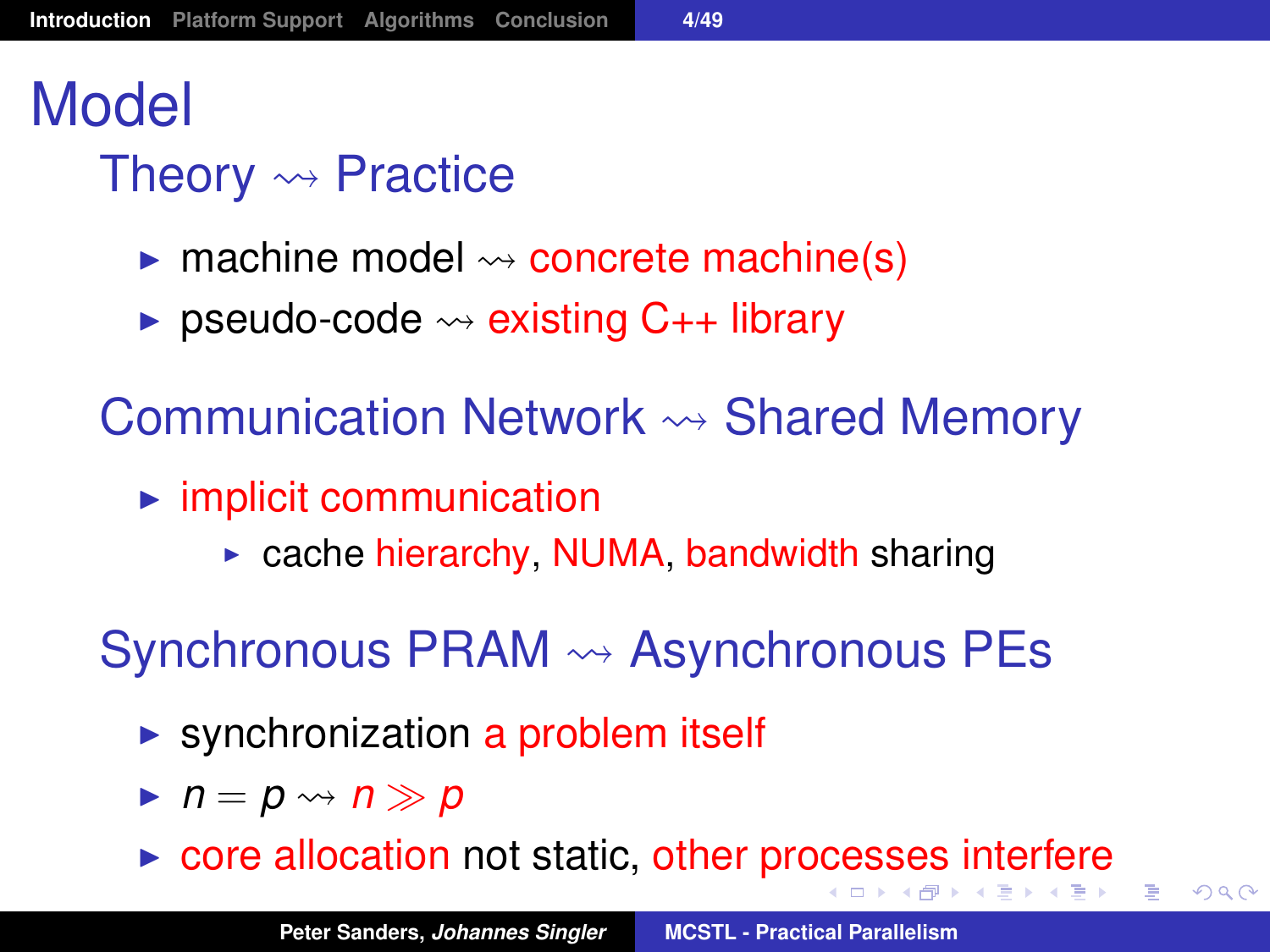## Memory Models Refined



<span id="page-6-0"></span>K ロ ▶ K 個 ▶ K 로 ▶ K 로 ▶ - 로 - K 9 Q @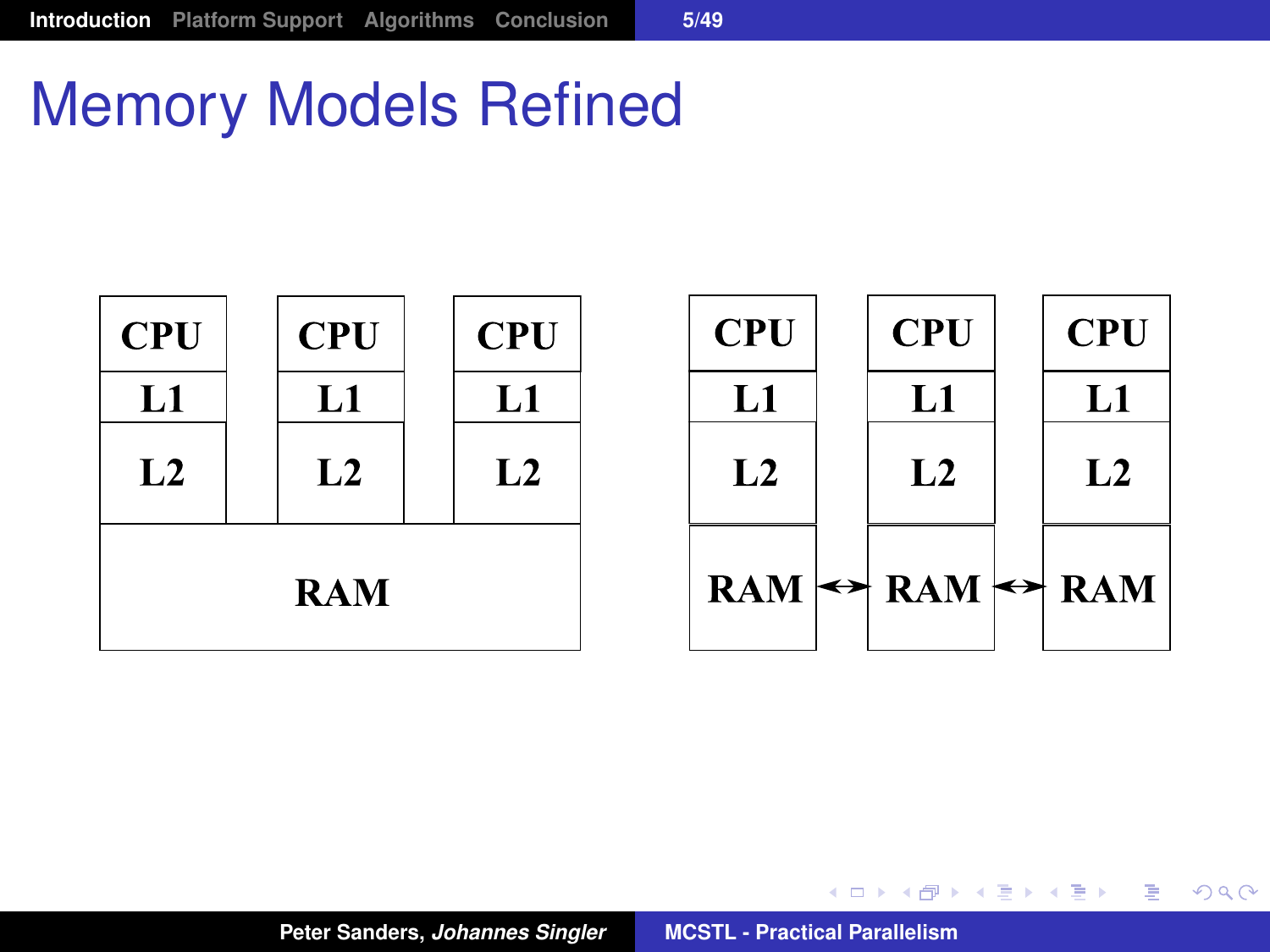# Programming Multicores

- $\blacktriangleright$  automatic parallelization? only for simple loops
- $\blacktriangleright$  explicitly parallel? too complicated for everyday use
- $\blacktriangleright$  libraries of parallelized algorithms!



 $QQ$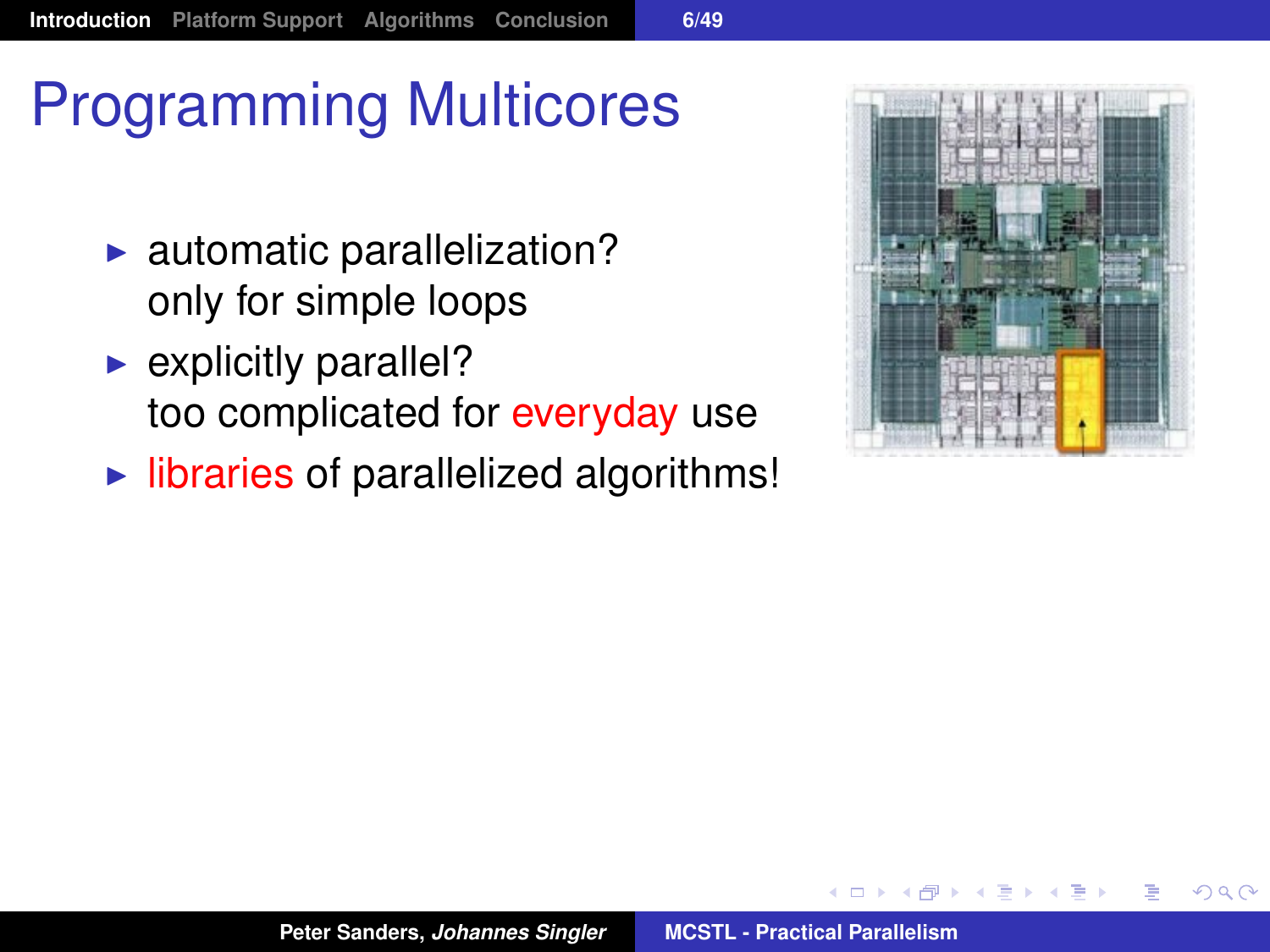# Programming Multicores

- $\blacktriangleright$  automatic parallelization? only for simple loops
- $\blacktriangleright$  explicitly parallel? too complicated for everyday use
- $\blacktriangleright$  libraries of parallelized algorithms!



 $QQ$ 

#### natural starting point: standard libraries of programming languages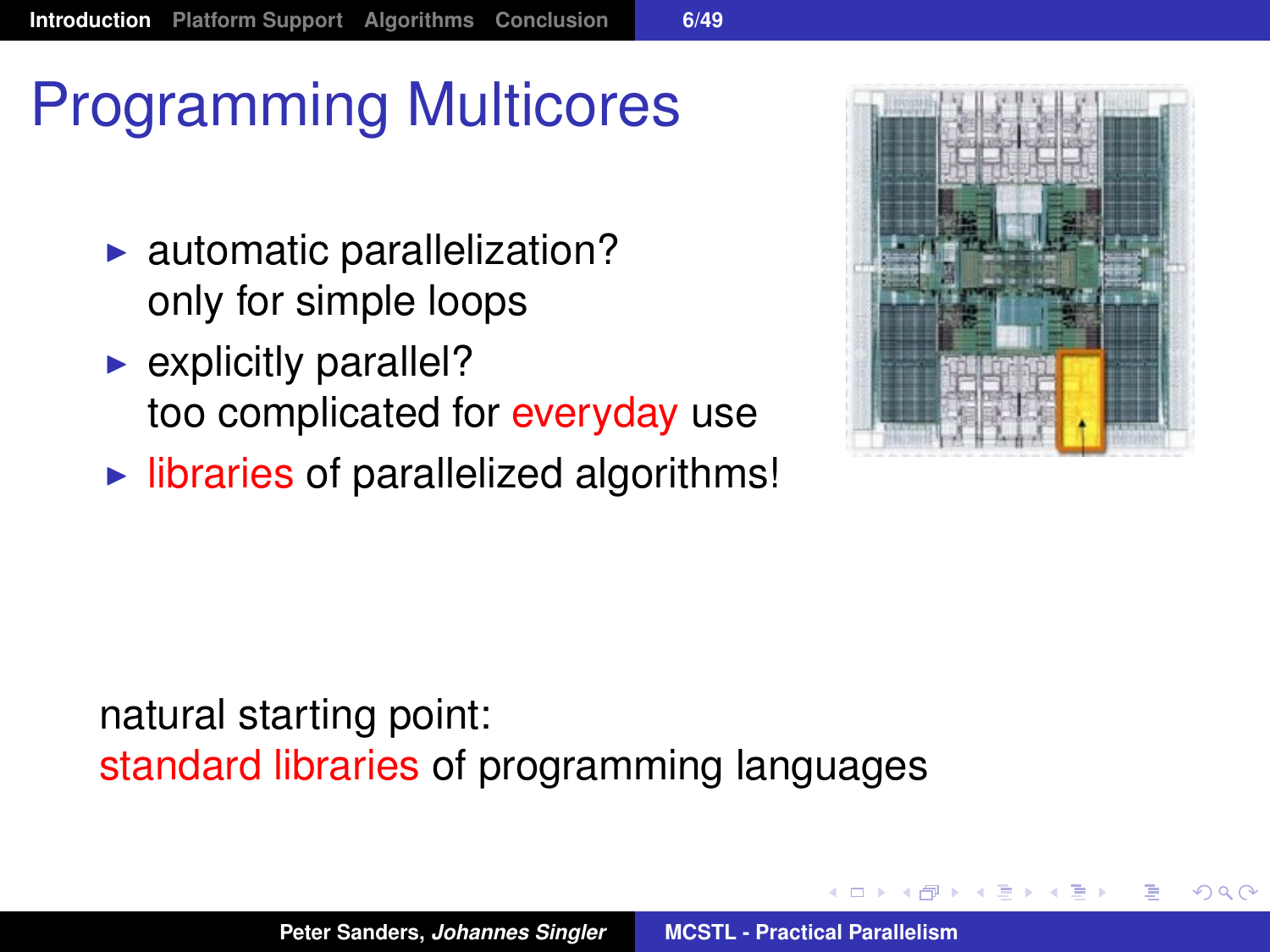Basic Approach

Make Using Parallel Algorithms "as easy as winking". Functionality of the C++ Standard Template Library

御 ▶ イ君 ▶ イ君 ▶ ..

重

 $298$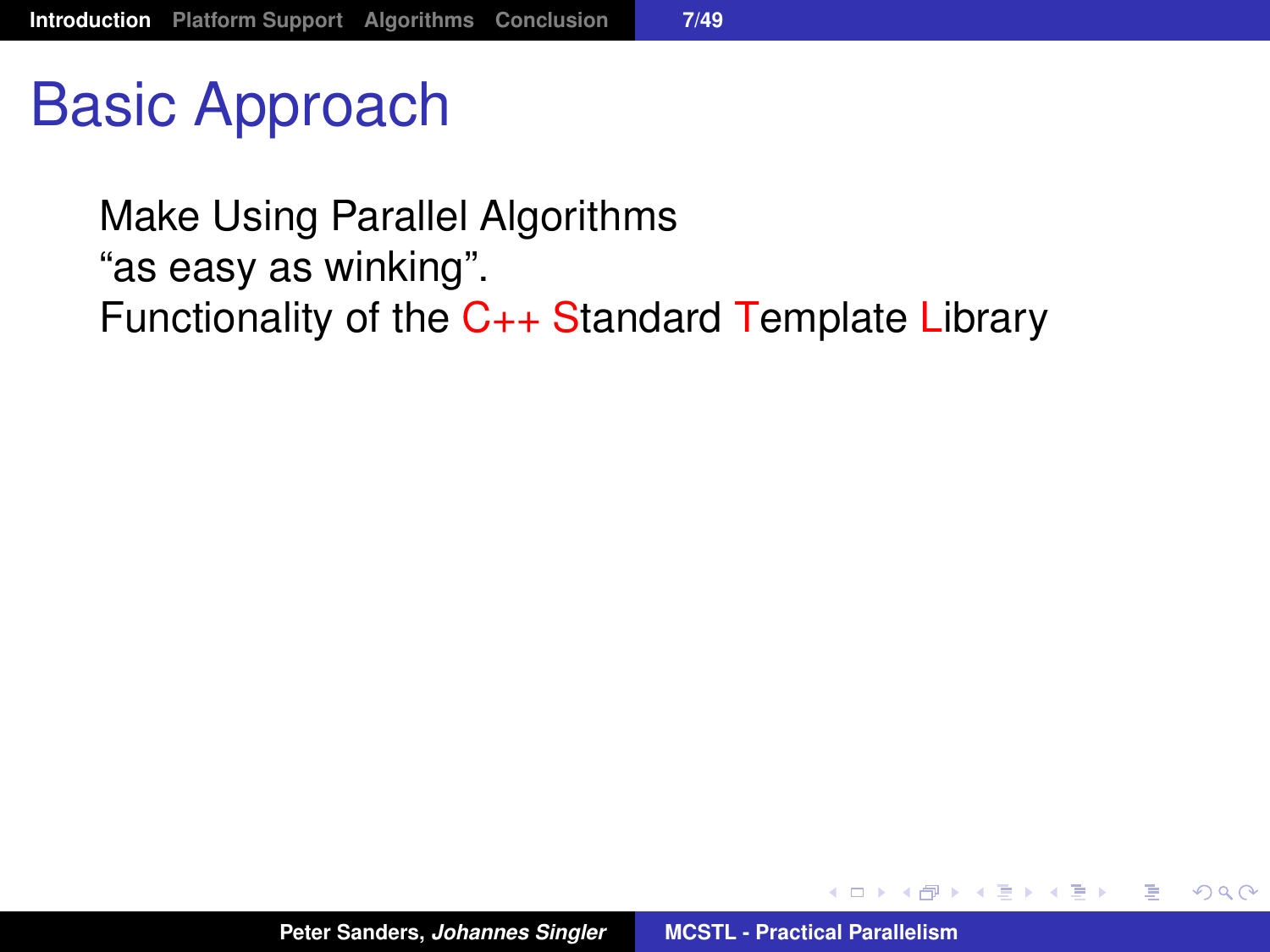## Basic Approach

Make Using Parallel Algorithms "as easy as winking". Functionality of the C++ Standard Template Library Why STL?

- $\triangleright$  many efficient and useful algorithms included
- $\triangleright$  interface very well-known among developers
- $\blacktriangleright$  template mechanism is known to allow low overhead algorithm libraries
- $\blacktriangleright$  recompilation of existing programs may suffice
- $\triangleright$  C<sub>++</sub> accepted and efficient language

す 御 メ イ 重 メ イ 重 メー

重

 $2Q$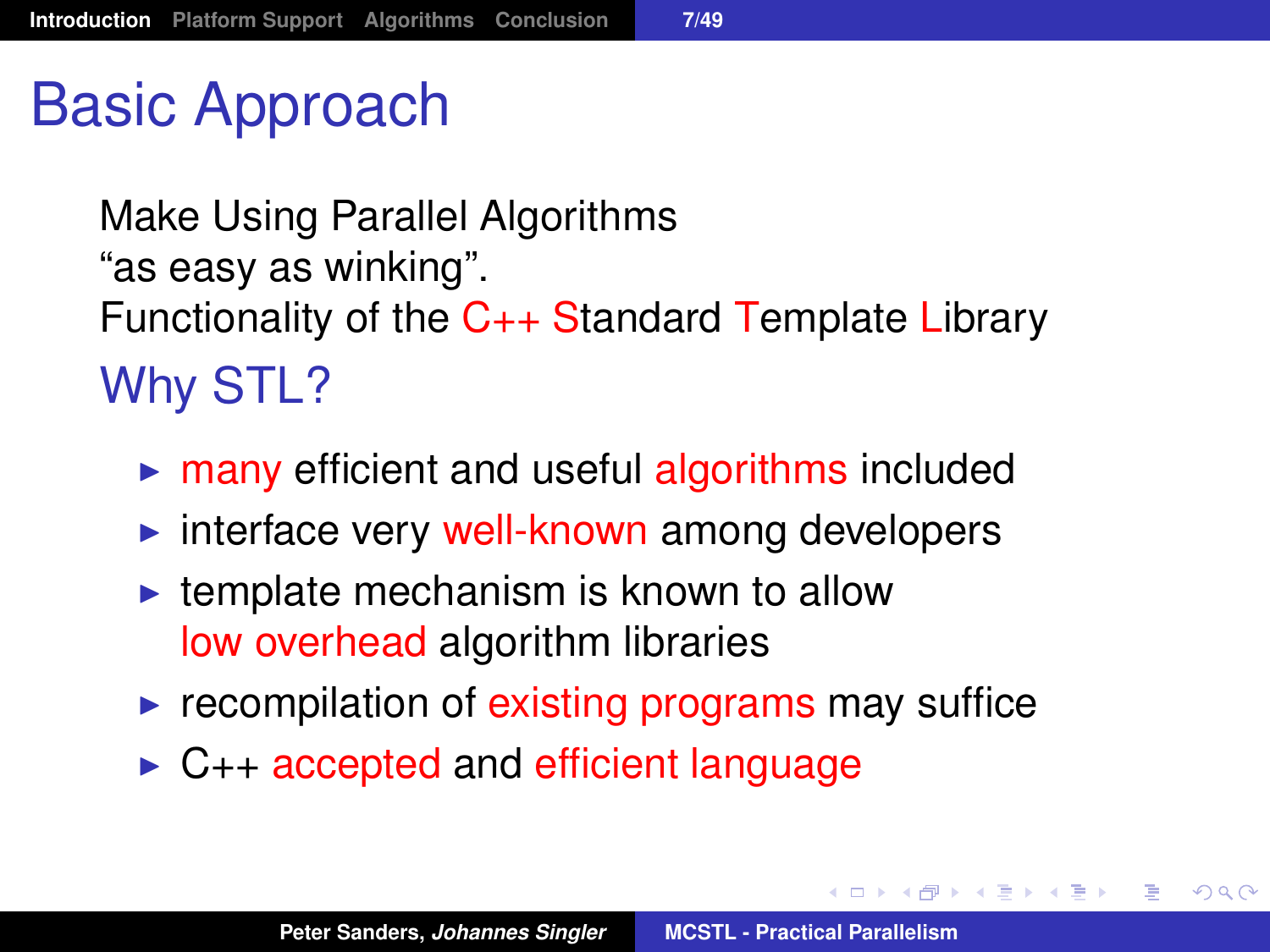## Goals

- $\triangleright$  parallelize all time consuming STL algorithms
- **Example 2** speedup already for small inputs  $\rightsquigarrow$  scale down
- $\blacktriangleright$  high speedup for medium/large inputs

す 御 メ イ 重 メ オ 重 メー

 $299$ 

重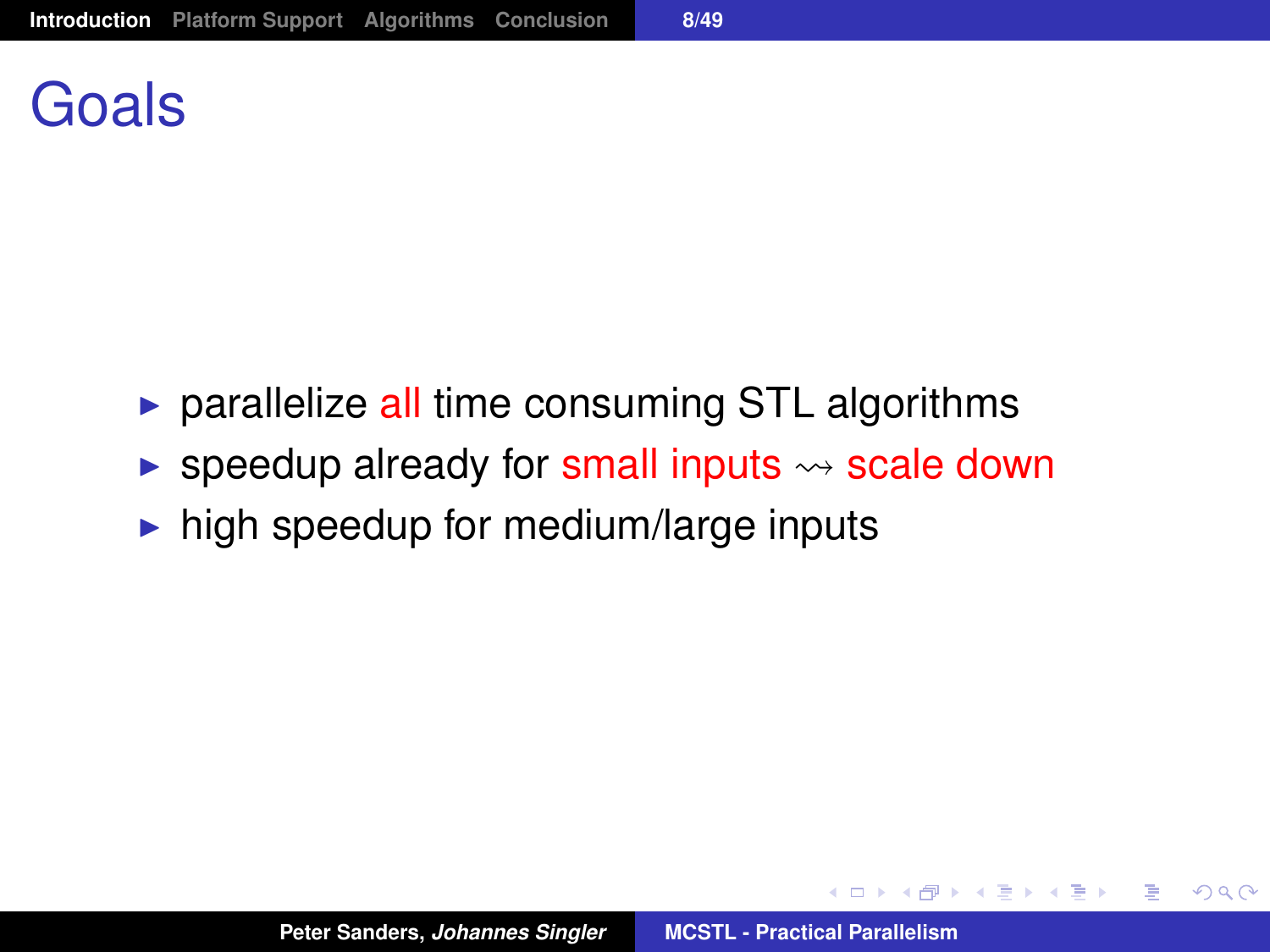# Special Requirements for a Library

## **Generality**

- $\blacktriangleright$  genericity (templates)
- $\triangleright$  only few assumptions about input data types
- $\rightarrow$  good scalability in terms of use cases

→ 唐米 4 唐米 1

重

 $2Q$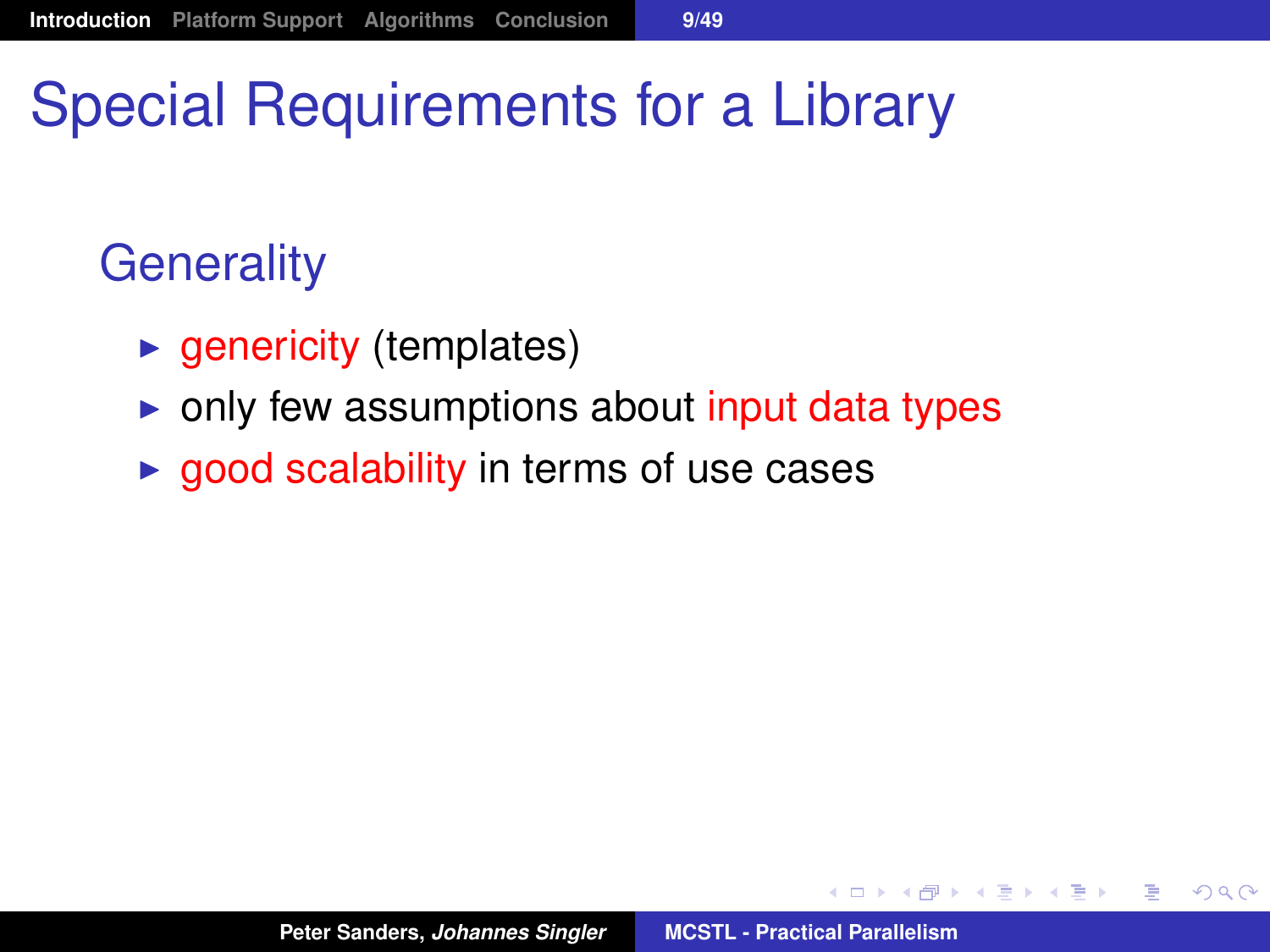# Special Requirements for a Library

## **Generality**

- $\blacktriangleright$  genericity (templates)
- $\triangleright$  only few assumptions about input data types
- $\rightarrow$  good scalability in terms of use cases

## Compatibility to

- $\blacktriangleright$  existing libraries
- $\blacktriangleright$  platforms

御 ▶ 4唐 ▶ 4唐 ▶ │

重  $2Q$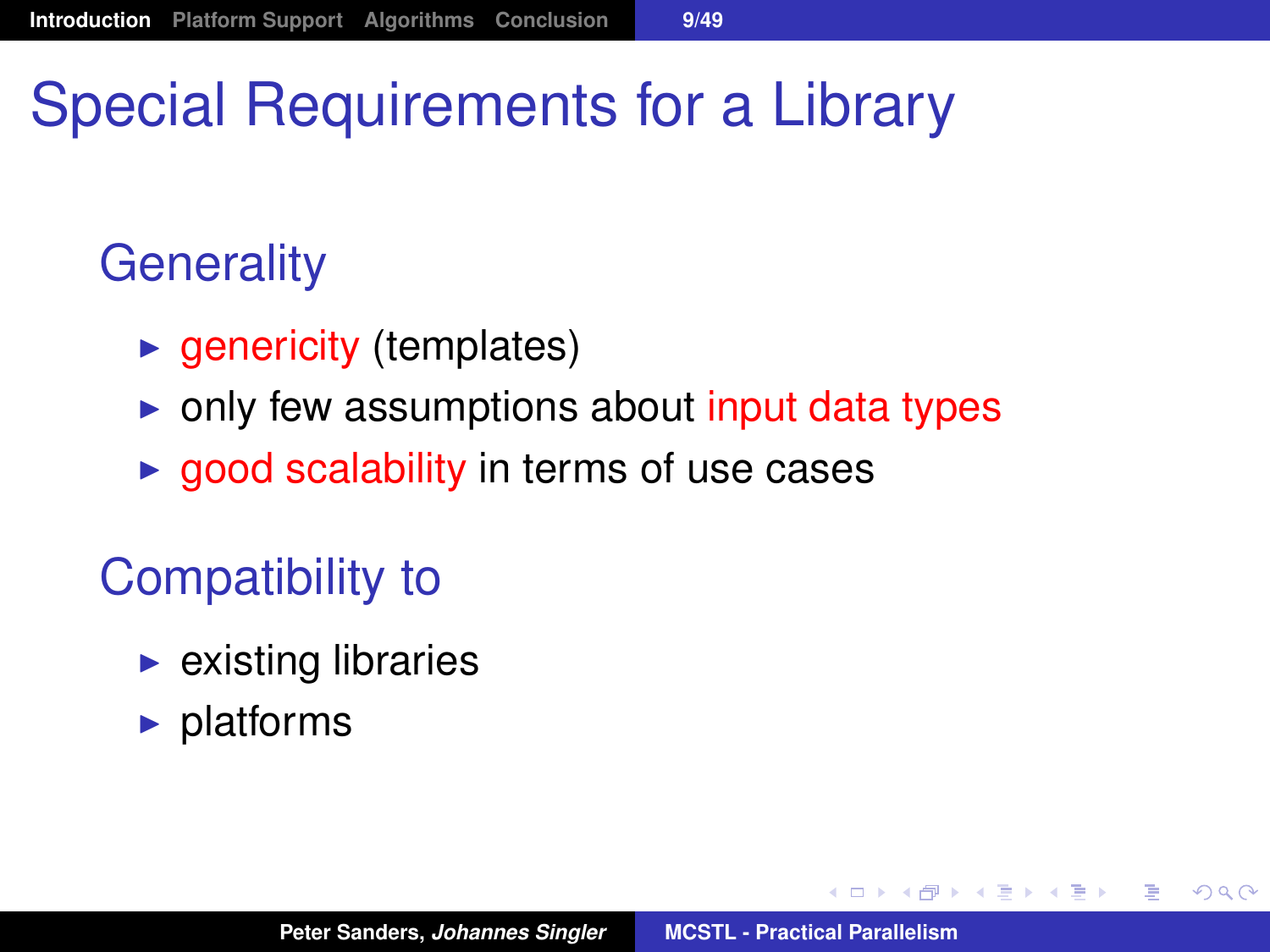## Layers



イロメ イ団メ イヨメ イヨメー

■ 1  $299$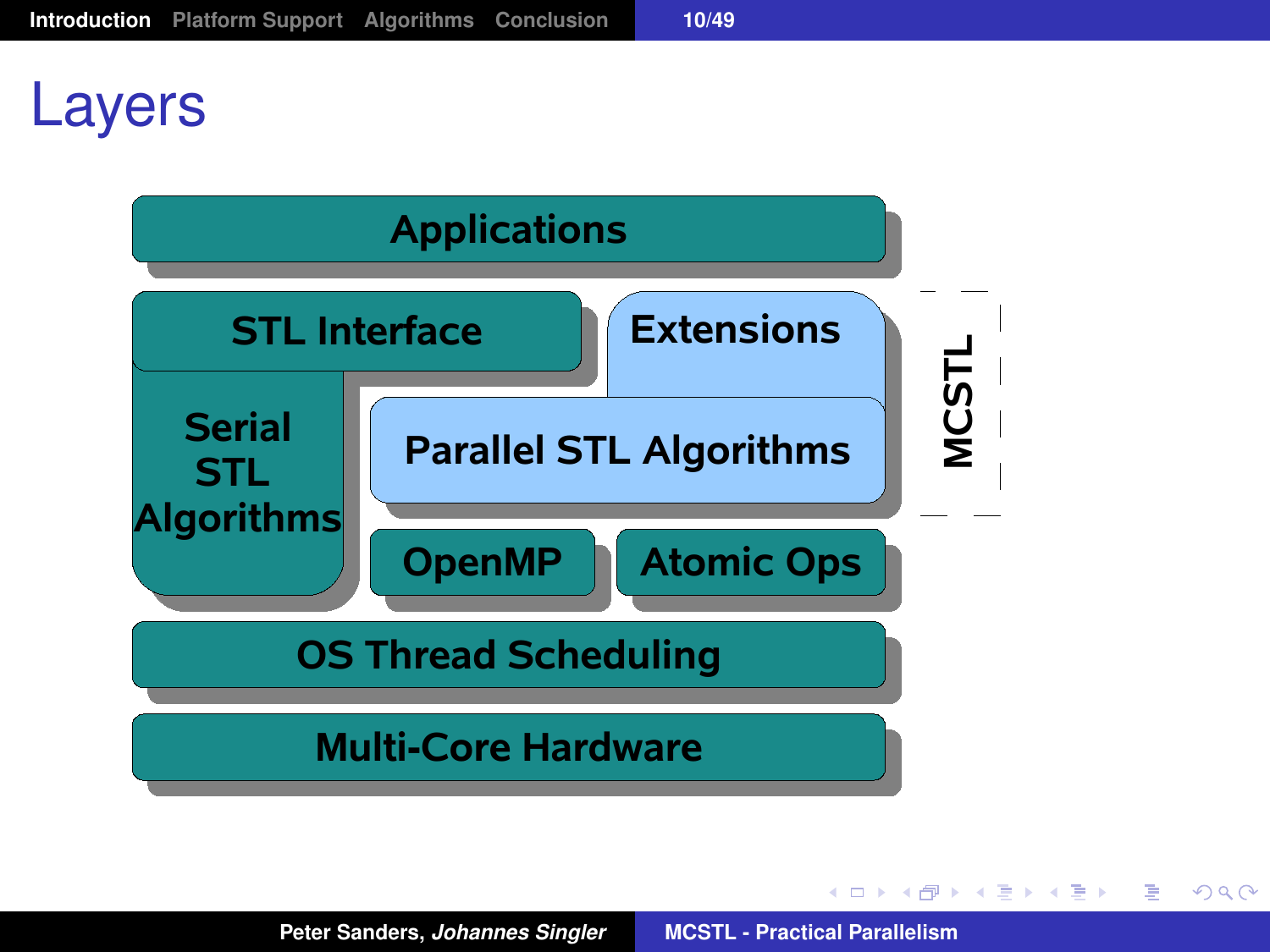# Implemented Algorithms

- $\blacktriangleright$  embarrassingly parallel (for each, transform,...)
- $\triangleright$  find, find if, mismatch, ...
- $\triangleright$  partial sum (prefix sum)
- $\blacktriangleright$  partition
- $\triangleright$  nth element/partial sort
- $\blacktriangleright$  merge
- ▶ sort, stable\_sort
- $\triangleright$  random shuffle
- $\blacktriangleright$  (multi\_)set/map::insert

## Extension to STL

 $\blacktriangleright$  multiway merge

( @ ) ( B ) ( B ) ( B ) ⊙ Q ⊙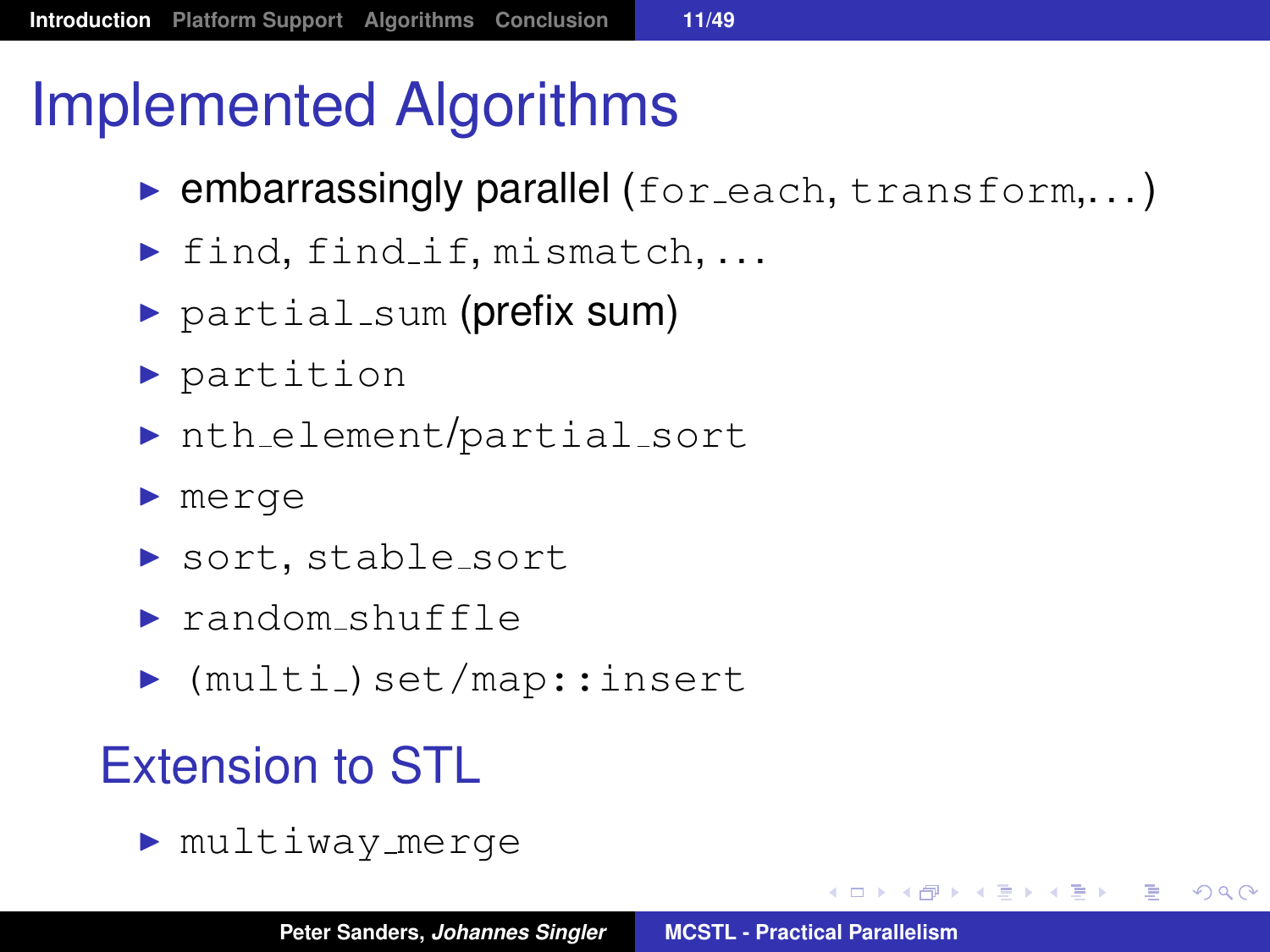# Dependency Graph of Lecture Contents



K ロ ▶ K 御 ▶ K 唐 ▶ K 唐 ▶ 『唐』

<span id="page-16-0"></span> $299$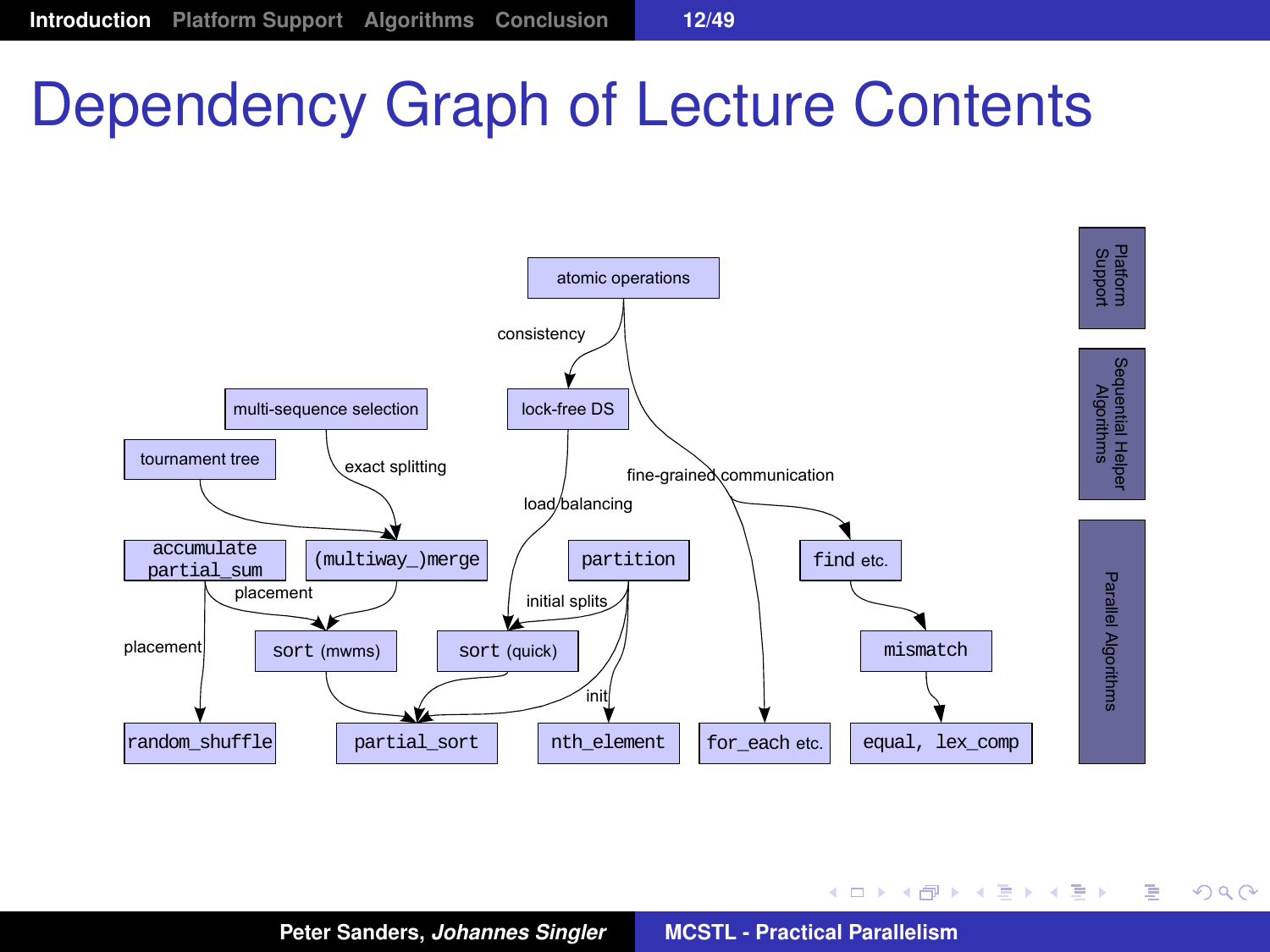## **Outline**

**[Introduction](#page-2-0)** 

#### [Platform Support](#page-17-0)

[Algorithms](#page-23-0)

[Conclusion](#page-56-0)

**Peter Sanders,** *Johannes Singler* **[MCSTL - Practical Parallelism](#page-0-0)**

イロメ イ部メ イヨメ イヨメー

<span id="page-17-0"></span>重。  $298$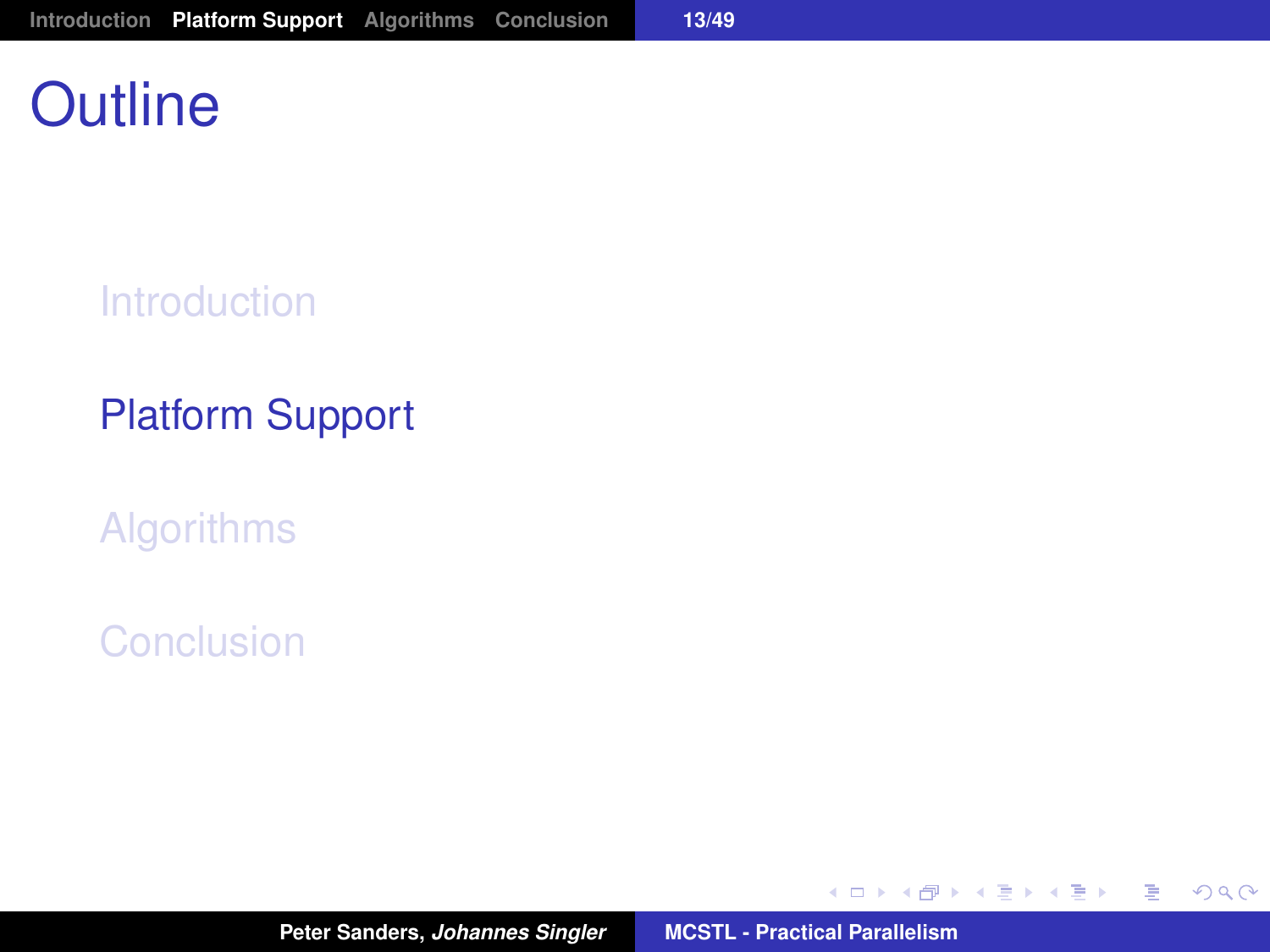## Shared-Memory Hardware

- $\triangleright$  cache coherency protocol makes memory view consistent, introduces implicit communication
	- $\triangleright$  cores invalidate entries in cache when other core writes (snooping)
	- $\triangleright$  overhead only for actual transfer of data
	- $\triangleright$  granularity is one cache-line: avoid false sharing!

제품 > 제품 > 1

Þ  $QQQ$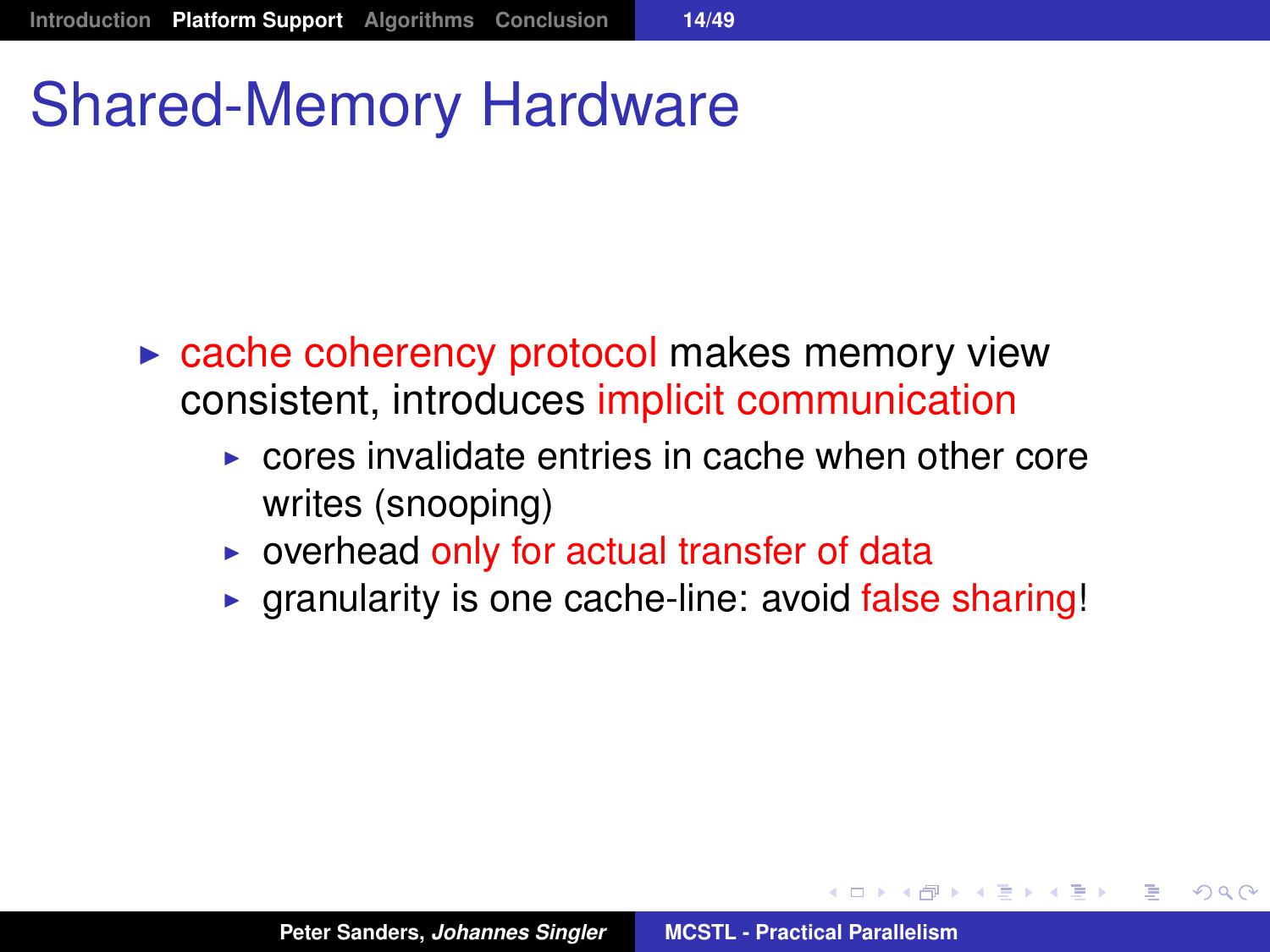# Threading Support

- $\triangleright$  OpenMP: basic primitives.
	- $\blacktriangleright$  example

```
#pragma omp parallel num threads(p)
\{ num threads = omp qet num threads();
 iam = comp_qet_thread_number(); ...
 #pragma omp barrier/single/master
...}
```
- $\blacktriangleright$  quite elegant
- $\triangleright$  no permanent separation possible (asynchrony)
- $\triangleright$  still works when compiler ignores pragmas
- $\triangleright$  good compiler support (GCC, Sun, Intel, MS)

<span id="page-19-0"></span>K ロ ▶ K 御 ▶ K 重 ▶ K 重 ▶ 三重 → 約 Q @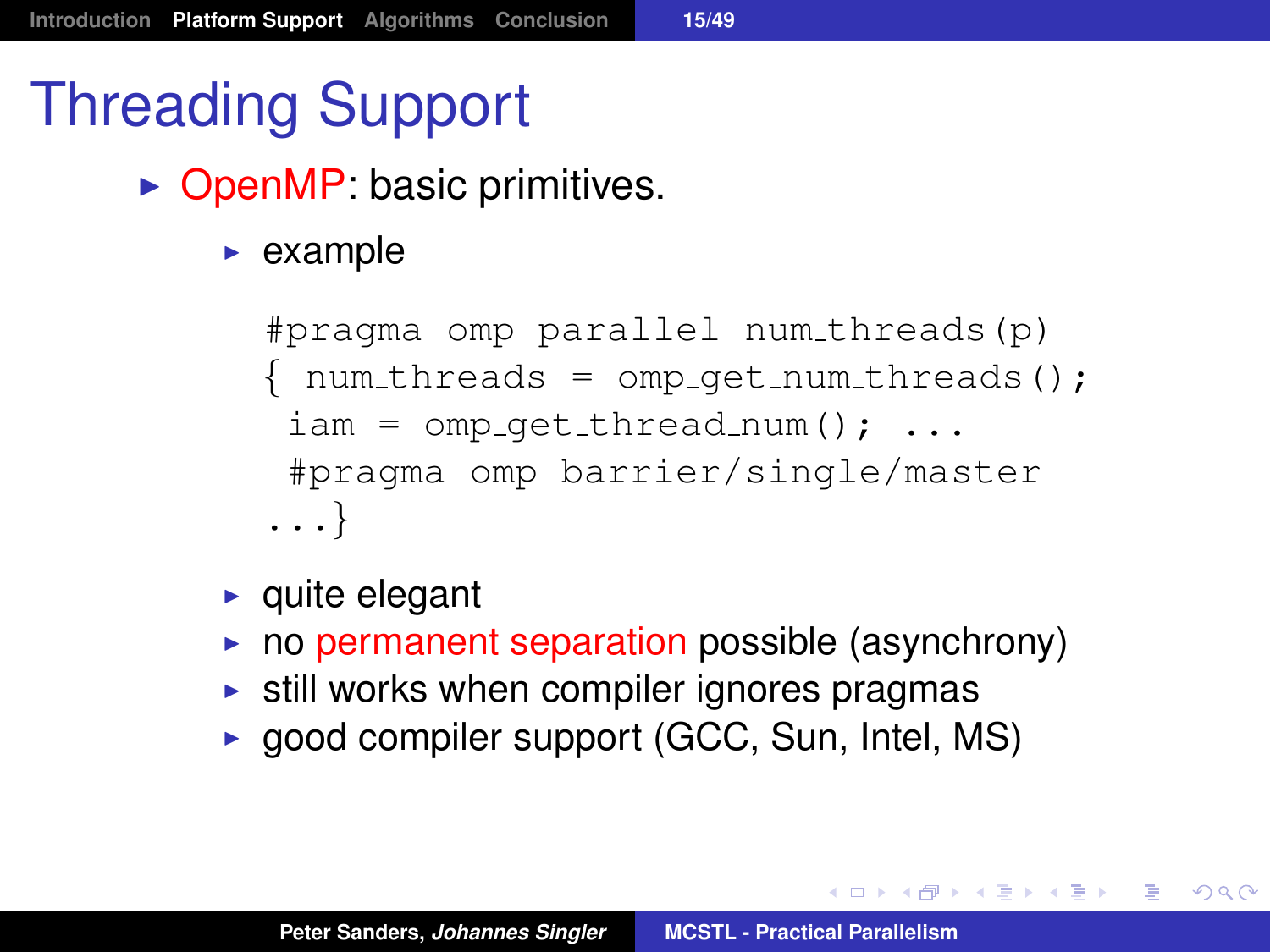# Threading Support

- $\triangleright$  OpenMP: basic primitives.
	- $\blacktriangleright$  example

```
#pragma omp parallel num threads(p)
\{ num threads = omp qet num threads();
 iam = comp_qet_thread_number(); ...
 #pragma omp barrier/single/master
...}
```
- $\blacktriangleright$  quite elegant
- $\triangleright$  no permanent separation possible (asynchrony)
- $\triangleright$  still works when compiler ignores pragmas
- $\triangleright$  good compiler support (GCC, Sun, Intel, MS)
- $\triangleright$  atomic operations
	- $\blacktriangleright$  fetch-and-add, compare-and-sw[ap](#page-19-0)

K ロ ▶ K @ ▶ K 로 ▶ K 로 ▶ - 로 - K 9 Q @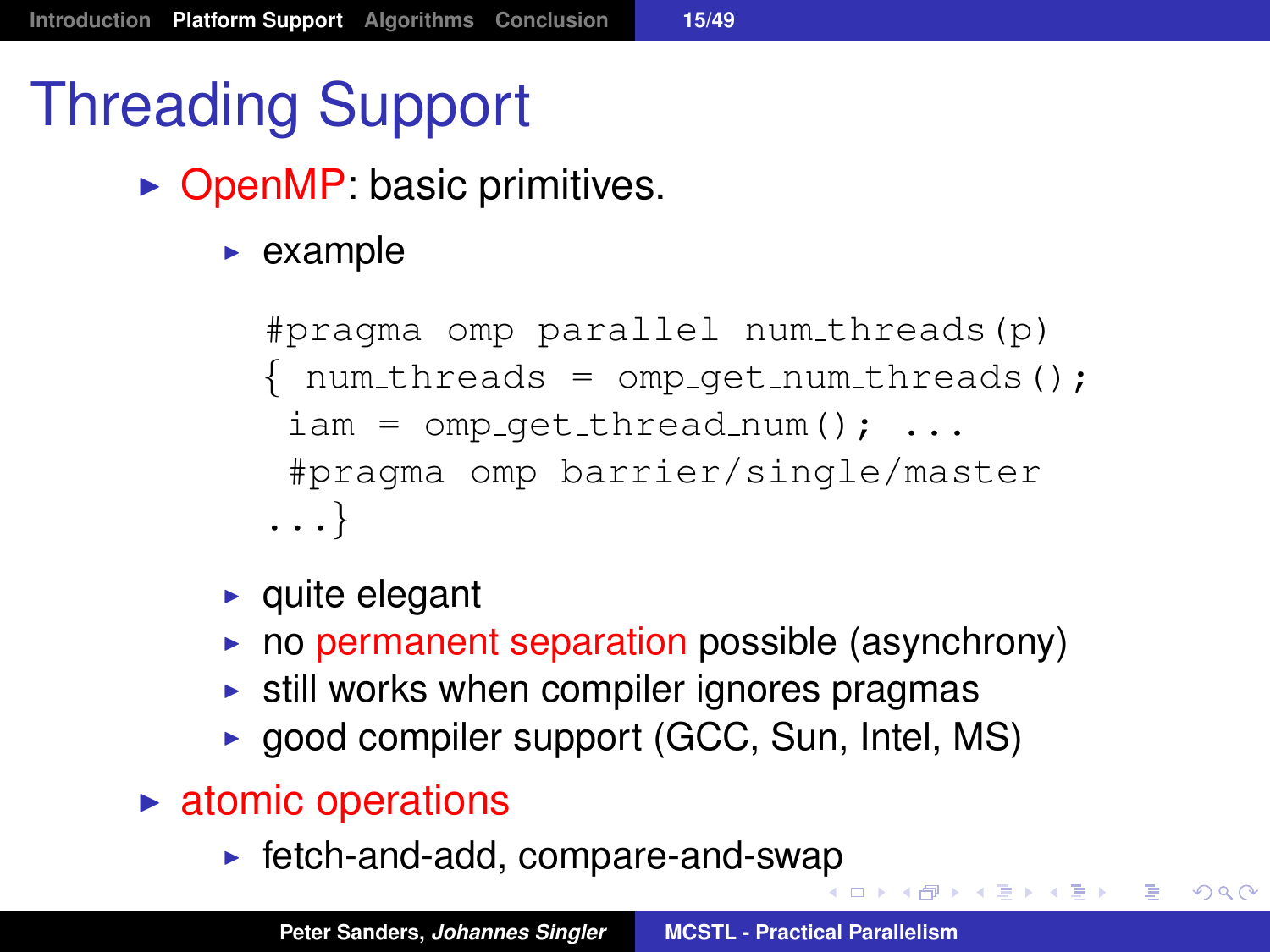## Atomic Operations

a few operations are executed without any chance of interference  $\rightsquigarrow$  atomically

- $\blacktriangleright$  fetch and add(x, i)
	- I t := x; r := x; r := r + i; x := r; return t;
	- $\blacktriangleright$  allows concurrent iteration over sequence

K ロ ▶ K 御 ▶ K 重 ▶ K 重 ▶ 三重 → 約 Q @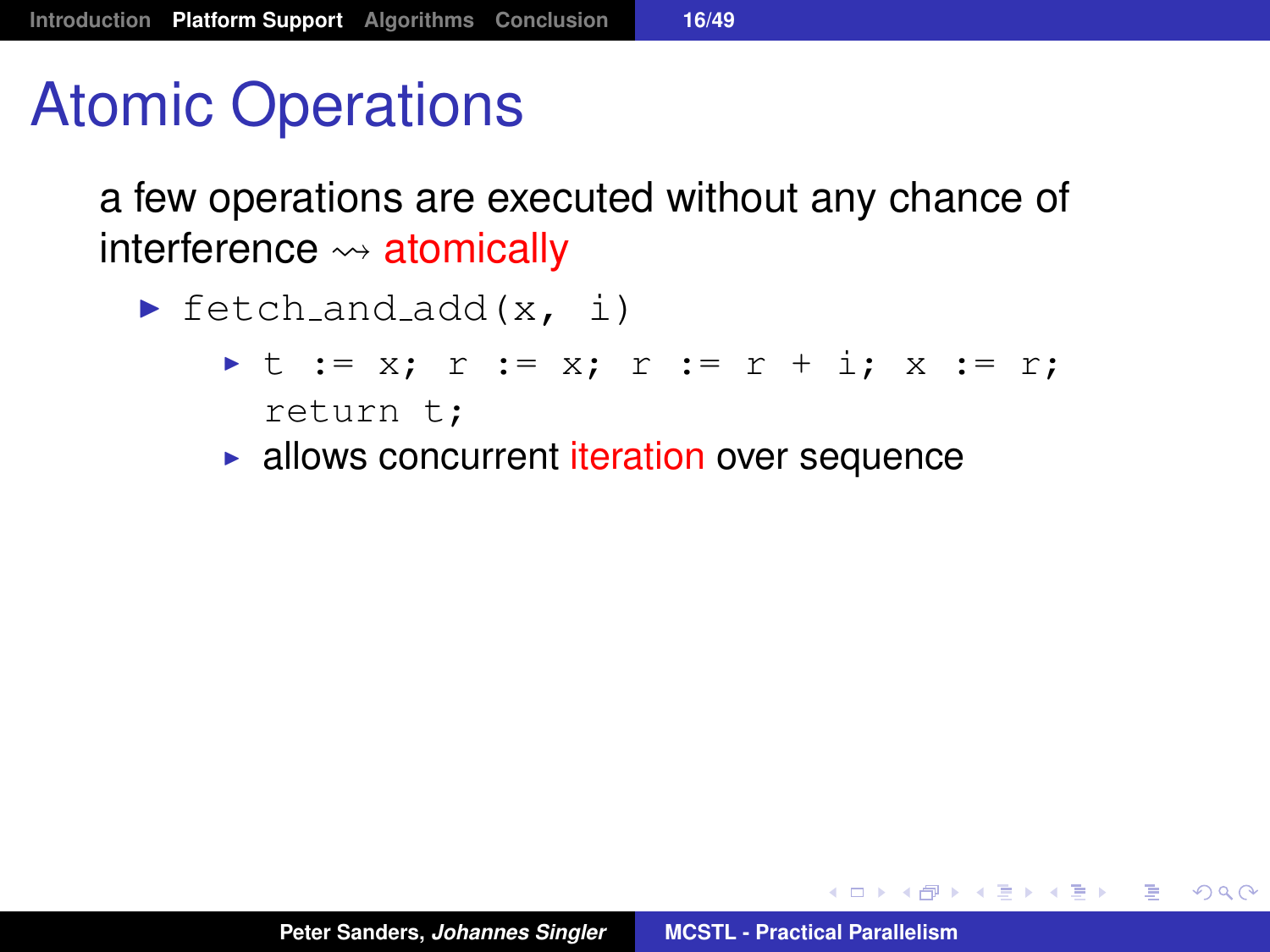# Atomic Operations

a few operations are executed without any chance of interference  $\rightsquigarrow$  atomically

- $\blacktriangleright$  fetch and add(x, i)
	- I t := x; r := x; r := r + i; x := r; return t;
	- $\blacktriangleright$  allows concurrent iteration over sequence
- $\triangleright$  compare and swap(x, c, r)
	- $\triangleright$  if(x = c) { x := r; return c [true]; } else { return r [false]; }
	- $\triangleright$  secure state transition, can emulate  $\texttt{fetch_and.add}$ and others by using in a loop

K ロ ▶ K 御 ▶ K 重 ▶ K 重 ▶ ○ 重 ◇ ⊙Q ⊙

 $\triangleright$  slower than usual operation, in particular when concurrent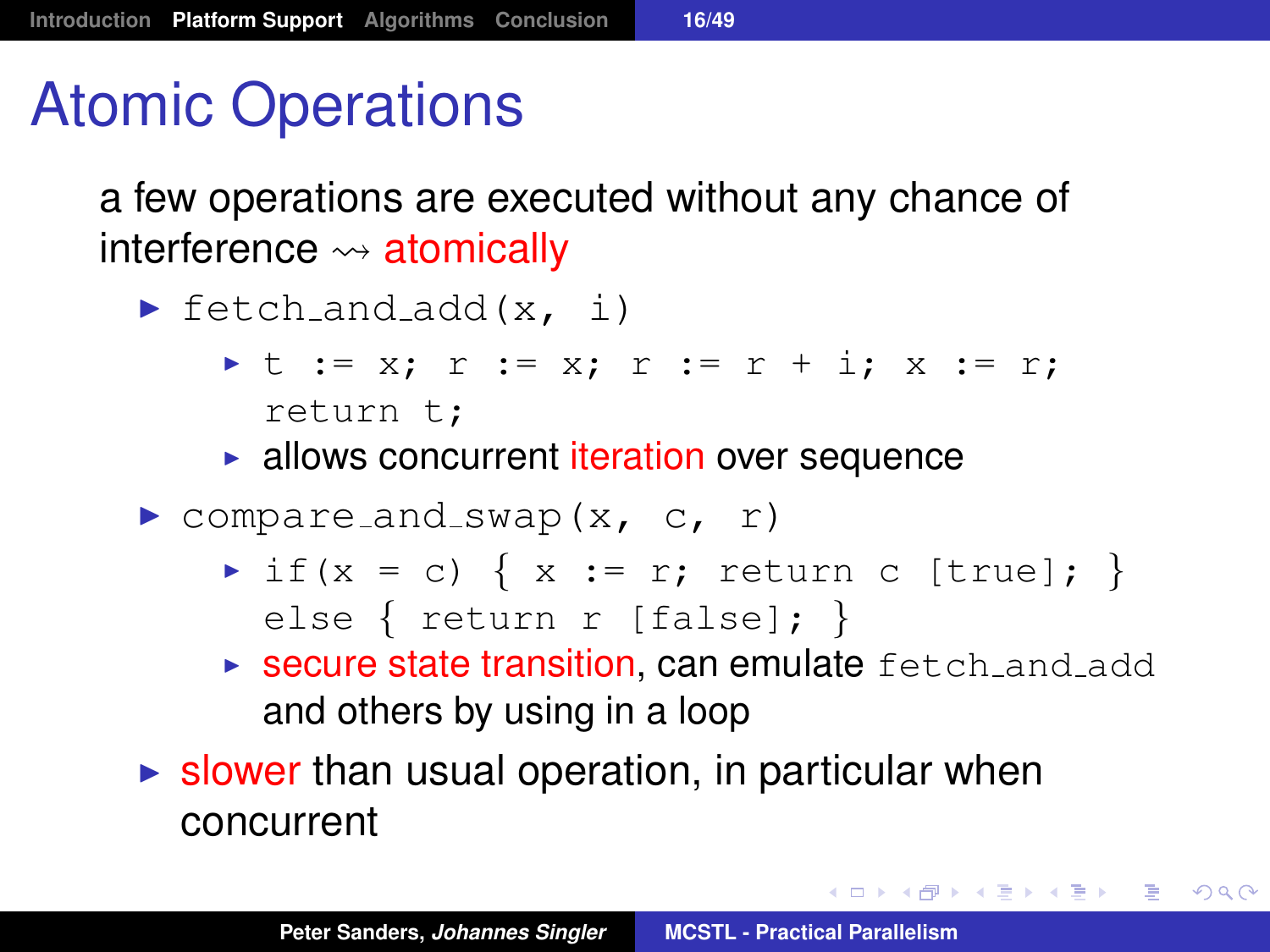## **Outline**

**[Introduction](#page-2-0)** 

[Platform Support](#page-17-0)

[Algorithms](#page-23-0)

[Conclusion](#page-56-0)

イロメ イ部メ イ君メ イ君メー

<span id="page-23-0"></span>重。  $298$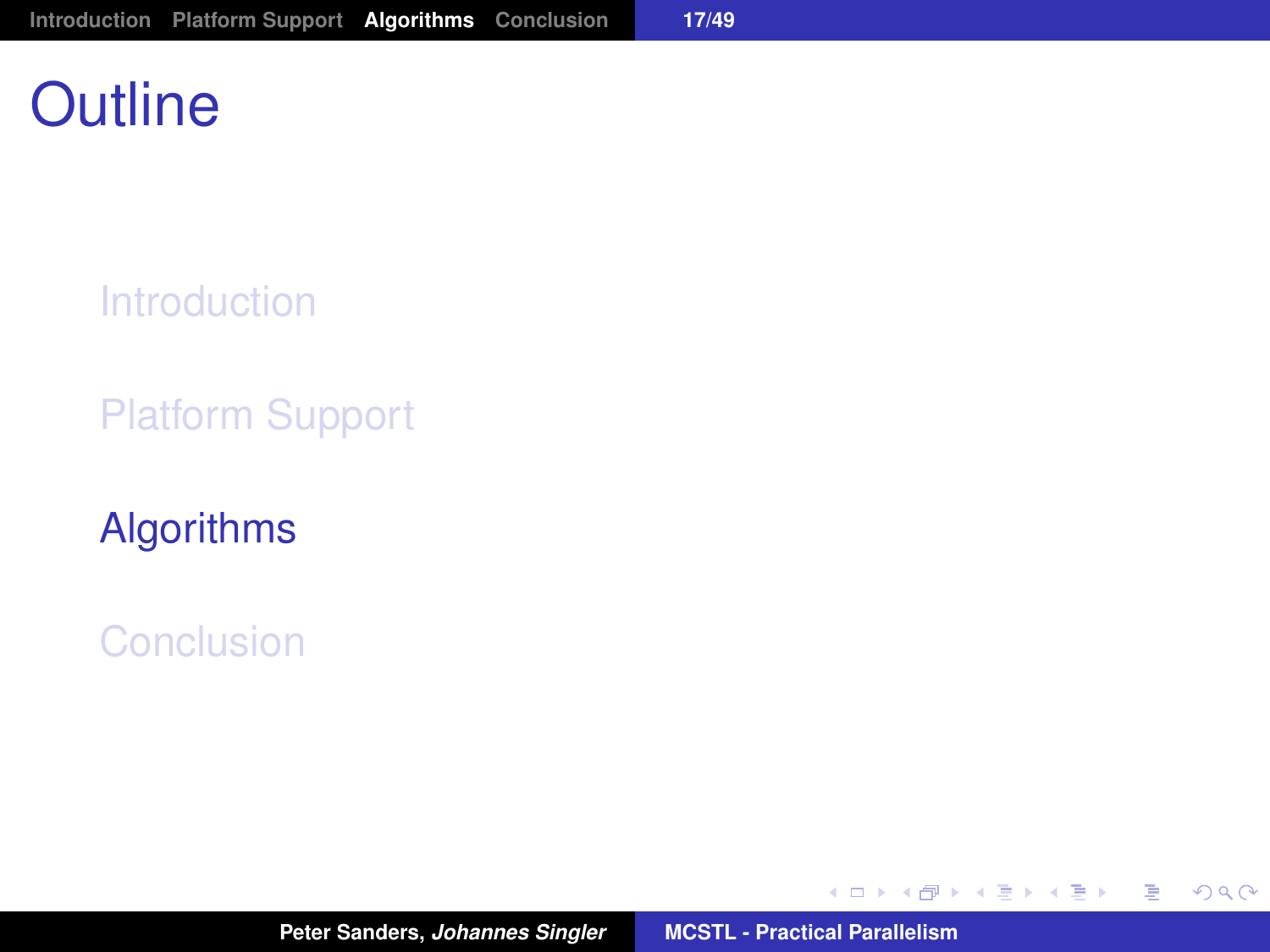### find, find if, mismatch...

find the first position in a sequence satisfying a predicate Analysis

- $\triangleright$  *O(n)* sequential time if first hit is at position *n* (unknown)
- **F** naïve parallel algorithm needs  $\Omega(m/p)$ .
- ▶ parallelization not worthwhile for small *n*

|                           | $\overline{ }$<br>$\prime\prime$ |
|---------------------------|----------------------------------|
| ٠<br>- 4<br>r.<br>TRE UIT |                                  |

→ 重き → 重き →

重  $QQQ$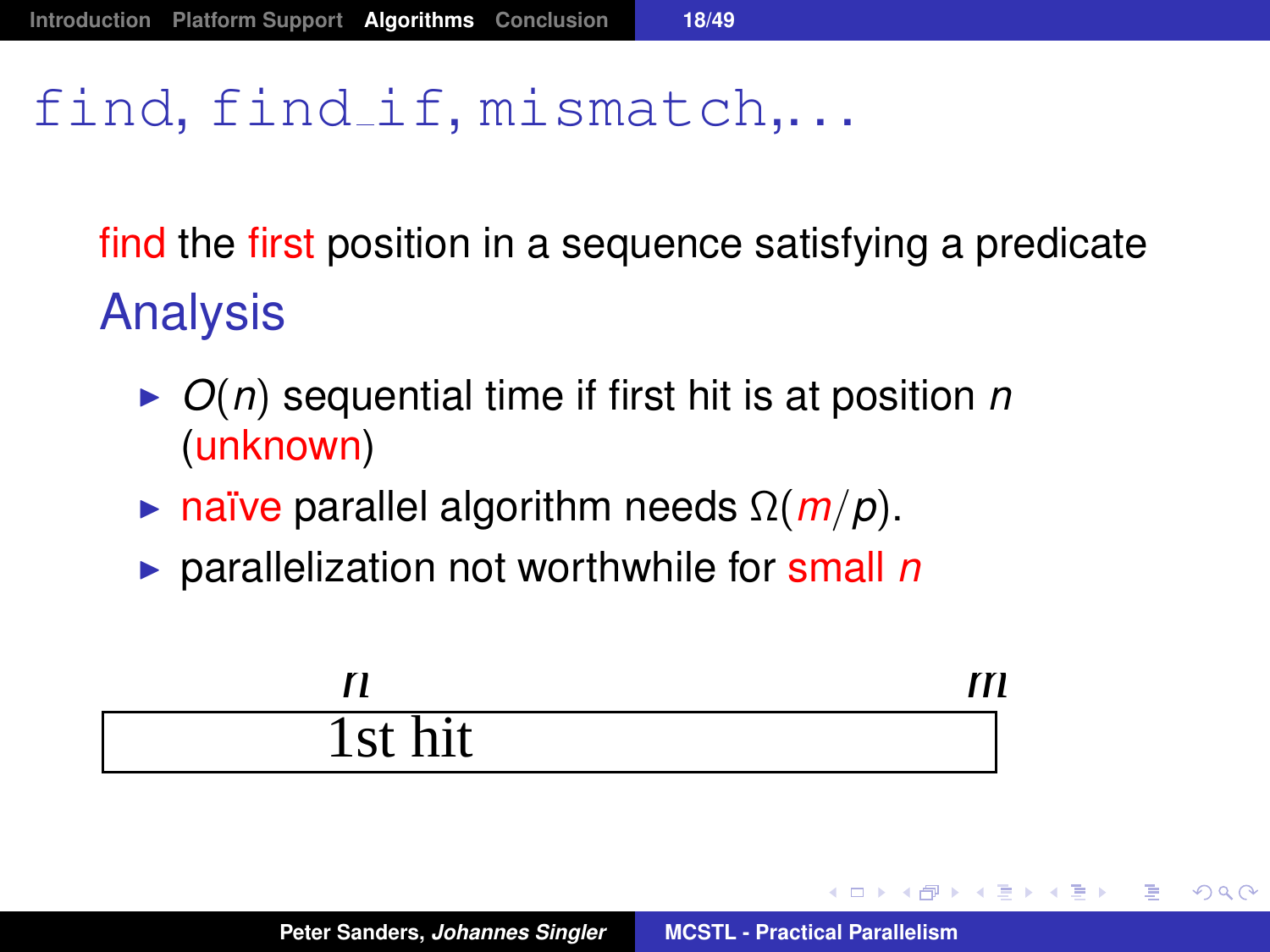## find: Algorithm

- $\triangleright$  start sequentially up to position  $m_0$
- $\rightarrow$  dynamic load balancing using fetch-and-add
- $\triangleright$  scale up and down using geometrically growing block sizes
- $\triangleright$  first successful thread grabs remaining work



 $QQ$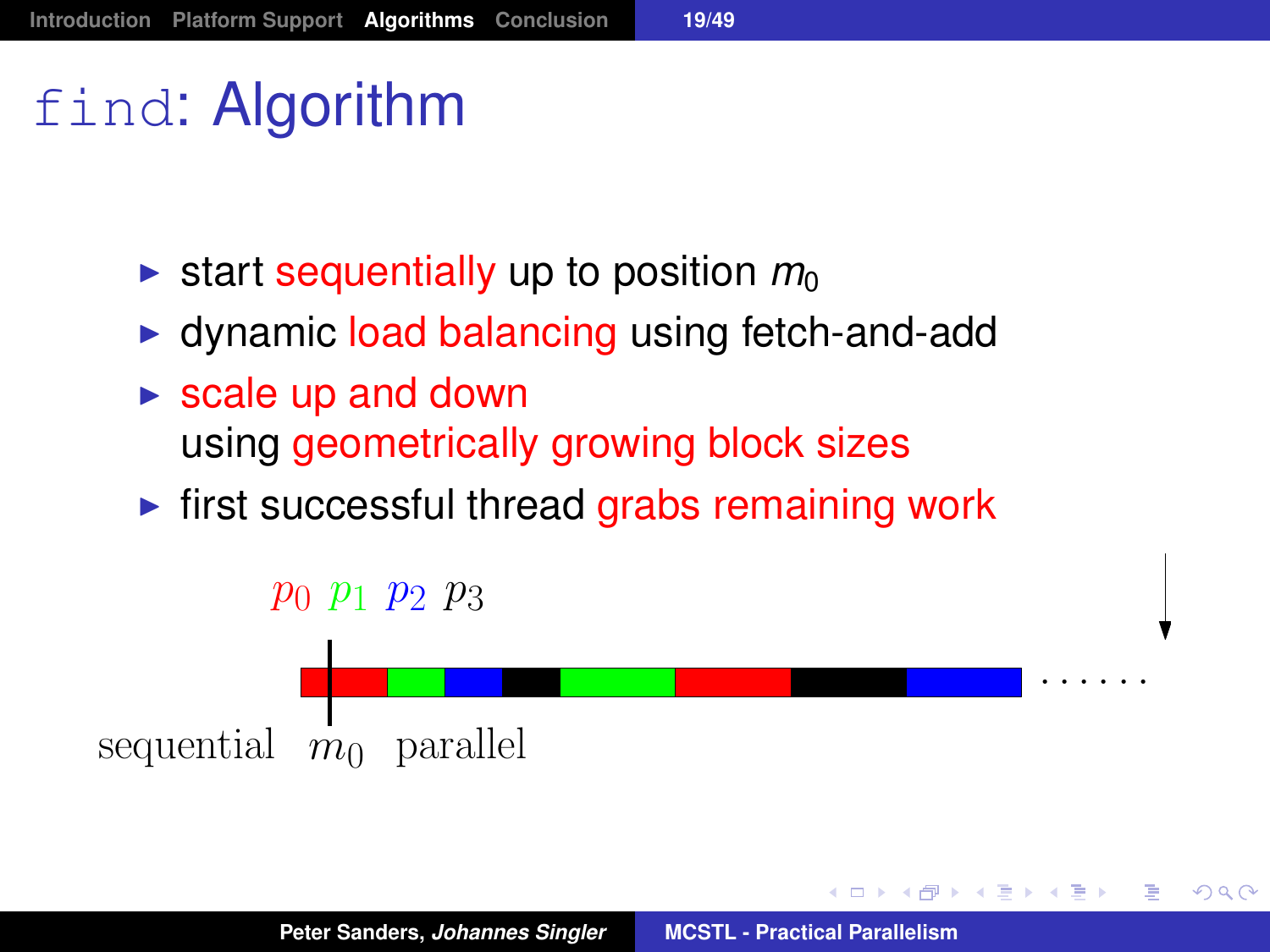Find n in the sequence  $[1,...,10^8]$  of integers on 4-way Opteron



 $2Q$ 

化重 经间重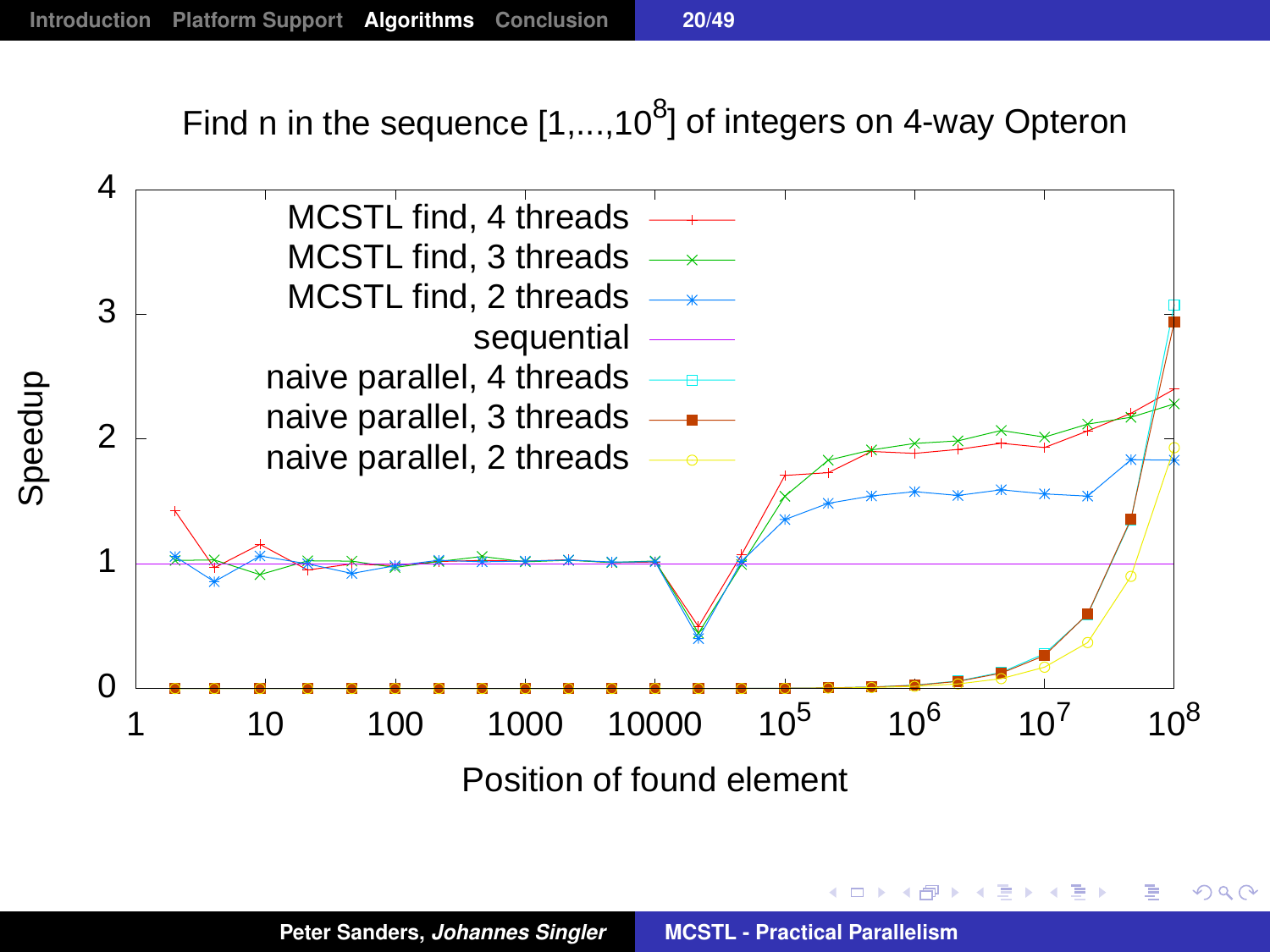#### partial sum

#### Problem For a sequence *S*, compute the prefix sums  $A_i = \sum_{j=1}^i S_j$

Discrimination on Theoretical PRAM Algorithms

- $\blacktriangleright$  each PE has its data
- $\triangleright$  shared-memory advantage: can split data arbitrarily
- $\triangleright$  assume that *p* is relatively small

K 御 と K 唐 と K 唐 と …

重  $2Q$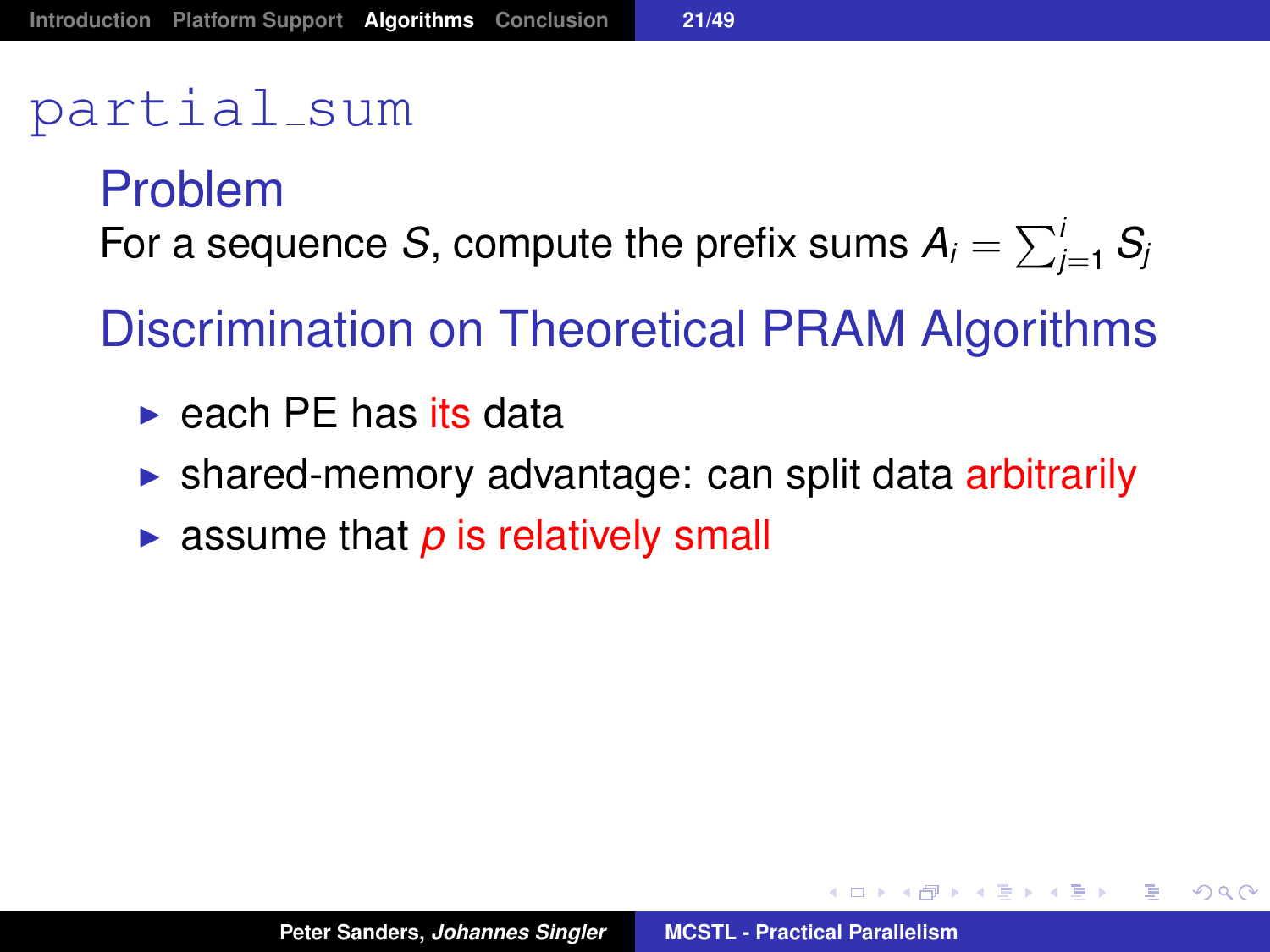#### partial sum

#### Problem For a sequence *S*, compute the prefix sums  $A_i = \sum_{j=1}^i S_j$

Discrimination on Theoretical PRAM Algorithms

- $\blacktriangleright$  each PE has its data
- $\triangleright$  shared-memory advantage: can split data arbitrarily
- $\triangleright$  assume that *p* is relatively small

#### Practical Algorithm for Shared Memory

- In divide input into  $p + 1$  pieces
- $\triangleright$  reason: double calculation for first part can be avoided

す 御 メ イ 重 メ オ 重 メート

画

 $2Q$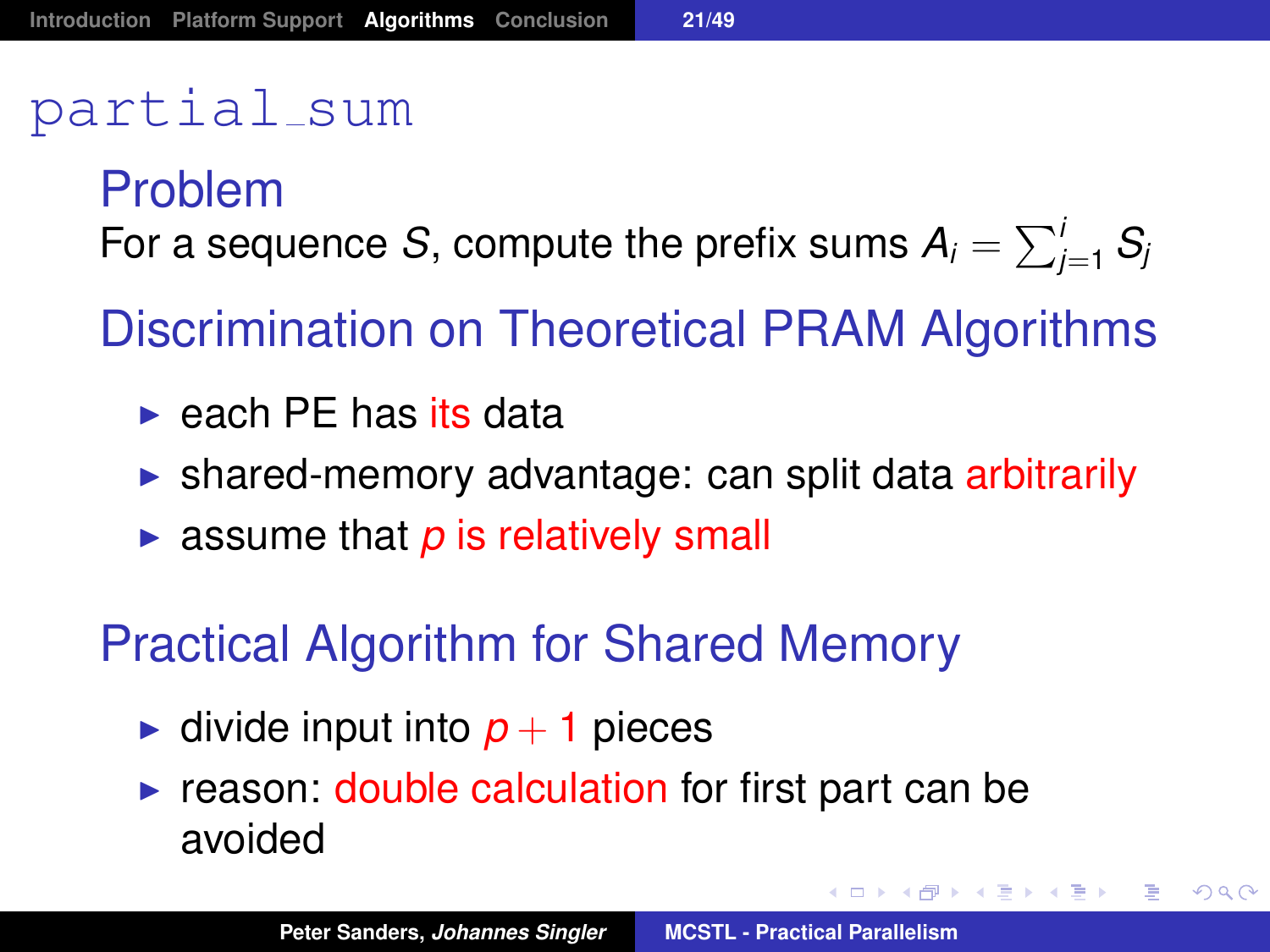partial sum: Algorithm

Processor *i* ∈ 0 . . . *p* − 1

- 1.  $i = 0$ : compute partial sums of part 0,  $S[0] :=$  last one  $i > 0$ : compute  $S[i] :=$  sum of part *i*
- 2.  $i = 0$ : compute partial sums of  $S[i]$  sequentially
- 3.  $i > 0$ : compute partial sums of part  $i + 1$  using  $S[i]$

イロト イ母 トイ ヨ トイ ヨ トー ヨー

 $2Q$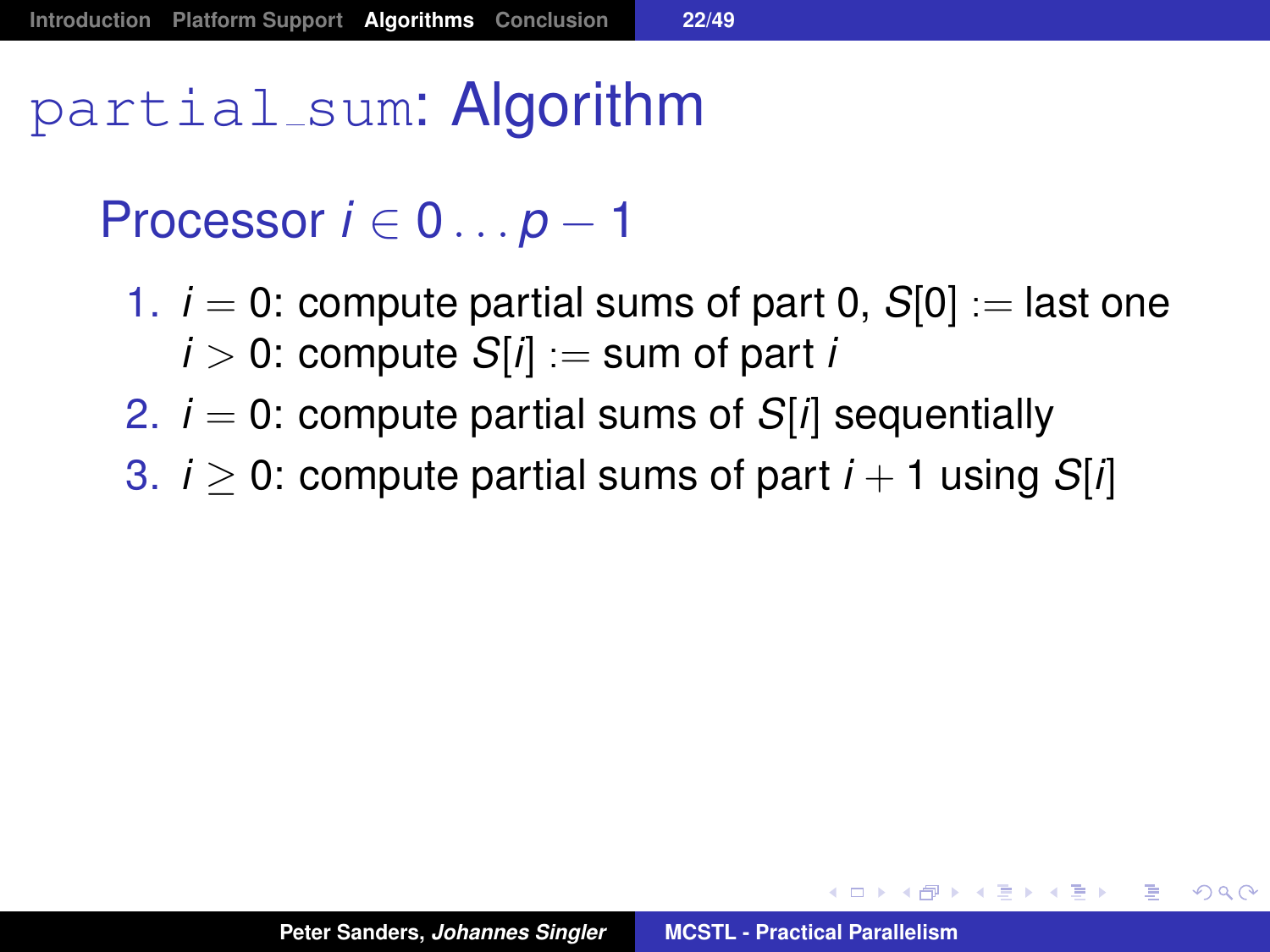partial sum: Algorithm

Processor *i* ∈ 0 . . . *p* − 1

- 1.  $i = 0$ : compute partial sums of part 0,  $S[0] :=$  last one  $i > 0$ : compute  $S[i] :=$  sum of part *i*
- 2.  $i = 0$ : compute partial sums of  $S[i]$  sequentially
- 3.  $i \geq 0$ : compute partial sums of part  $i + 1$  using  $S[i]$

#### Analysis

- $\triangleright$  only 3 synchronizations (constant)
- ime complexity  $O(n/p + p)$ speedup  $\frac{p+1}{2}$  for  $n \gg p$

K ロ ▶ K @ ▶ K 할 ▶ K 할 ▶ ( 할 ) - 이익어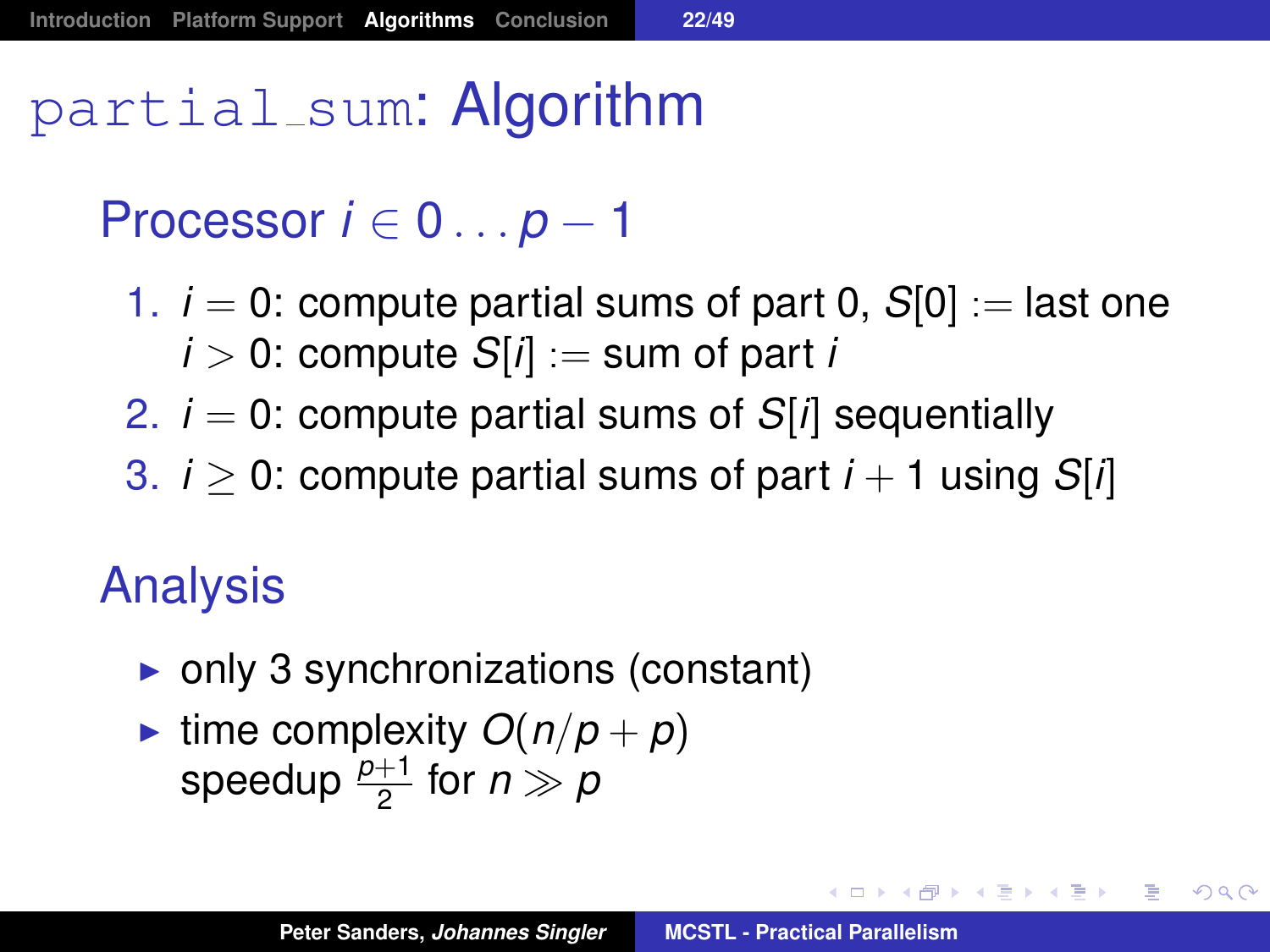## partial\_sum: Scheme



イロトメ 御 トメ き トメ き トー

■ 1  $298$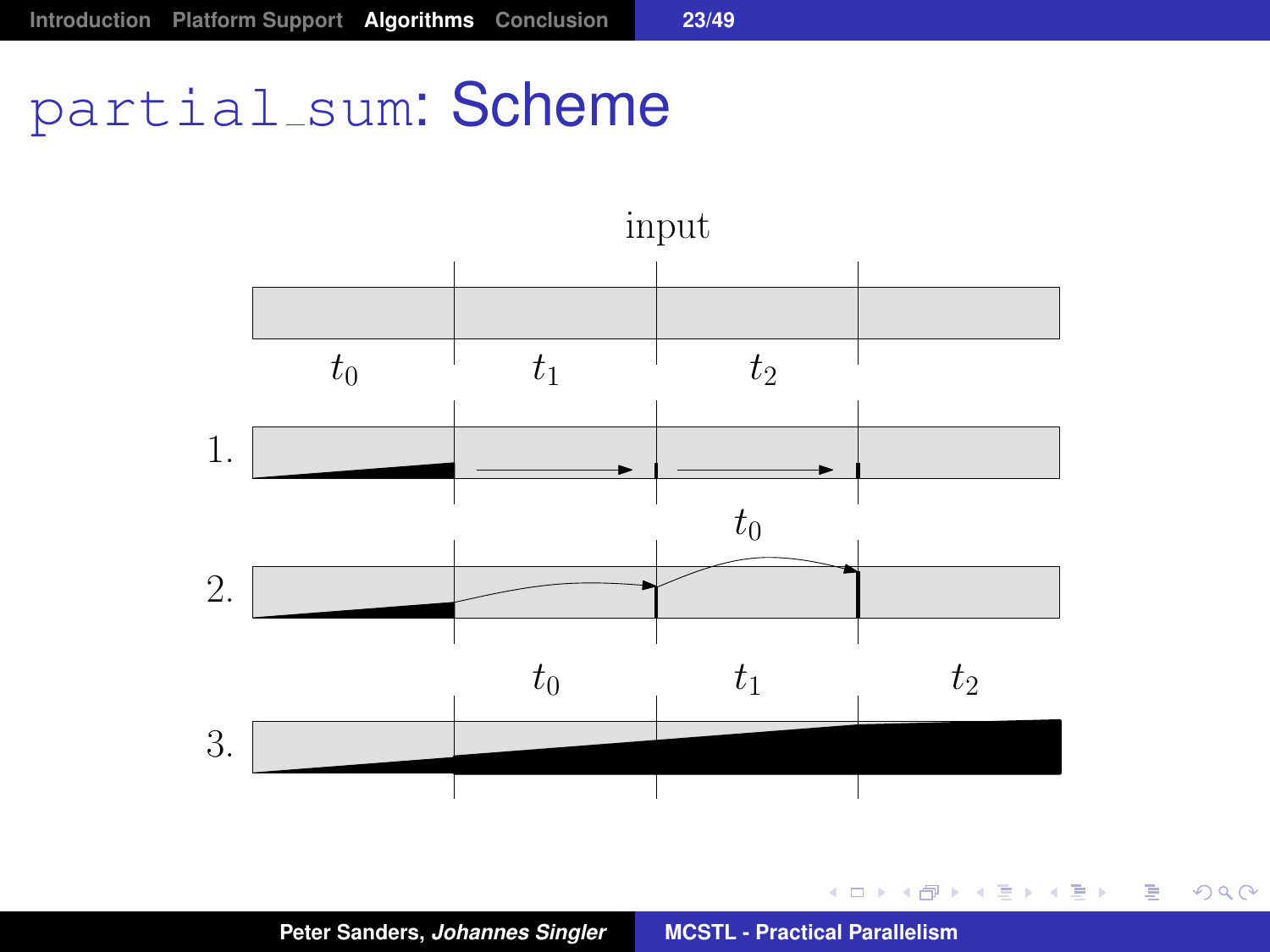## partial\_sum: Results



**Peter Sanders,** *Johannes Singler* **[MCSTL - Practical Parallelism](#page-0-0)**

重。  $299$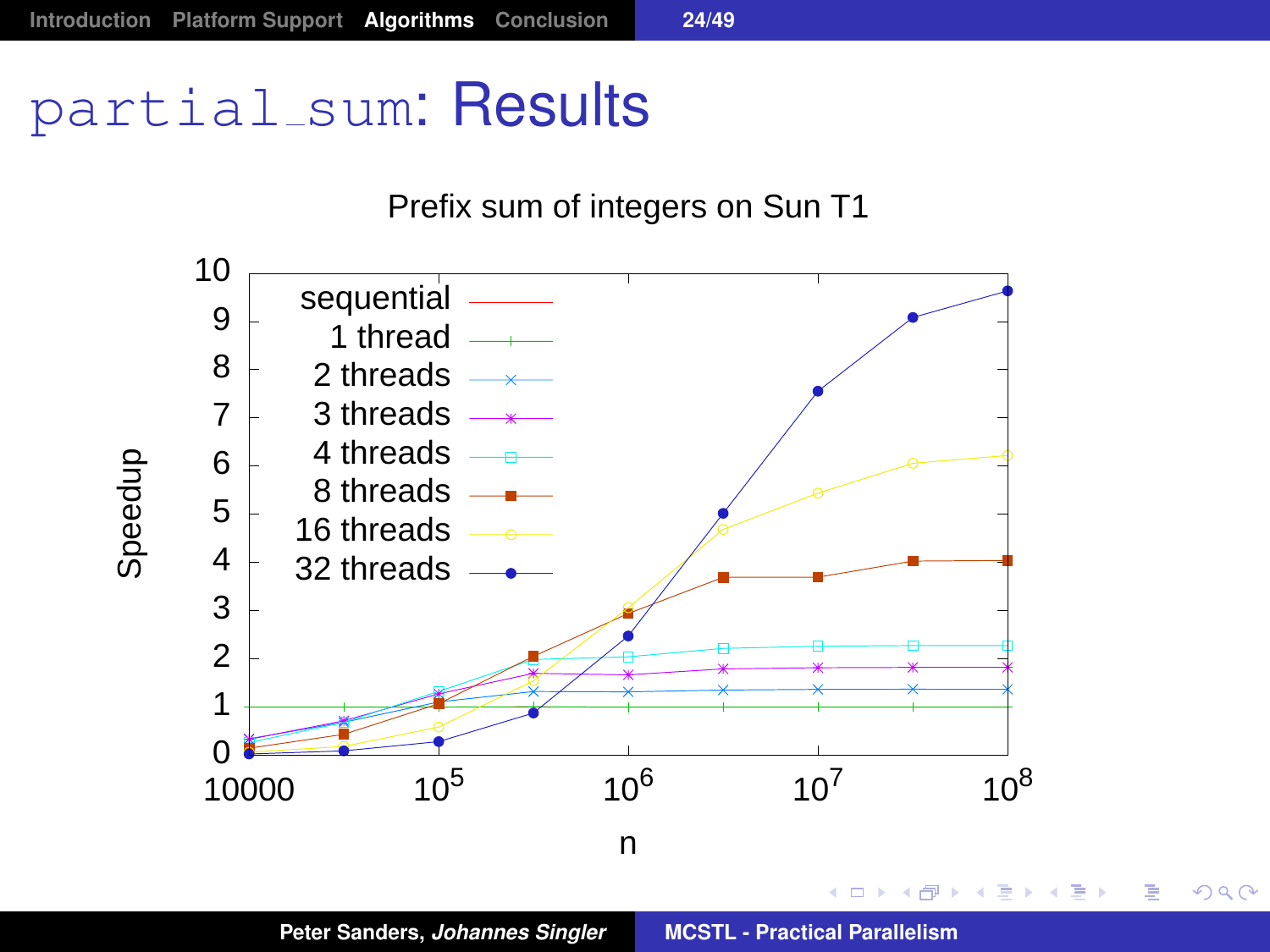## partition



- Sequential Algorithm
	- $\triangleright$  scan from both ends
	- $\triangleright$  swap to desired order when contrary

 $299$ 

重

メモメメモド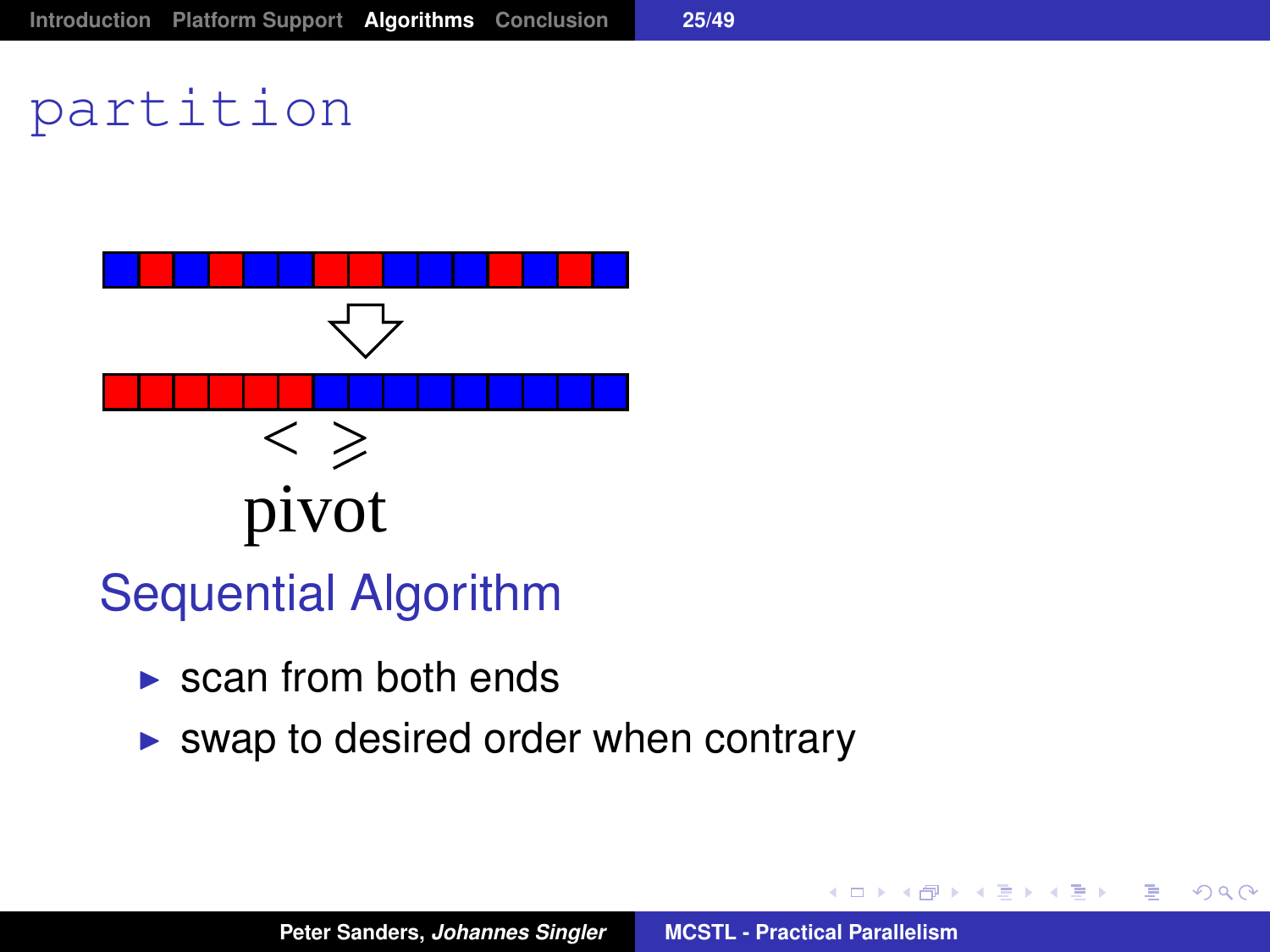# Parallel Partitioning

- [Tsigas Zhang 2003]
	- 1. scan blocks of size *B* from both ends
		- 1.1 claim new blocks when running out of data
	- 2. swap the unfinished blocks to the "middle"
	- 3. recurse on the middle



 $\triangleright$  time complexity  $O(n/p + B \log p)$ 

Þ  $QQQ$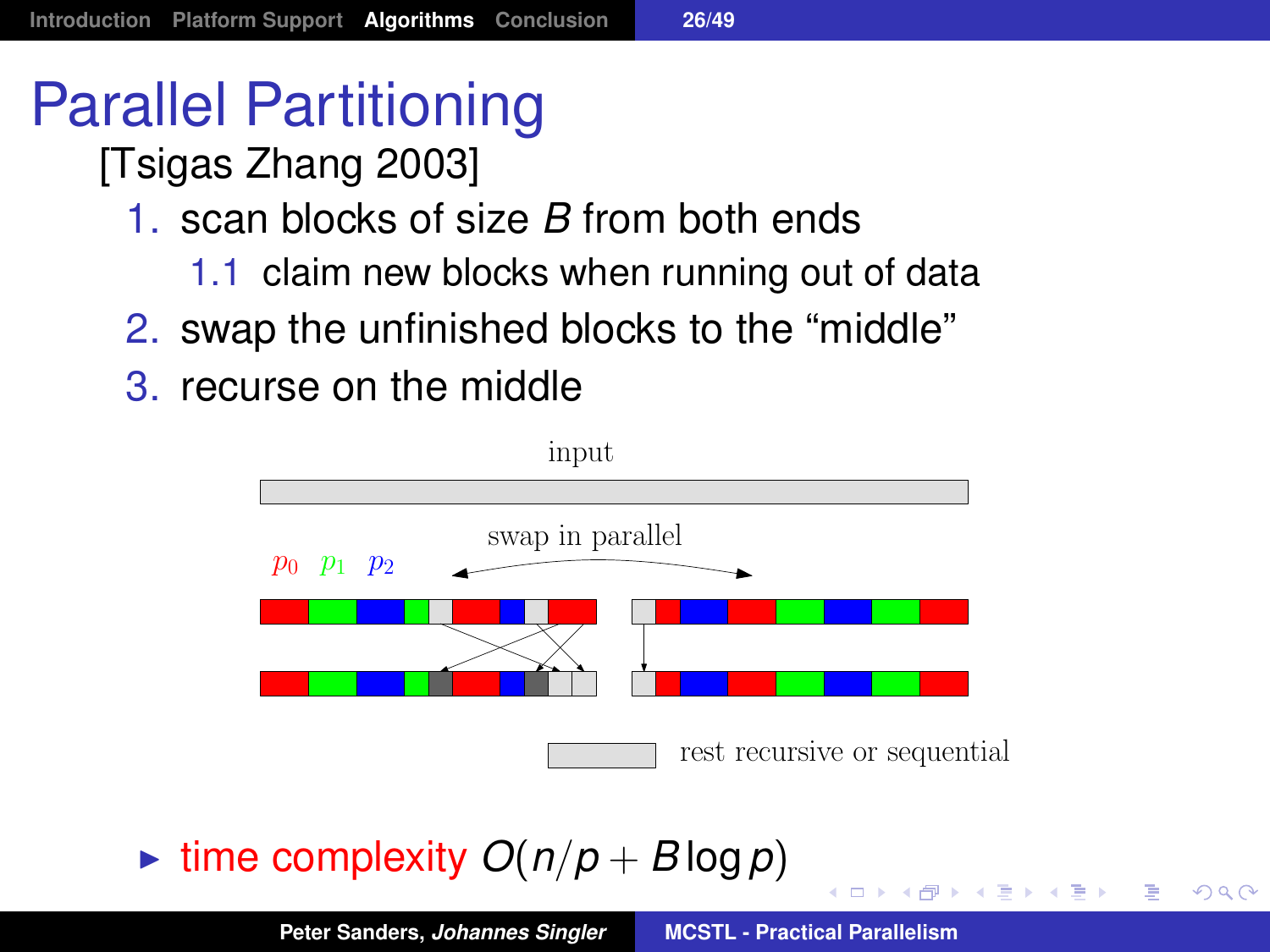## partition: Example

 $p_0$   $p_1$   $p_2$ 61 3 91 9 42 81 17 43 93 1 52 51 85 31 8 44 77 5 21 60 67 34 53 88 73 40 40 3 91 9 42 34 17 43 21 1 52 51 85 31 8 44 77 5 93 60 67 81 53 88 73 61 40 3 44 9 42 34 17 43 21 1 5 51 85 31 8 91 77 52 93 60 67 81 53 88 73 61 40 3 44 9 42 34 17 43 21 1 5 8 85 31 51 91 77 52 93 60 67 81 53 88 73 61 ł 40 3 44 9 42 34 17 43 21 1 5 8 31 85 51 91 77 52 93 60 67 81 53 88 73 61

3 processors, B=3, pivot 50, no special cases

重め 国連 めい

重

 $299$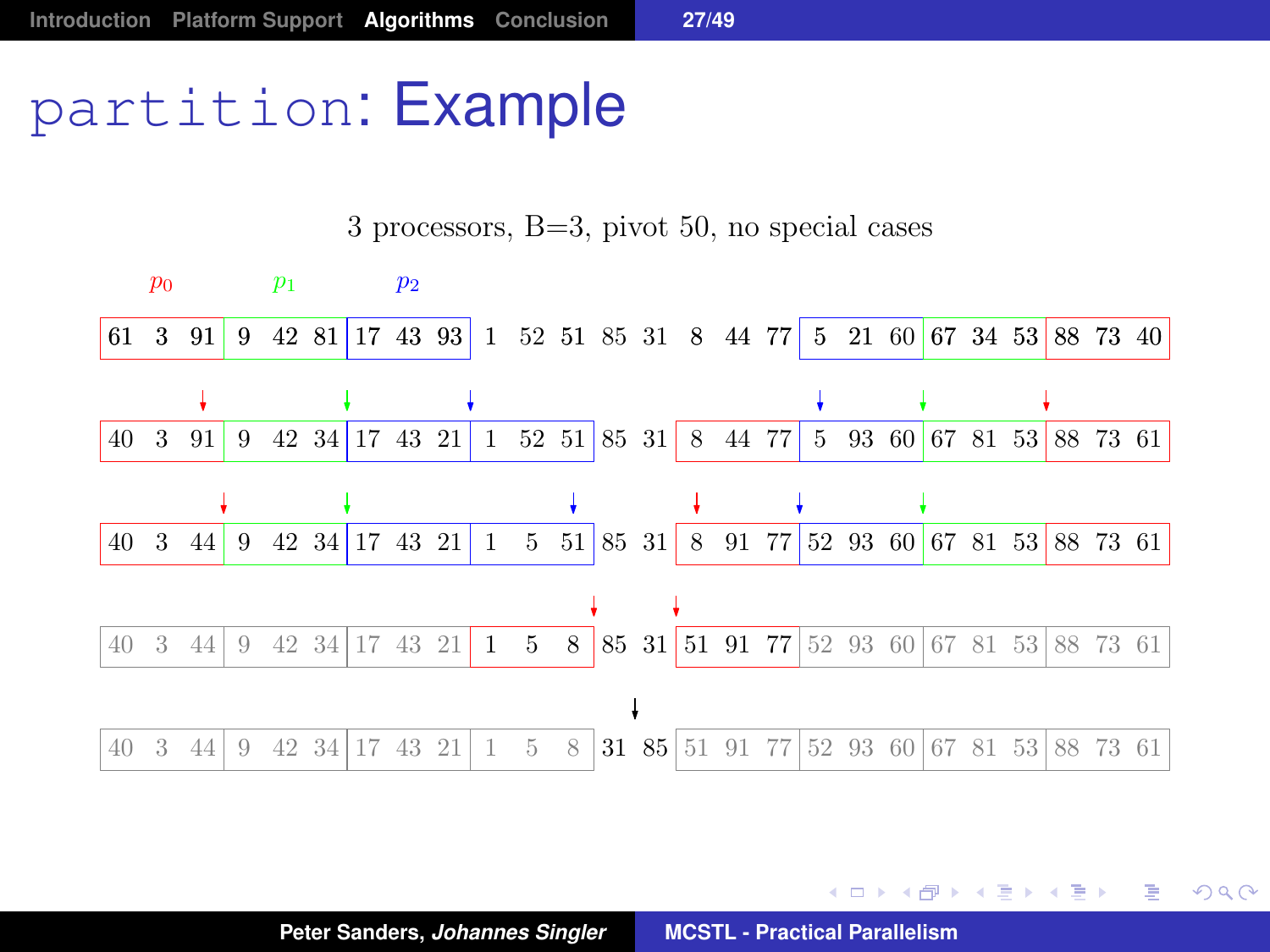#### Partitioning of 32-bit integers on Sun T1

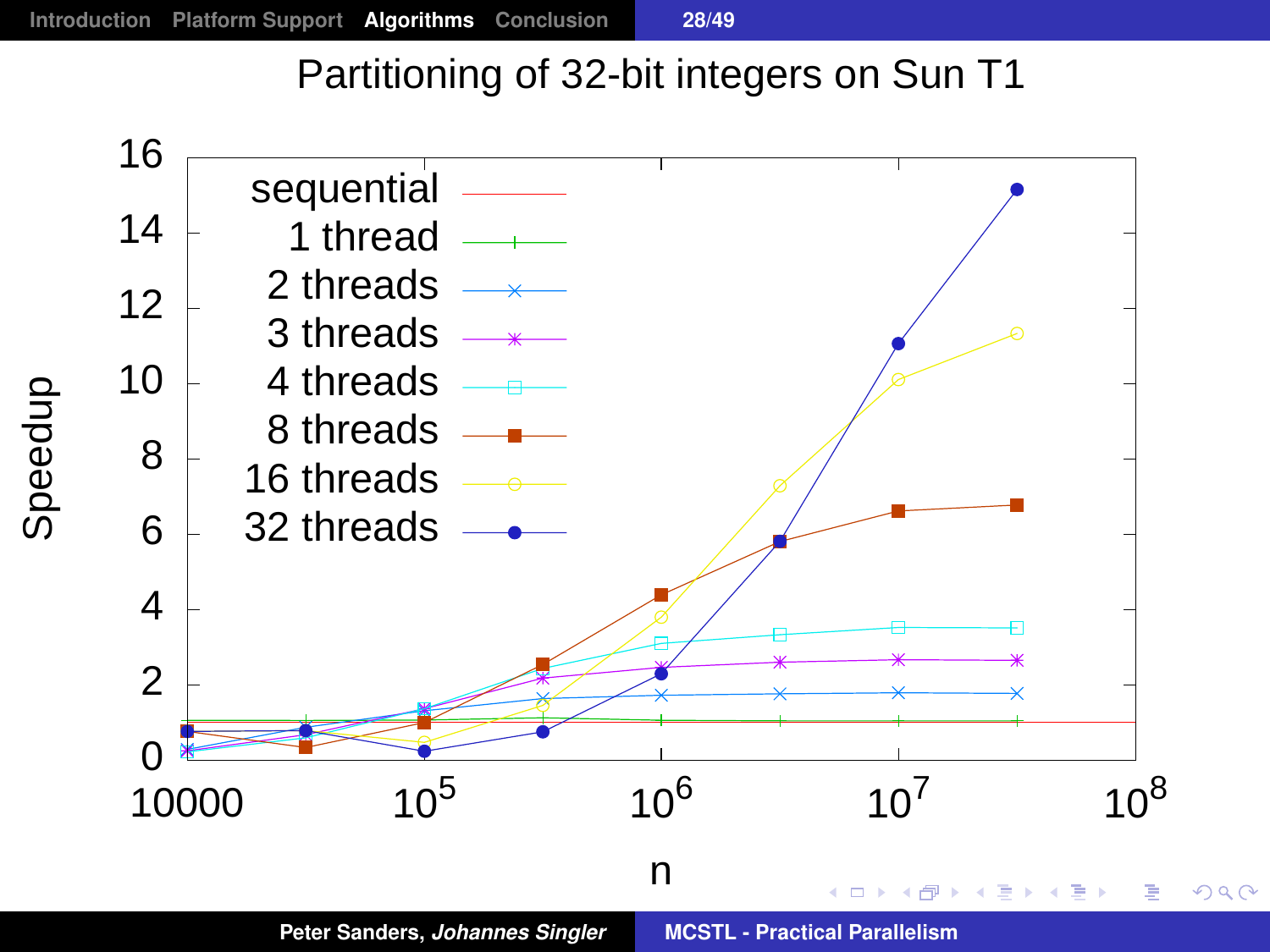# nth element, partial sort, quicksort



#### **Algorithms**

- ▶ nth\_element: quickselectlinear recursion using partition
- $\triangleright$  partial sort: nth element then sort
- $\rightarrow$  quicksort: recursion using partition

parallel implementations profit from each other

 $\left\{ \bigoplus_{i=1}^n \mathbb{1} \times \mathbb{1} \times \mathbb{1} \times \mathbb{1} \times \mathbb{1} \times \mathbb{1} \times \mathbb{1} \times \mathbb{1} \times \mathbb{1} \times \mathbb{1} \times \mathbb{1} \times \mathbb{1} \times \mathbb{1} \times \mathbb{1} \times \mathbb{1} \times \mathbb{1} \times \mathbb{1} \times \mathbb{1} \times \mathbb{1} \times \mathbb{1} \times \mathbb{1} \times \mathbb{1} \times \mathbb{1} \times \mathbb{1} \times \mathbb{1} \times \mathbb{1$ 

Þ

 $2Q$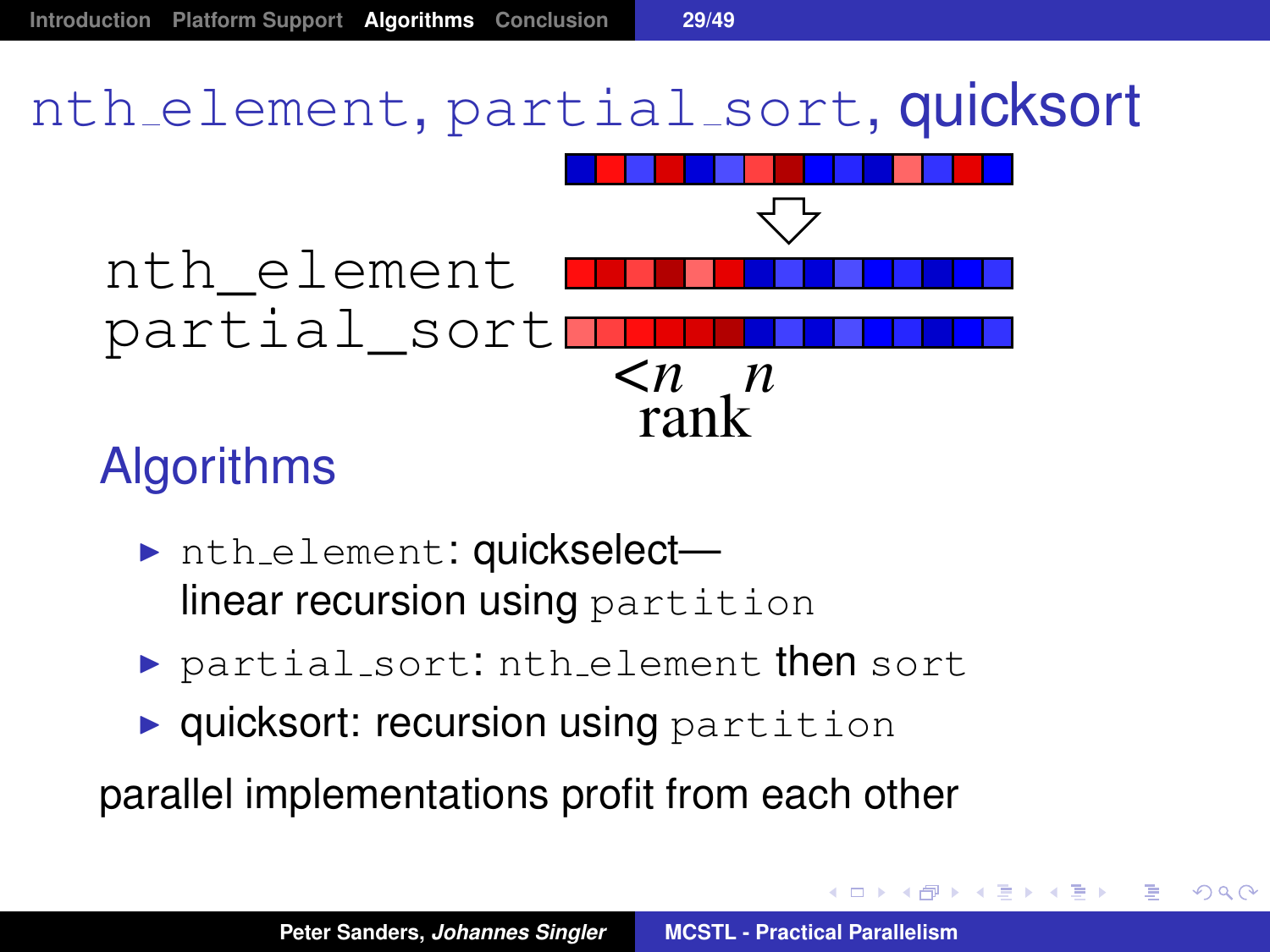## Multi-Sequence Selection

#### Problem Definition

find element with global rank *r* in *k* sorted sequences *S<sup>i</sup>* and corresponding splitters.

御 ▶ <唐 ▶ <唐 ▶

È.  $298$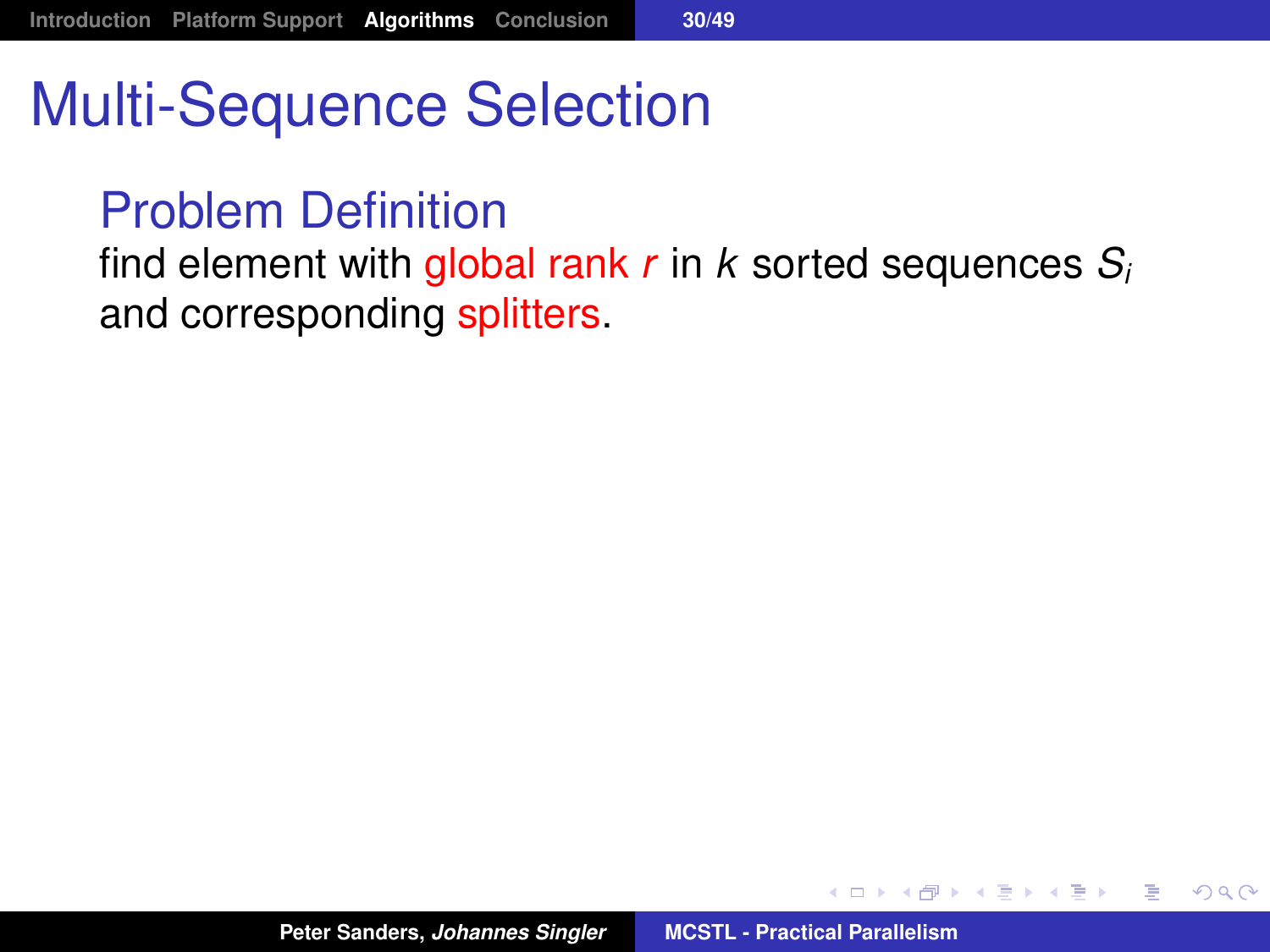# Multi-Sequence Selection

#### Problem Definition

find element with global rank *r* in *k* sorted sequences *S<sup>i</sup>* and corresponding splitters.

#### Usage

split at elements with global rank *n*/*p* 2*n*/*p* 3*n*/*p* . . . (*p* − 1)*n*/*p* and redistribute elements  $\rightsquigarrow$  sequences of the same length ( $\pm$ 1) on each PE

 $\triangleright$  guaranteed even for many equal elements

メタメメ きょくきょうき

 $2Q$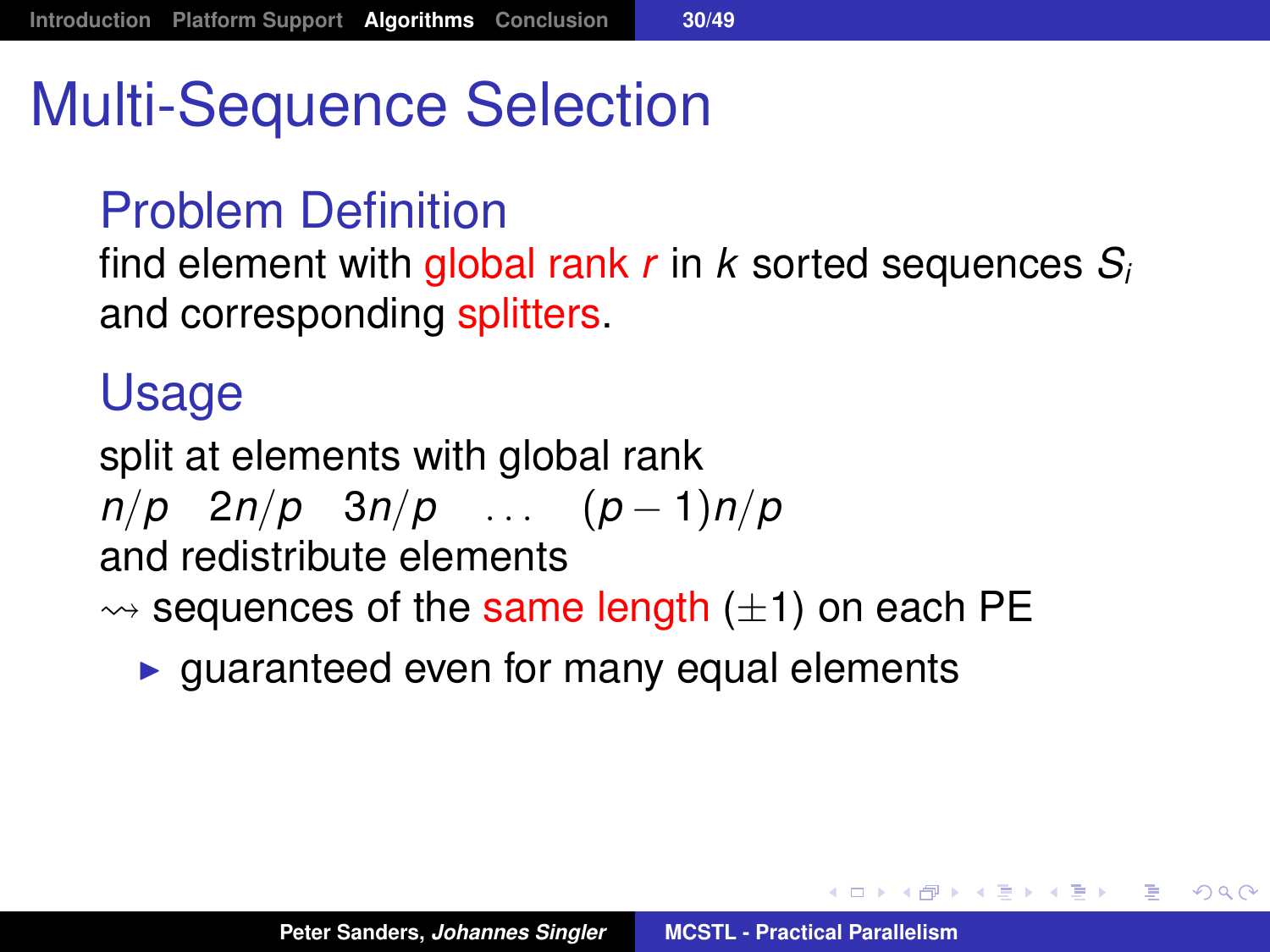## Multi-Sequence Selection

#### Problem Definition

find element with global rank *r* in *k* sorted sequences *S<sup>i</sup>* and corresponding splitters.

#### Usage

split at elements with global rank *n*/*p* 2*n*/*p* 3*n*/*p* . . . (*p* − 1)*n*/*p* and redistribute elements  $\rightsquigarrow$  sequences of the same length ( $\pm$ 1) on each PE

 $\triangleright$  guaranteed even for many equal elements

#### Solution

[Varman et al. 1991], used as black box here

イロン イ部ン イ君ン イ君ン 一番

 $2990$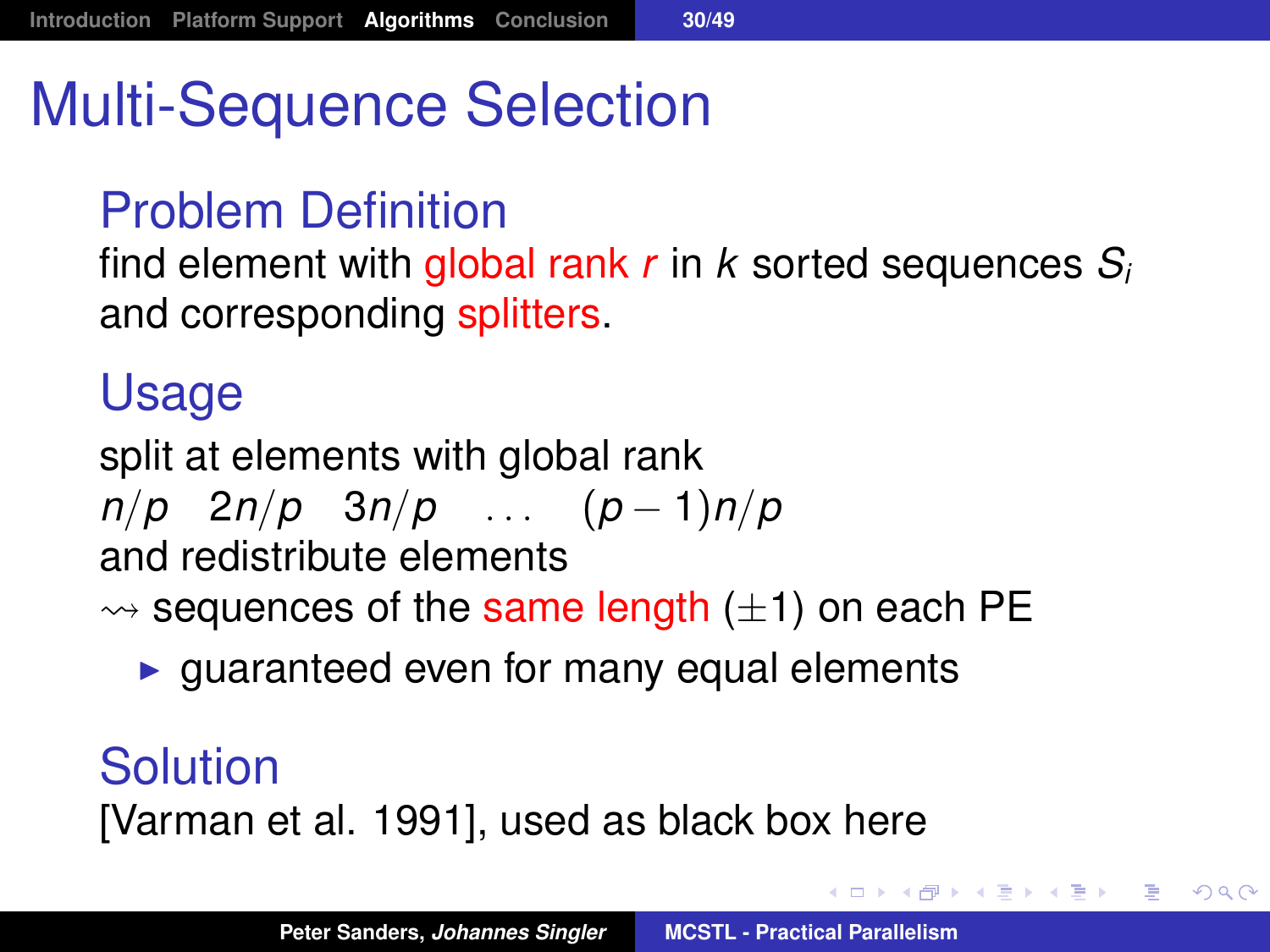## Sequential multiway merge

#### Problem Definition

merge *k* sorted sequences into one sorted sequence

御きメモメメモメー

 $299$ 

重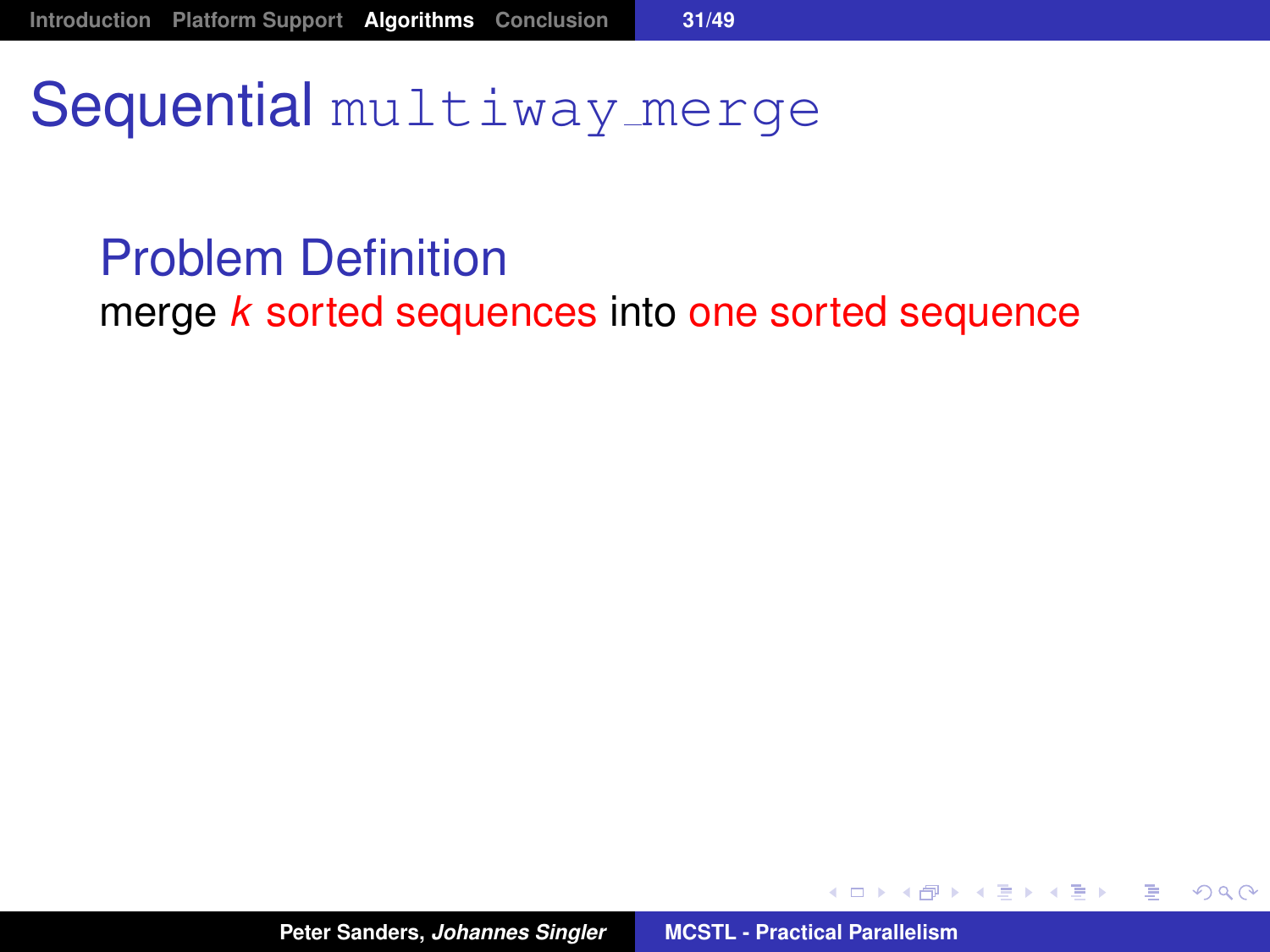## Sequential multiway merge

#### Problem Definition

merge *k* sorted sequences into one sorted sequence

#### Solution

use a tournament tree, usually implemented as loser tree

- $\blacktriangleright$  binary tree in array
- $\triangleright$  efficient computation of indices
- $\triangleright$  optimal  $O(\log k)$  running time per merge step
- $\triangleright$  downside: tricky without sentinels and/or *k* not being a power of 2

(御) メミンメミン

重

 $QQQ$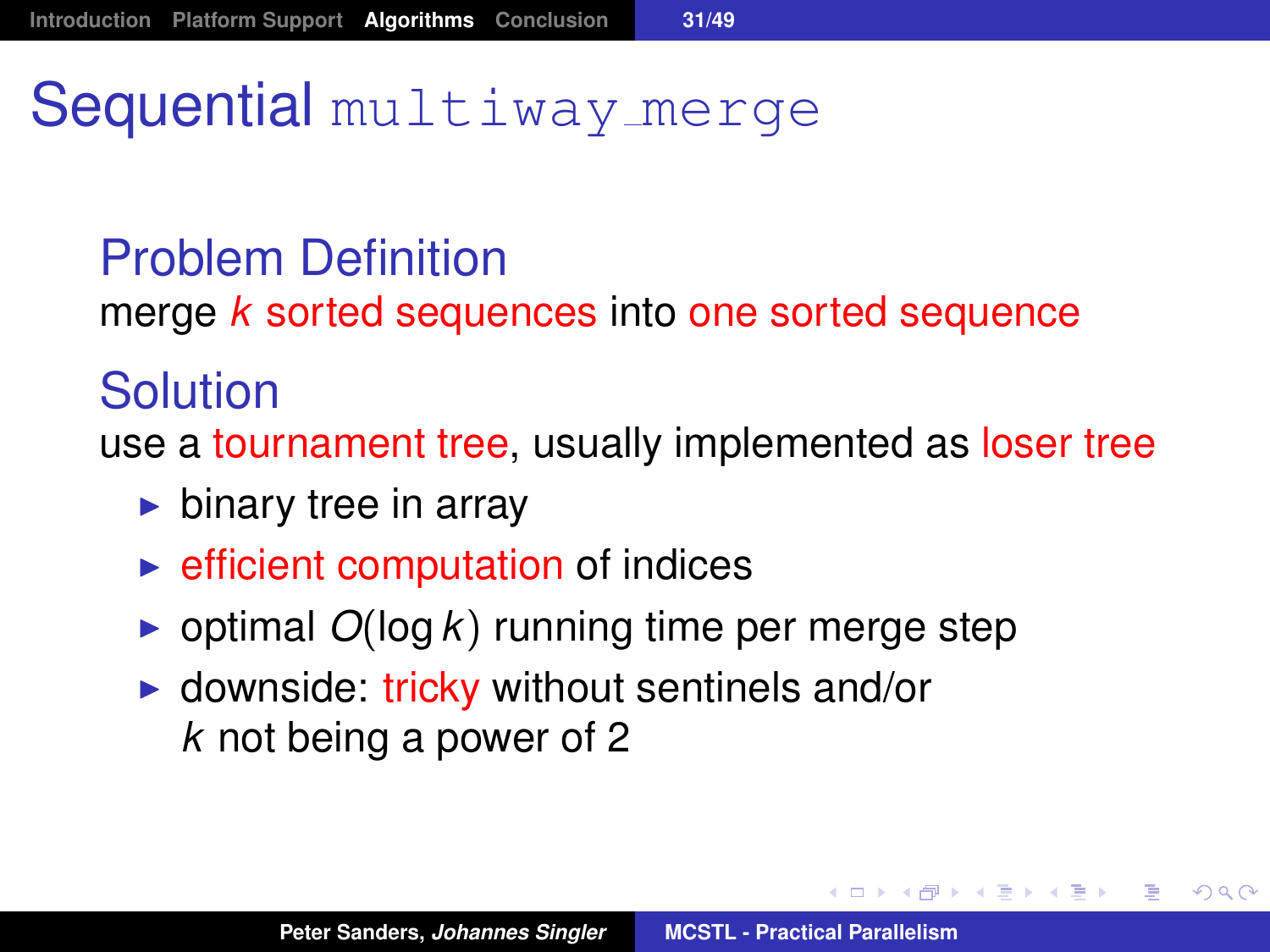## Loser Tree



 $2990$ 

イロン イ母ン イミン イヨン 一番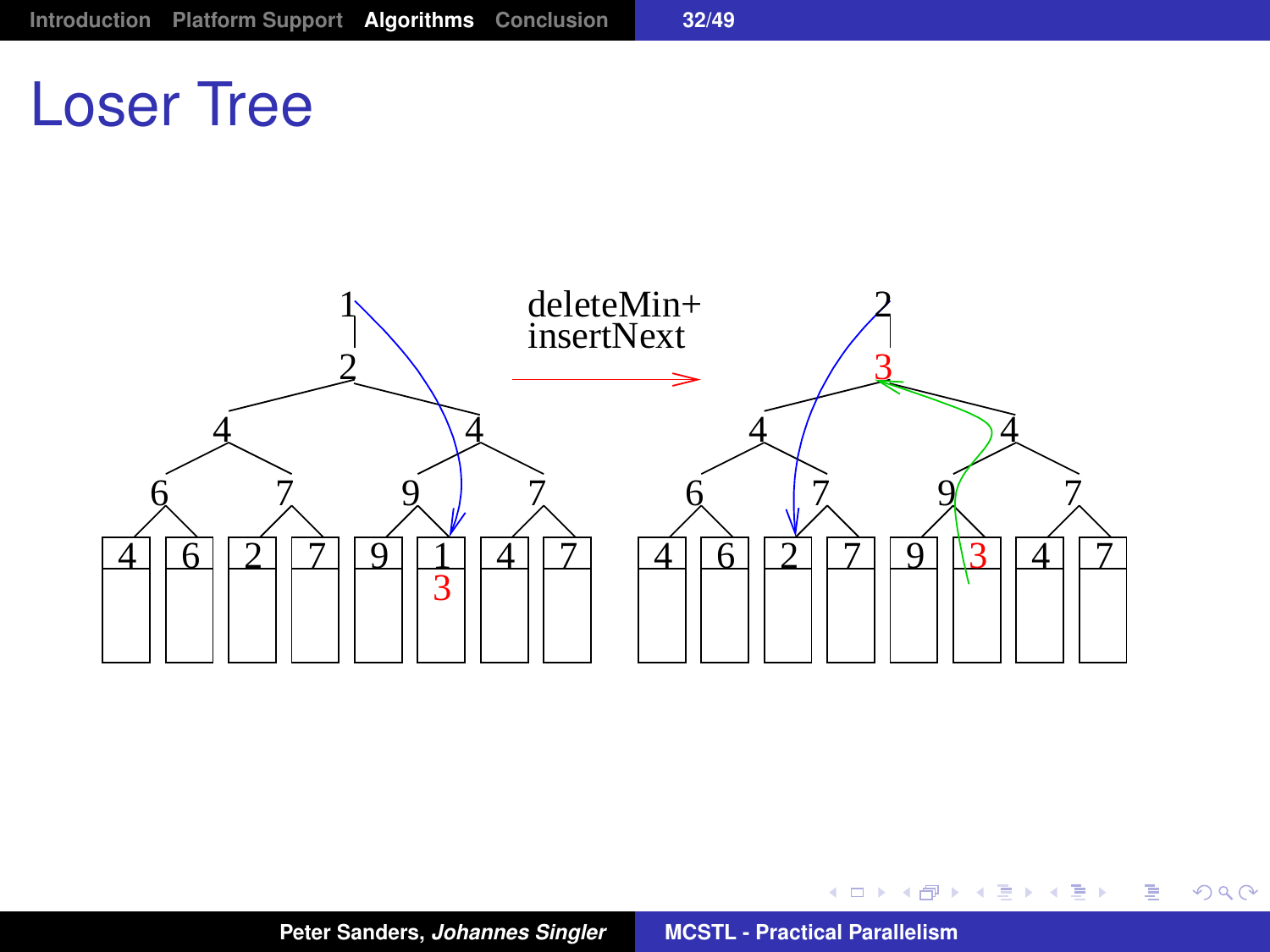## Parallel (multiway) merge

#### How to divide the problem?

- $\blacktriangleright$  find slabs, i. e. consistent sets of sections from the sequences
- $\triangleright$  exact splitting into parts of equal size (using *multi-sequence selection*)



 $\Omega$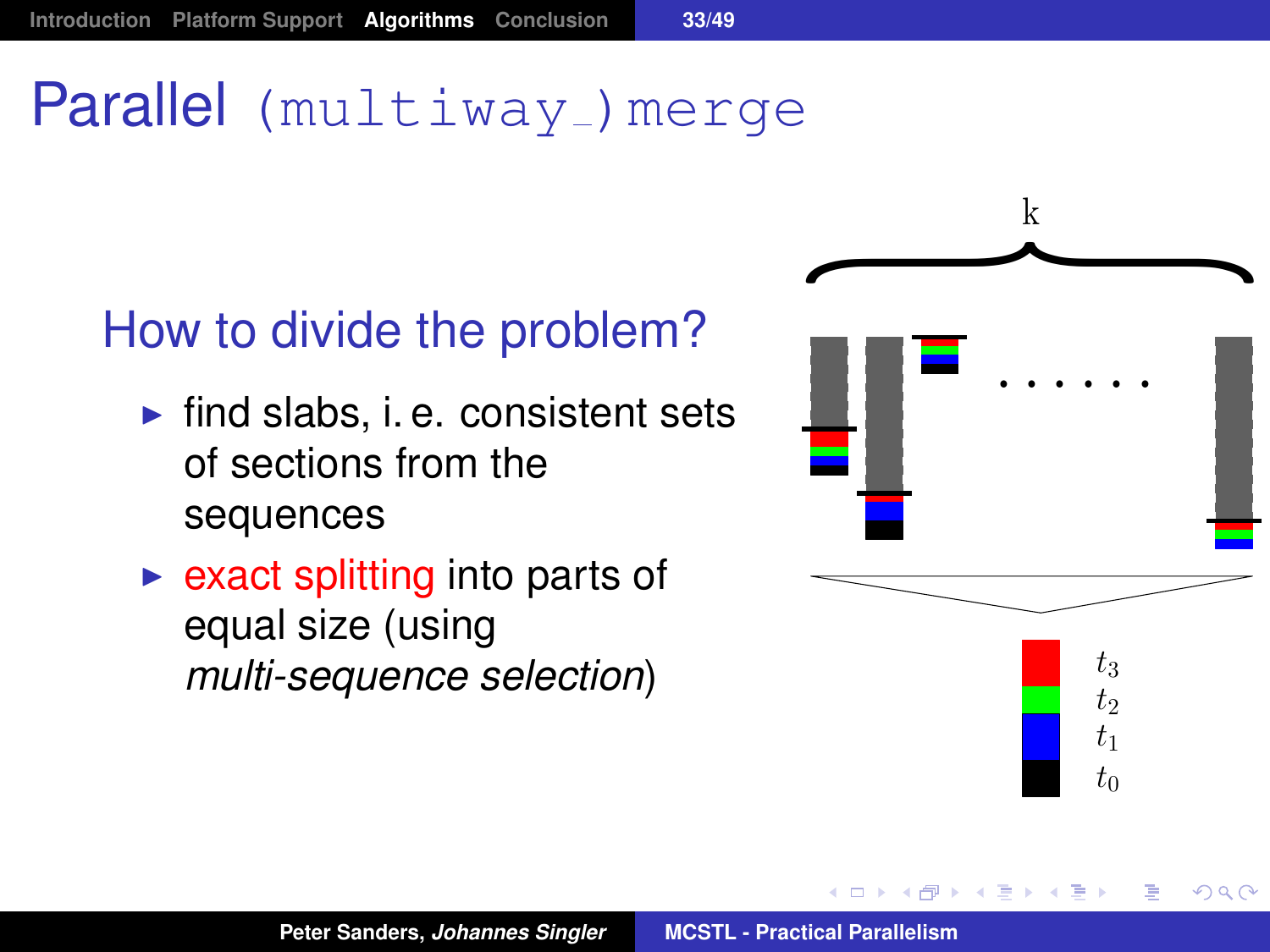## Parallel (multiway<sub>-</sub>)merge: Analysis

- ime complexity  $O(\frac{n}{a})$  $\frac{n}{\rho}$  log  $k$   $\;\; +$   $k$  log  $k$   $\cdot$  log max $_j$   $|\mathcal{S}_j|$   $\}$
- $\triangleright$  one multi-sequence partition per PE
- $\triangleright$  no full linear speedup
- $\blacktriangleright$  good in practice

す 御 メ オ 津 メ ス 唐 メー 唐 一

 $2990$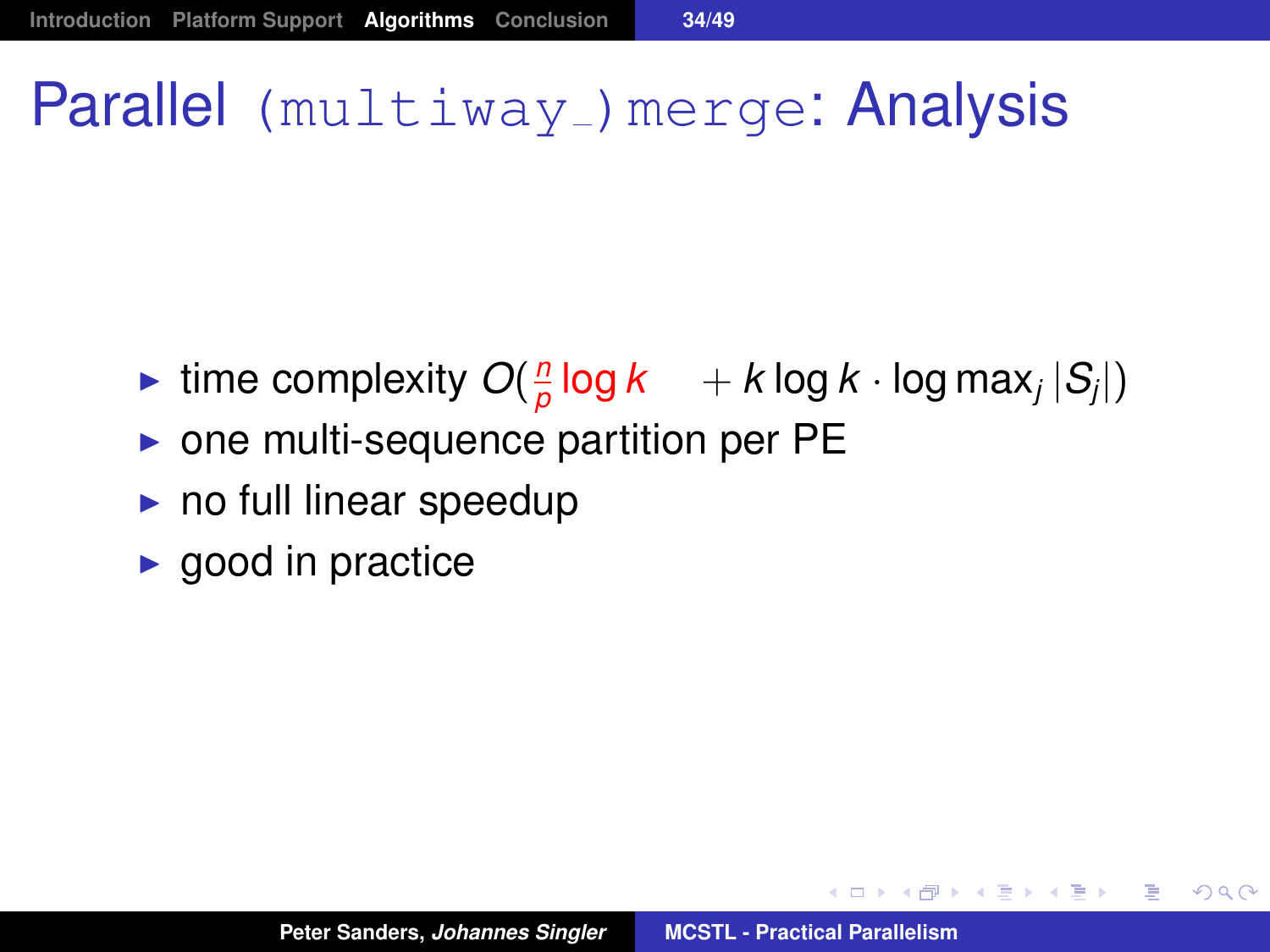## Parallel (multiway) merge: Results

#### 16-way merging of pairs of 64-bit integers on Sun T1



重

∢ 何

 $299$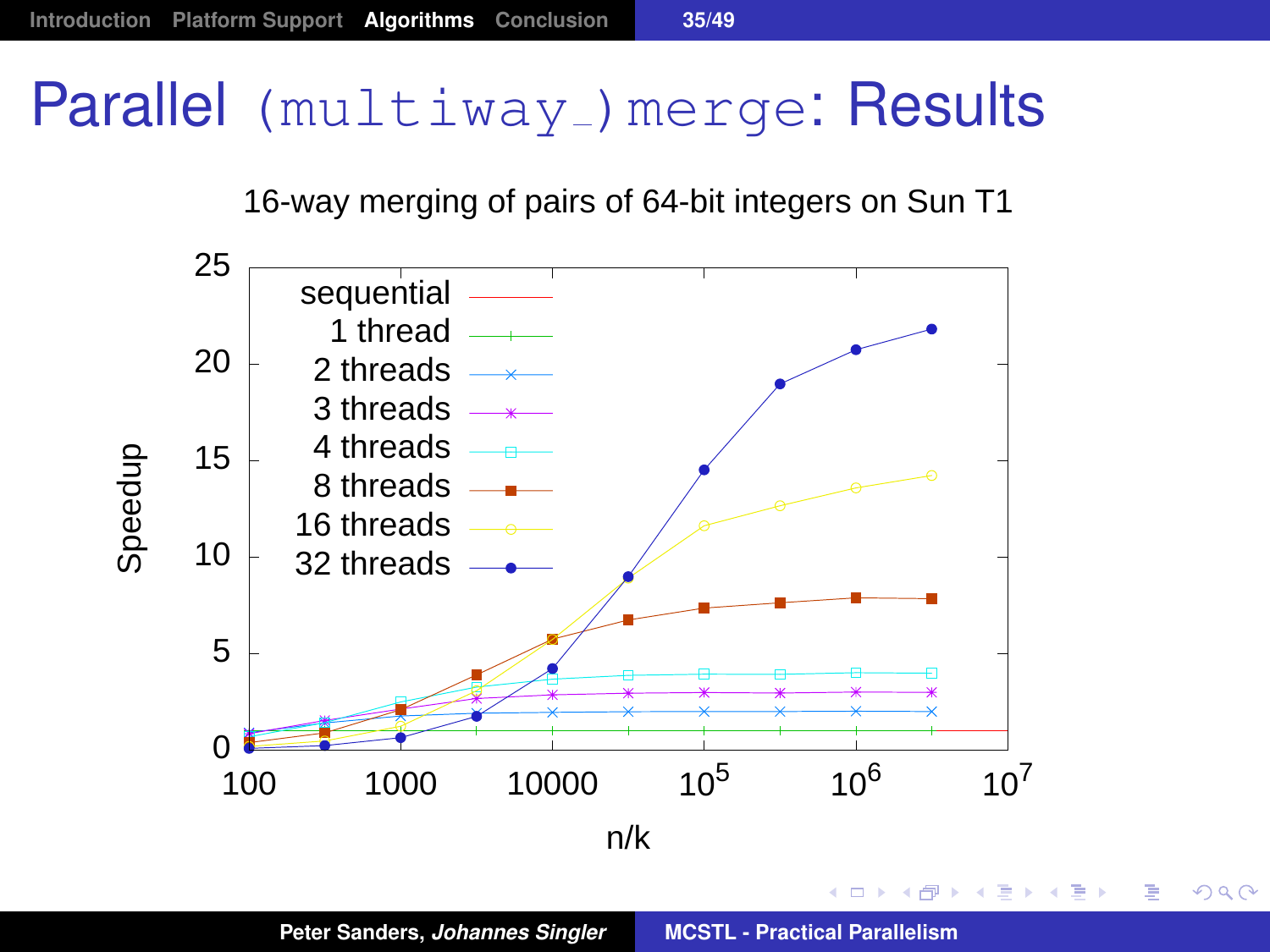# Parallel Multiway Mergesort

#### **Procedure**

- 1. divide sequence into *p* parts of equal size
- 2. in parallel sort the parts locally
- 3. use parallel *p*-way merging to compute the final sequence
- 4. copy result back to original position



 $2Q$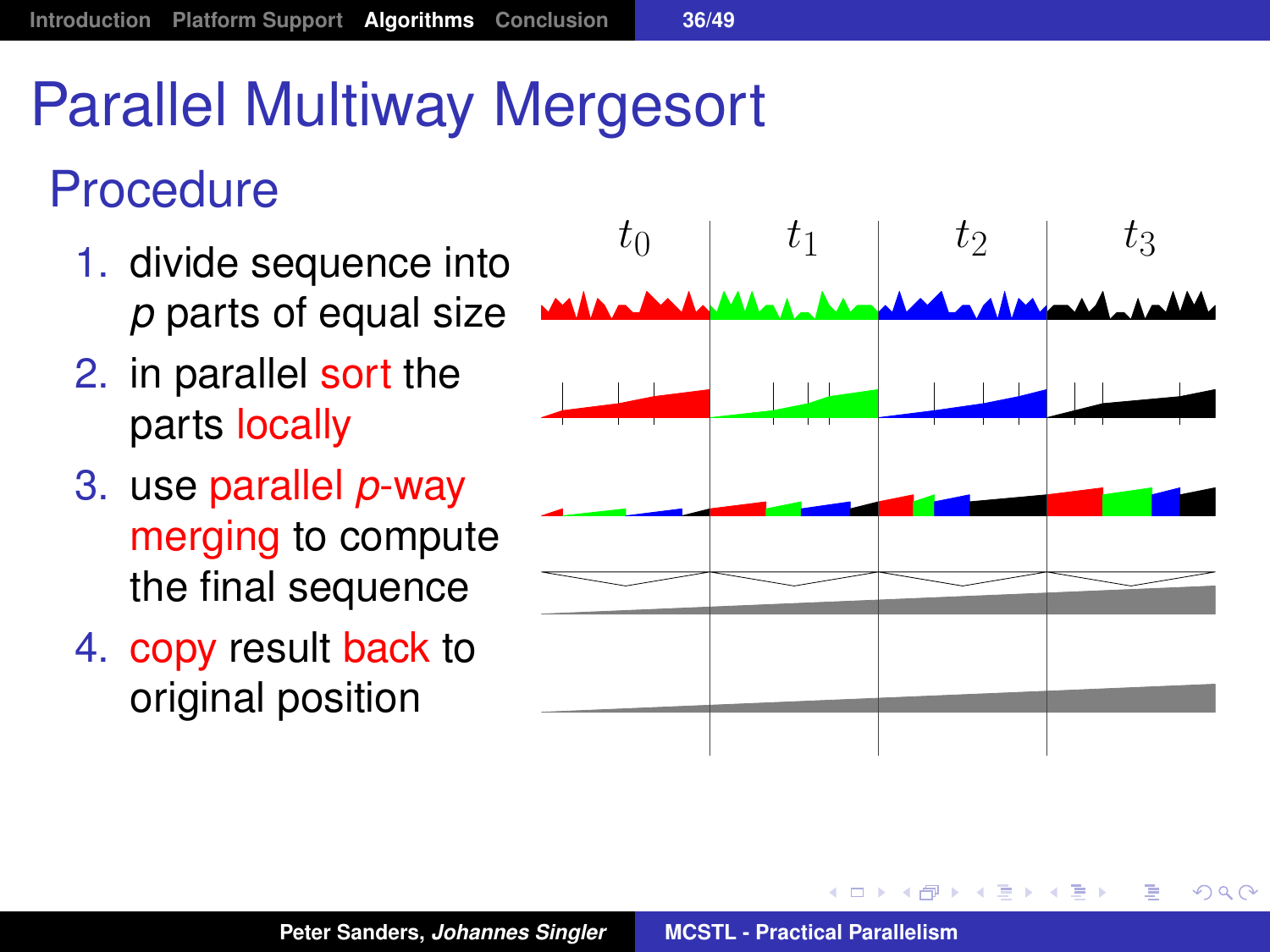#### sort, stable\_sort

#### Parallel Multiway Mergesort

- + few, cache-efficient local memory accesses
- $+$  stable variant easy
- needs twice the space temporarily

→ 唐米 4 唐米 1

重

<span id="page-48-0"></span> $298$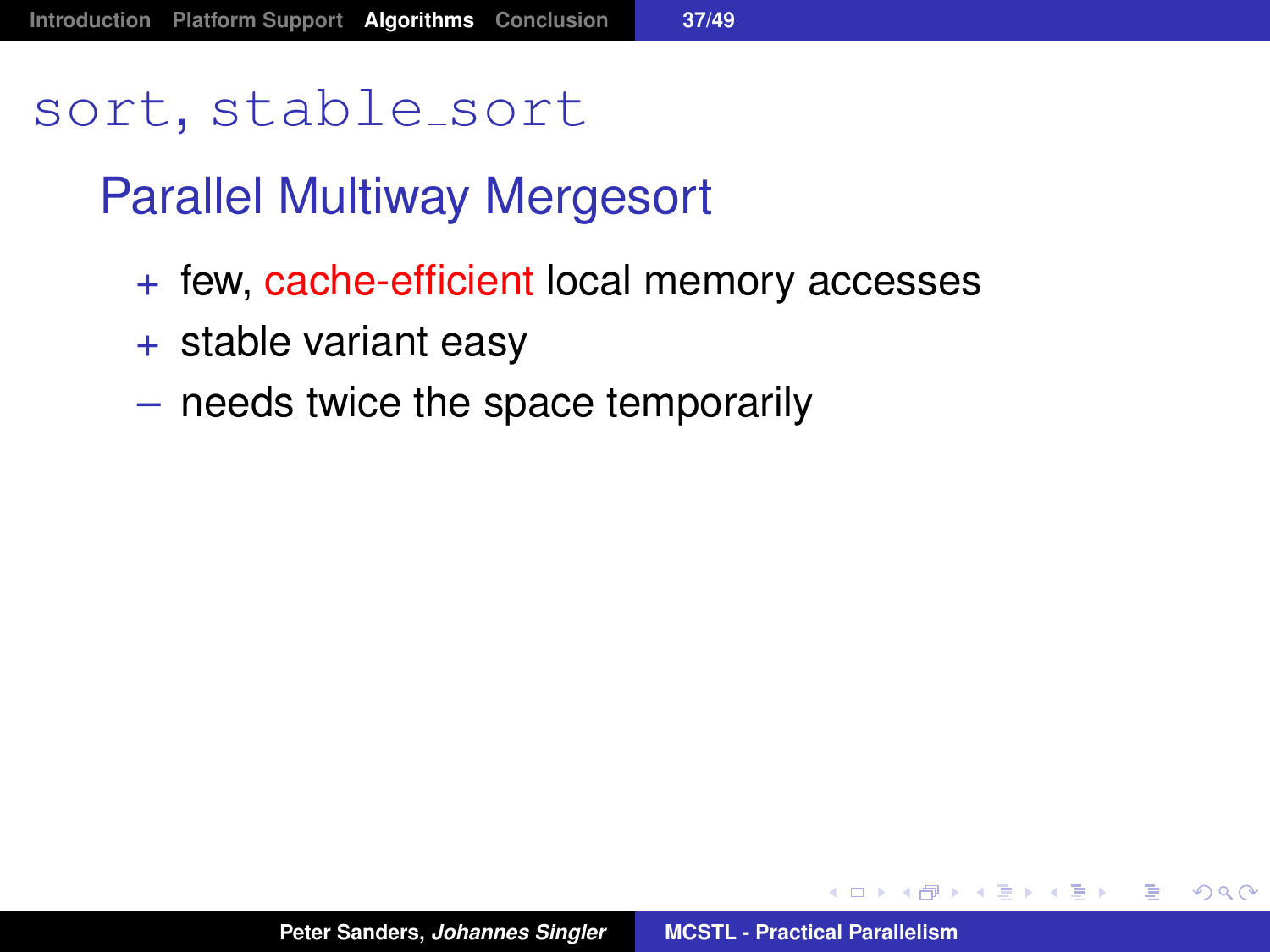#### sort, stable\_sort

#### Parallel Multiway Mergesort

- + few, cache-efficient local memory accesses
- + stable variant easy
- needs twice the space temporarily

#### **Quicksort**

- + in-place
- $\pm$  dynamic load-balancing due to unequal splitting
- more global memory access
- not stable

both variants implemented in the MCS[TL](#page-48-0)

④ 重 ※ ④ 重 ※ ○ 重

 $2990$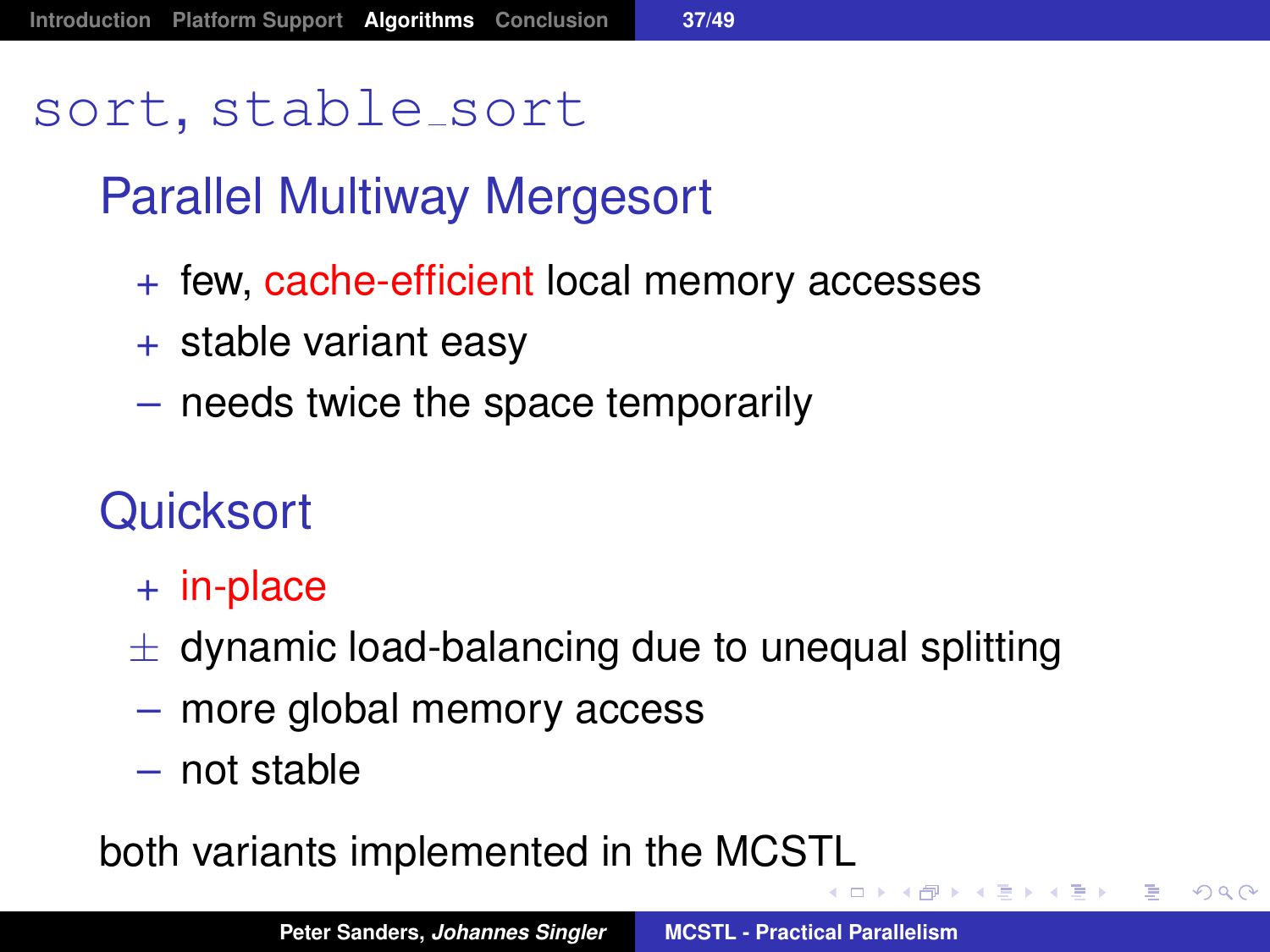# Parallel Multiway Mergesort: Analysis

### Running Time

- **Figure in the complexity**  $O(\frac{n \log n}{p} + p \log p \cdot \log \frac{n}{p})$
- $\triangleright$  one multi-sequence partition per PE

(御) (言) (言)

重  $2Q$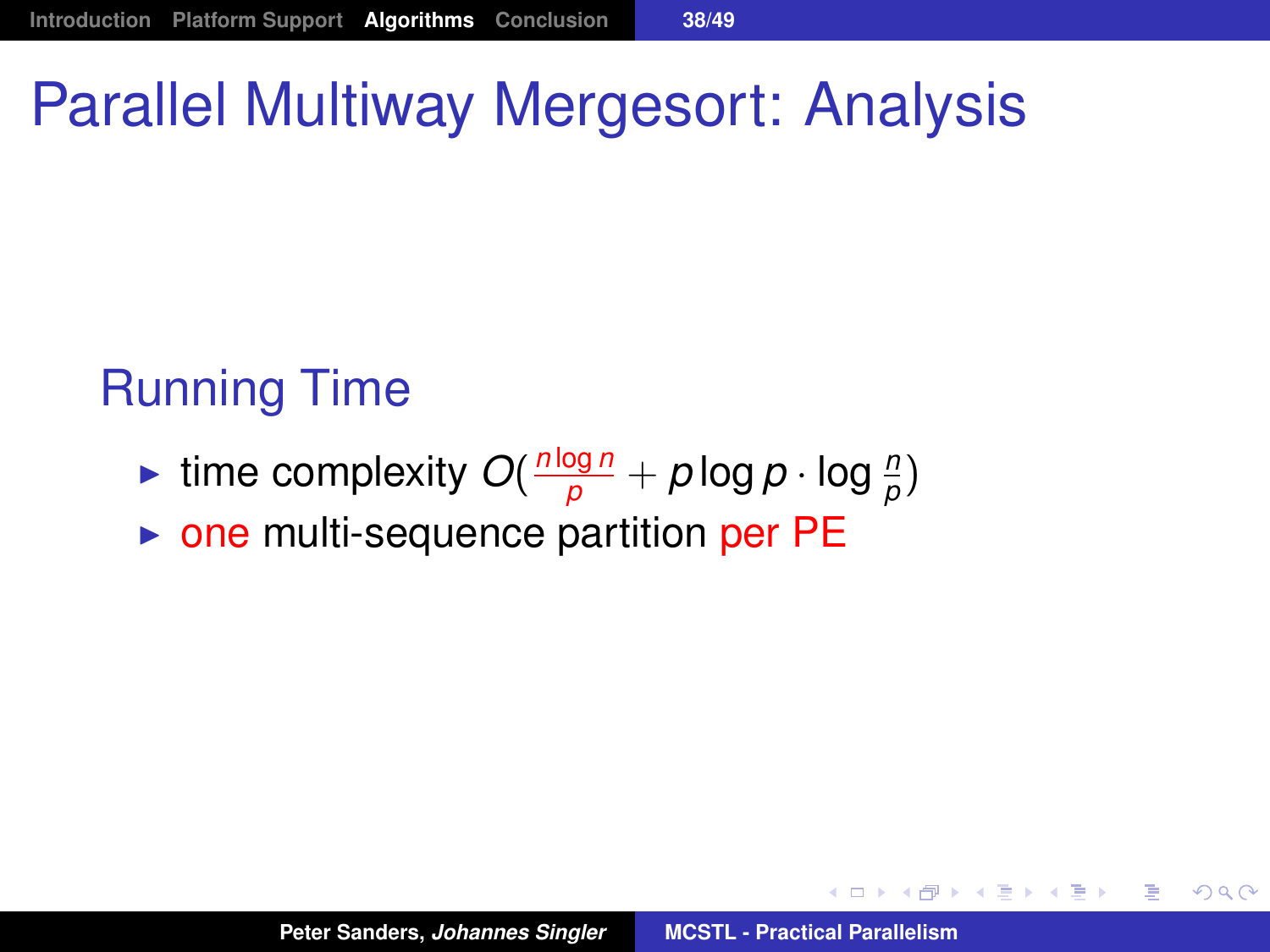## Parallel Multiway Mergesort: Practical Issues

- $\triangleright$  copy to temporary memory first? or merge to temporary memory and copy back later?
- $\triangleright$  compute starting positions sequentially

医单位 医单位

Þ  $QQQ$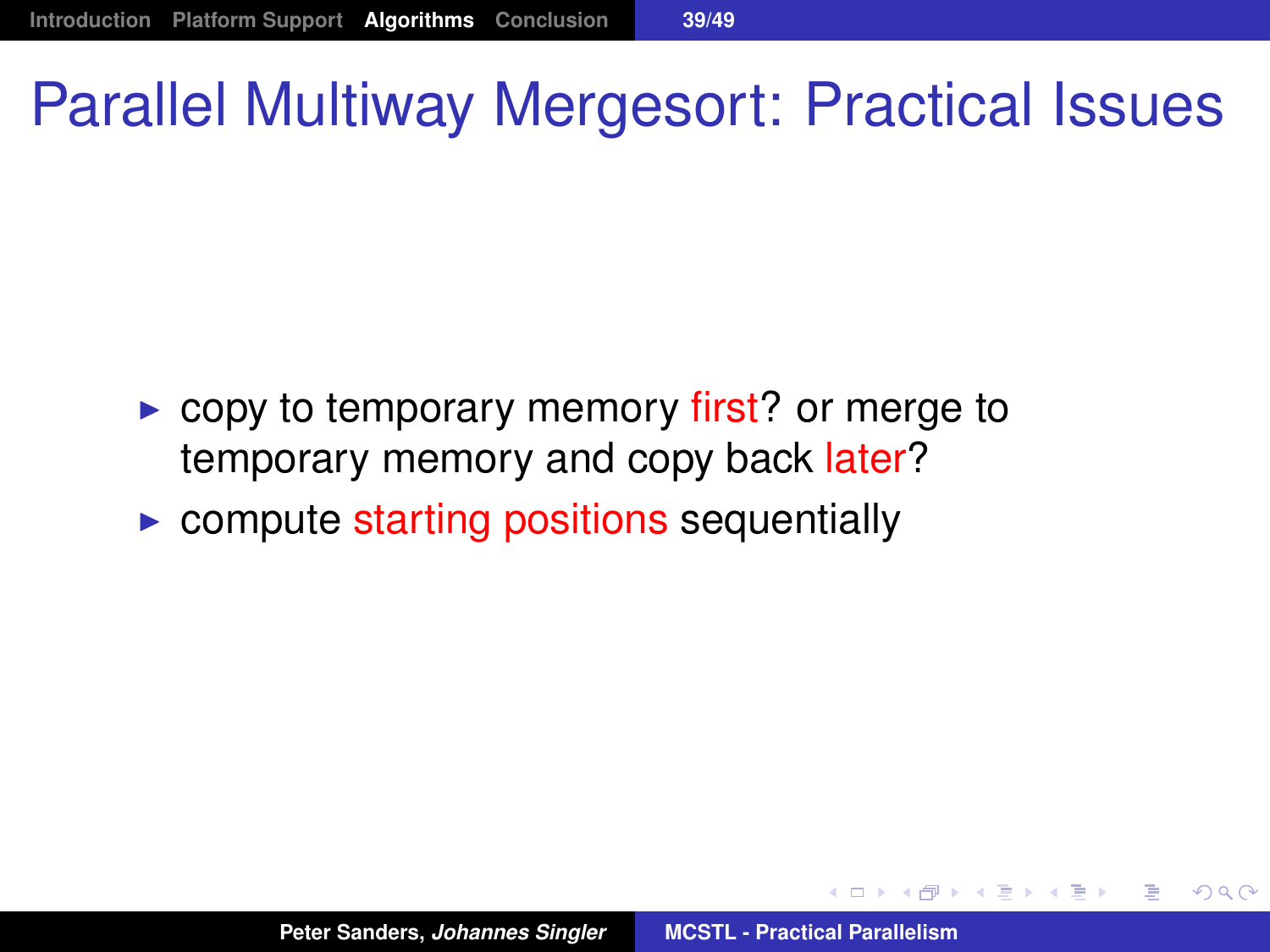# Parallel Multiway Mergesort: Results on T1

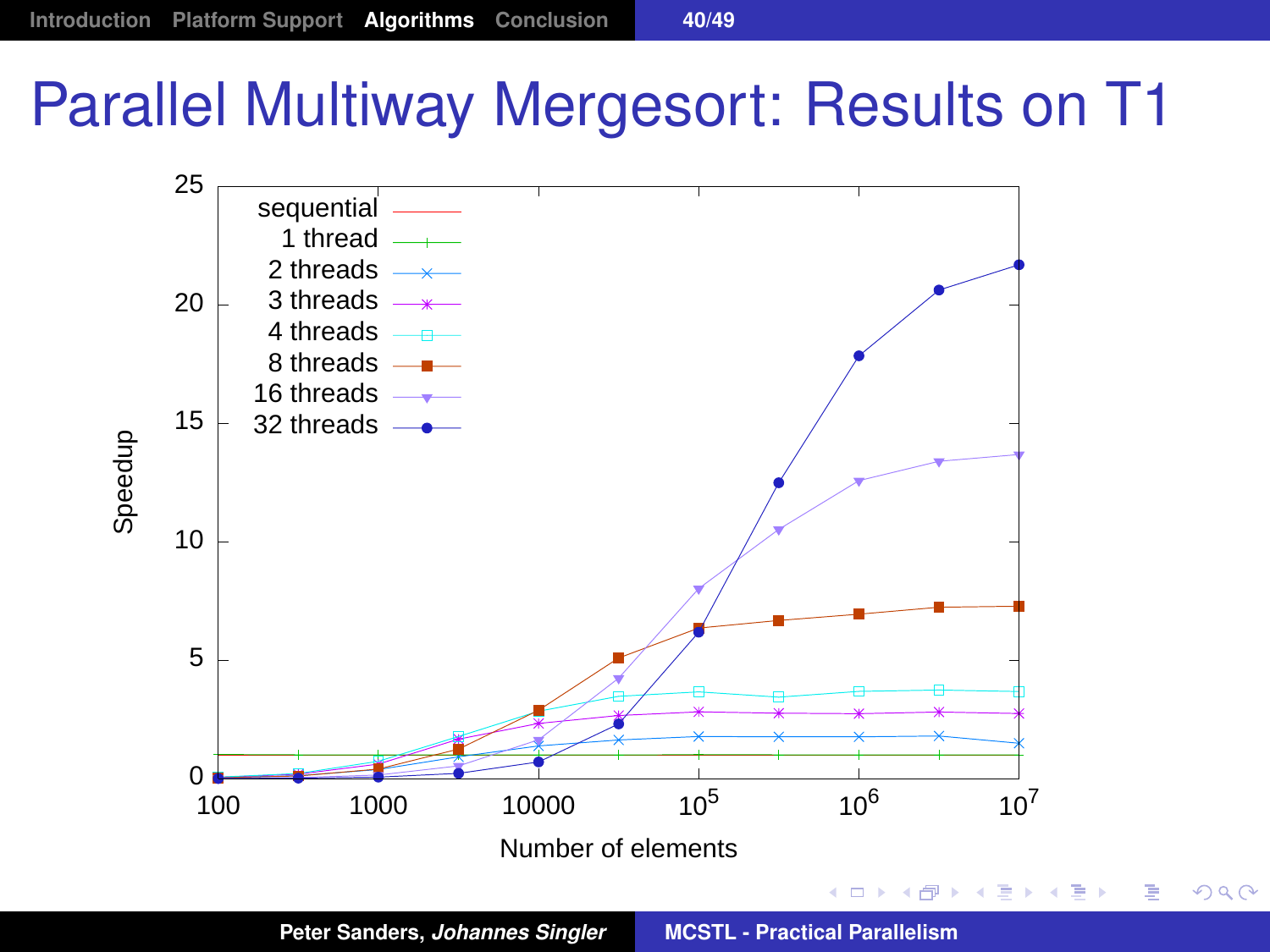Random Permutation (random shuffle) Standard Sequential Algorithm (e. g. STL) **for**  $0 \le i \le n$  swap  $\left(\frac{a[i]}{n}, \frac{a[\text{rand}(i+1, n-1)]}{n}\right)$ Cache-efficient (parallel) algorithm

- 1. distribute randomly to (local) buckets
- 1b. (copy local buckets to global buckets)
	- 2. permute buckets



 $299$ 

化重复化重复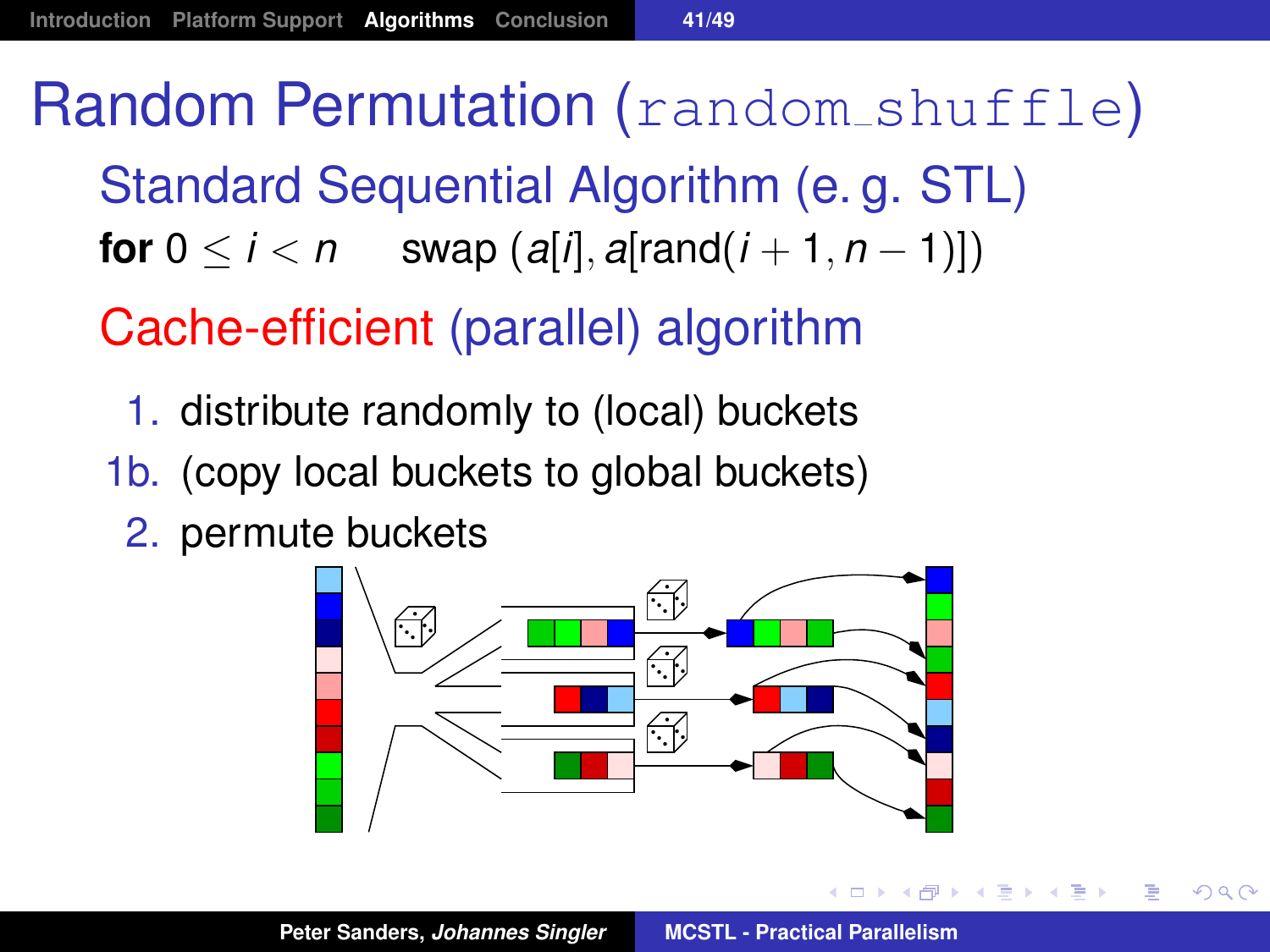## Random Permutation (random shuffle)

- If time complexity  $O(\frac{n}{p}+p)$ , global communication volume *n*
- $\triangleright$  cache efficiency very important (factor 2)



 $299$ 

Cache-aware random shuffling of integers on 4-way Opteron

**Peter Sanders,** *Johannes Singler* **[MCSTL - Practical Parallelism](#page-0-0)**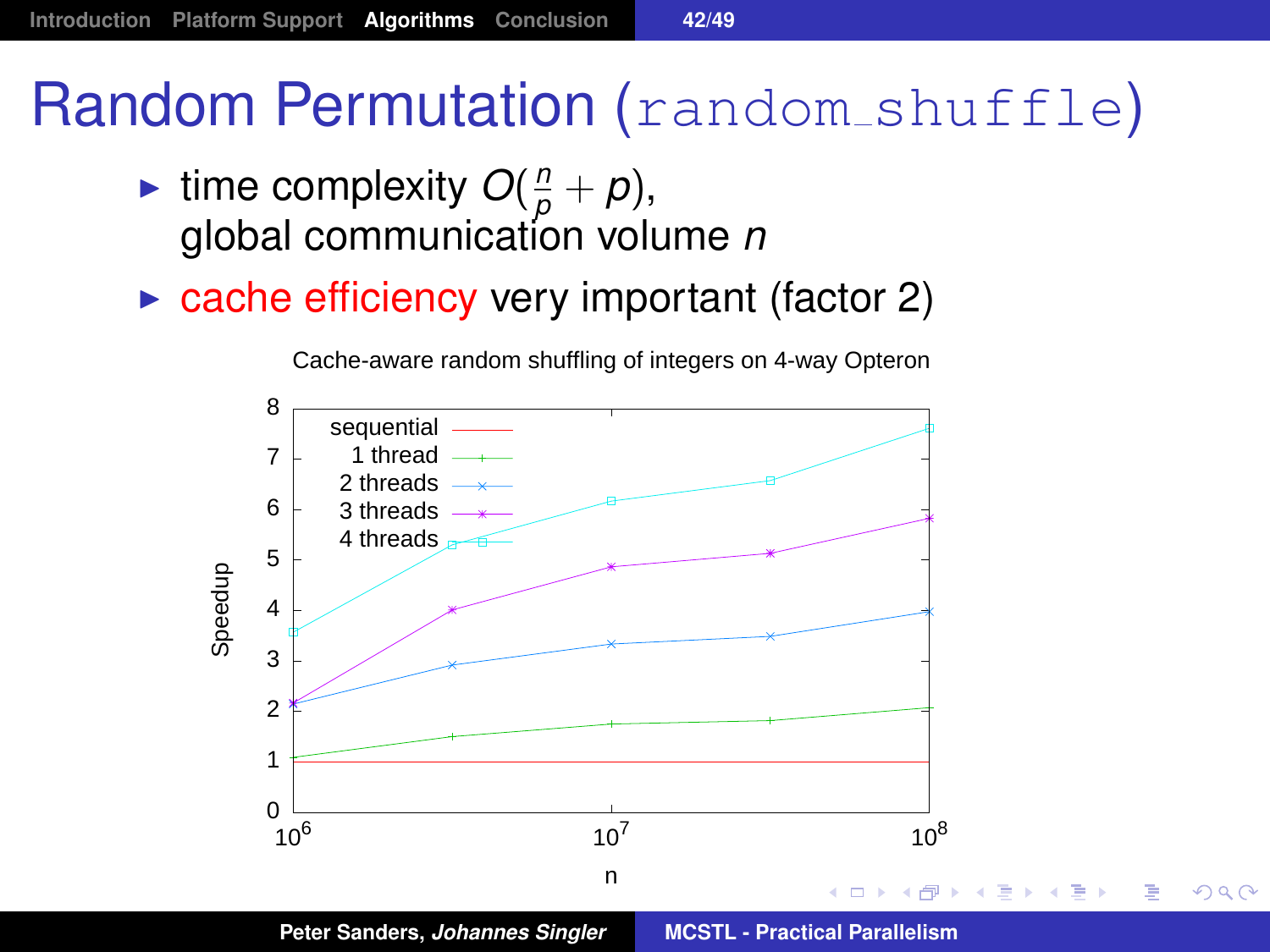# Embarrassingly Parallel Computation

- $\blacktriangleright$  semantics
	- $\triangleright$  process a set of elements completely independently
	- $\triangleright$  atomic units called jobs, running time unknown
- $\blacktriangleright$  parallelization
	- $\rightarrow$  easy in principle (uniform workload)  $\rightsquigarrow$  static load-balancing
	- $\triangleright$  interesting for non-uniform workload  $\rightsquigarrow$  dynamic load-balancing
- $\blacktriangleright$  possible solutions
	- $\triangleright$  equal splitting: perfect for uniform workload
	- $\triangleright$  master-worker: possibly considerable overhead (communication in each step)
	- $\blacktriangleright$  dynamic load-balancing: more general problem, see upcoming lectures

▶ 제품 > 제품 > 이름이 90 Q Q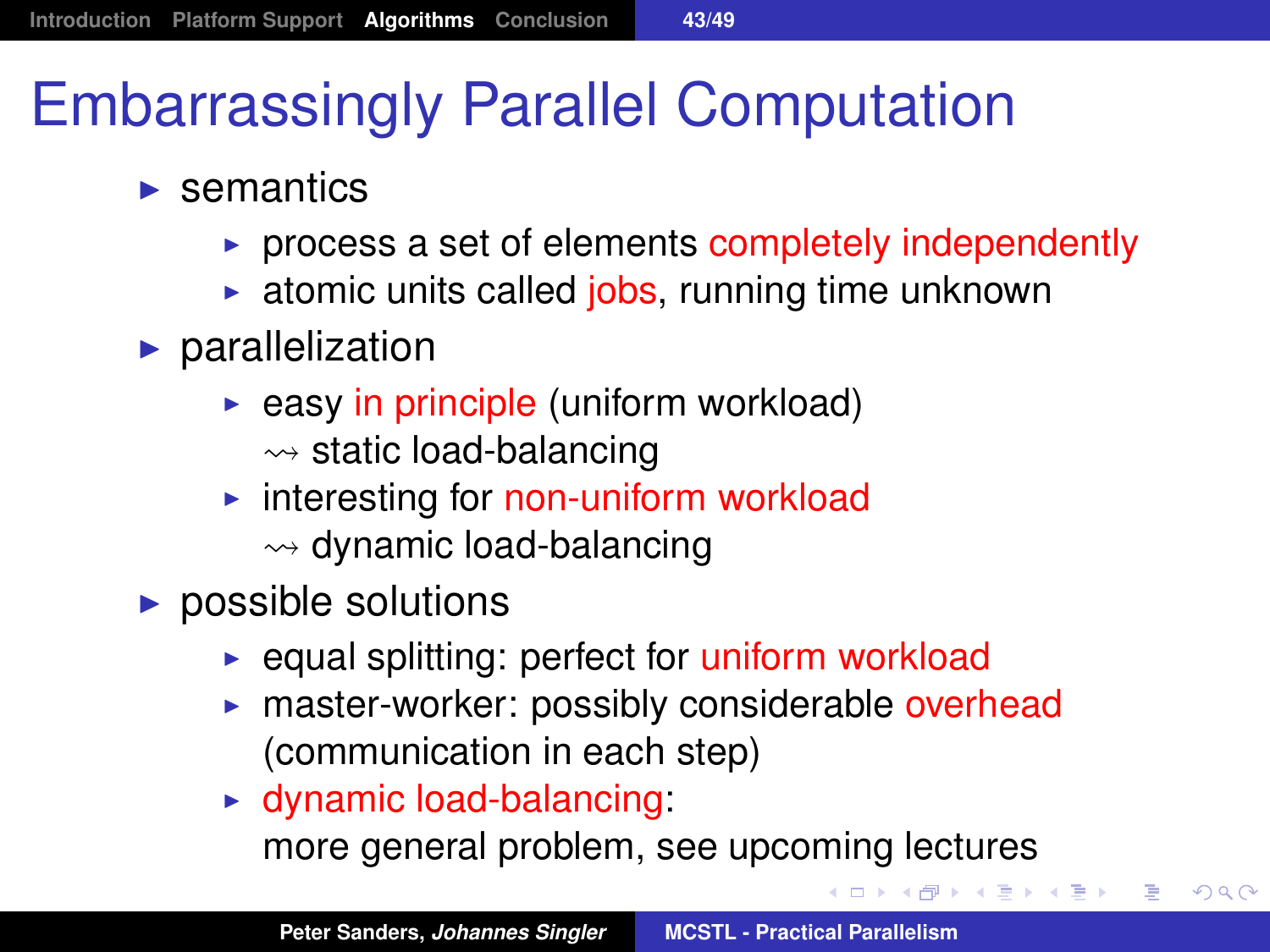## **Outline**

**[Introduction](#page-2-0)** 

[Platform Support](#page-17-0)

[Algorithms](#page-23-0)

[Conclusion](#page-56-0)

イロメ イ部メ イヨメ イヨメー

<span id="page-56-0"></span>重。  $298$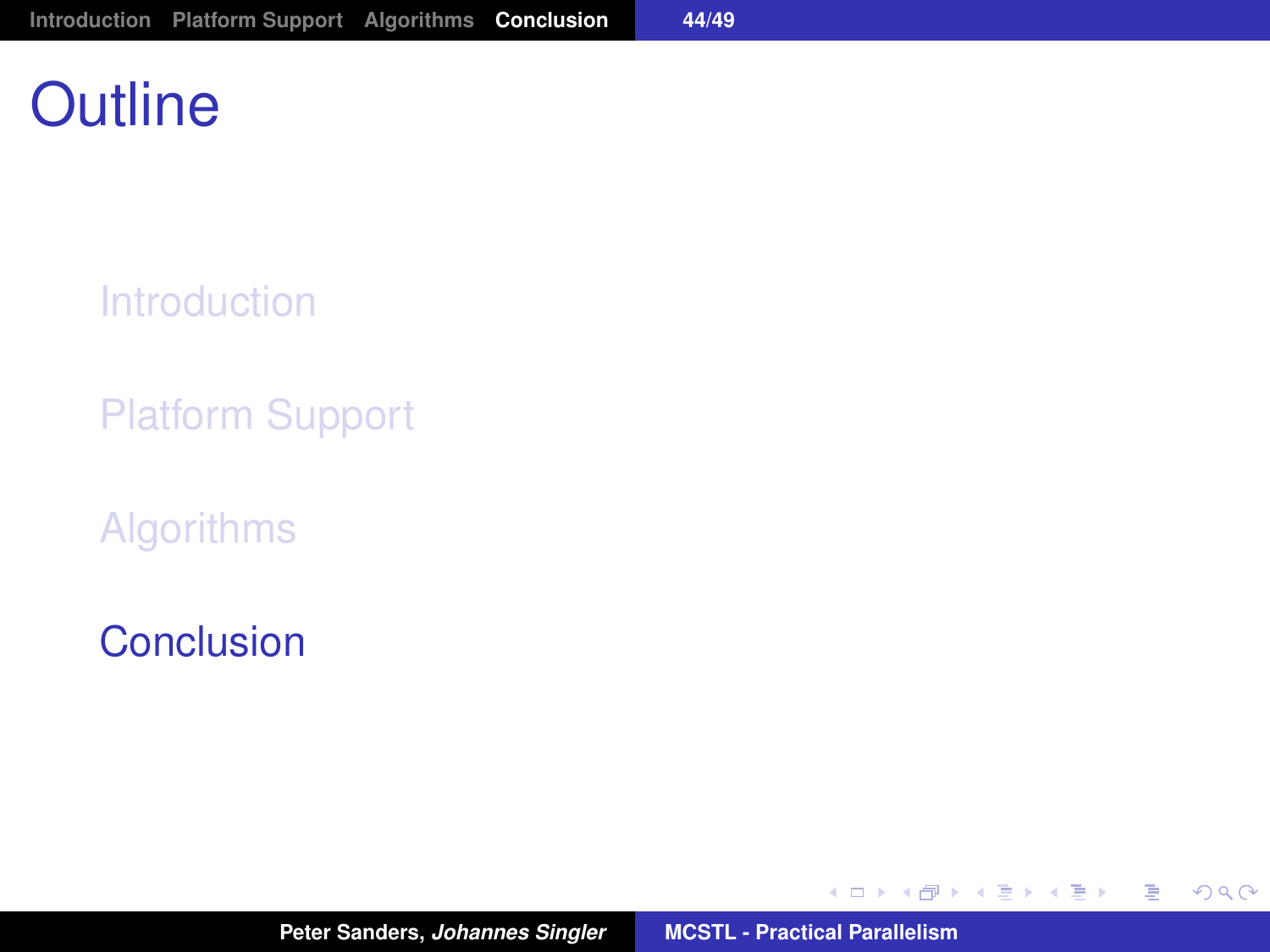## Conclusion

- $\triangleright$  MCSTL provides a very easy way to incorporate parallelism into programs on an algorithmic level
- $\triangleright$  performance is excellent for large inputs
- basic algorithms known but detailed design and performance engineering nontrivial
- $\triangleright$  successfully integrated into STXXL (external memory)
- $\triangleright$  integrated into GCC 4.3 (parallel mode)

(御) (唐) (唐))

重

 $QQ$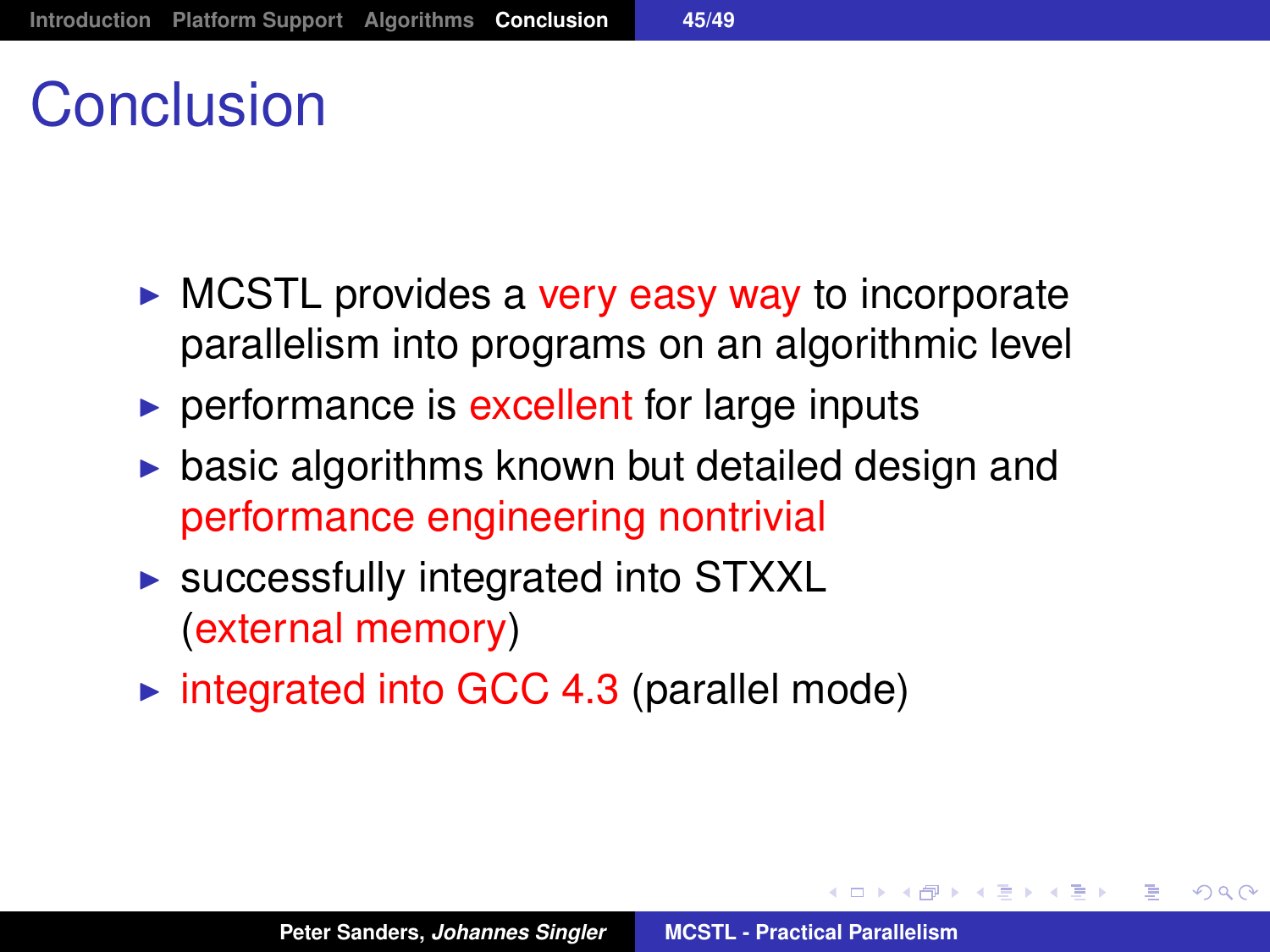## Code Sample

```
#include <algorithm>
int a[10000000];
int main() {
 std::sort(a, a+10000000);
}
```
g++-4.3.0 -D GLIBCXX PARALLEL -fopenmp sort.cpp

K ロ ▶ K 御 ▶ K 重 ▶ K 重 ▶ 三重 → 約 Q @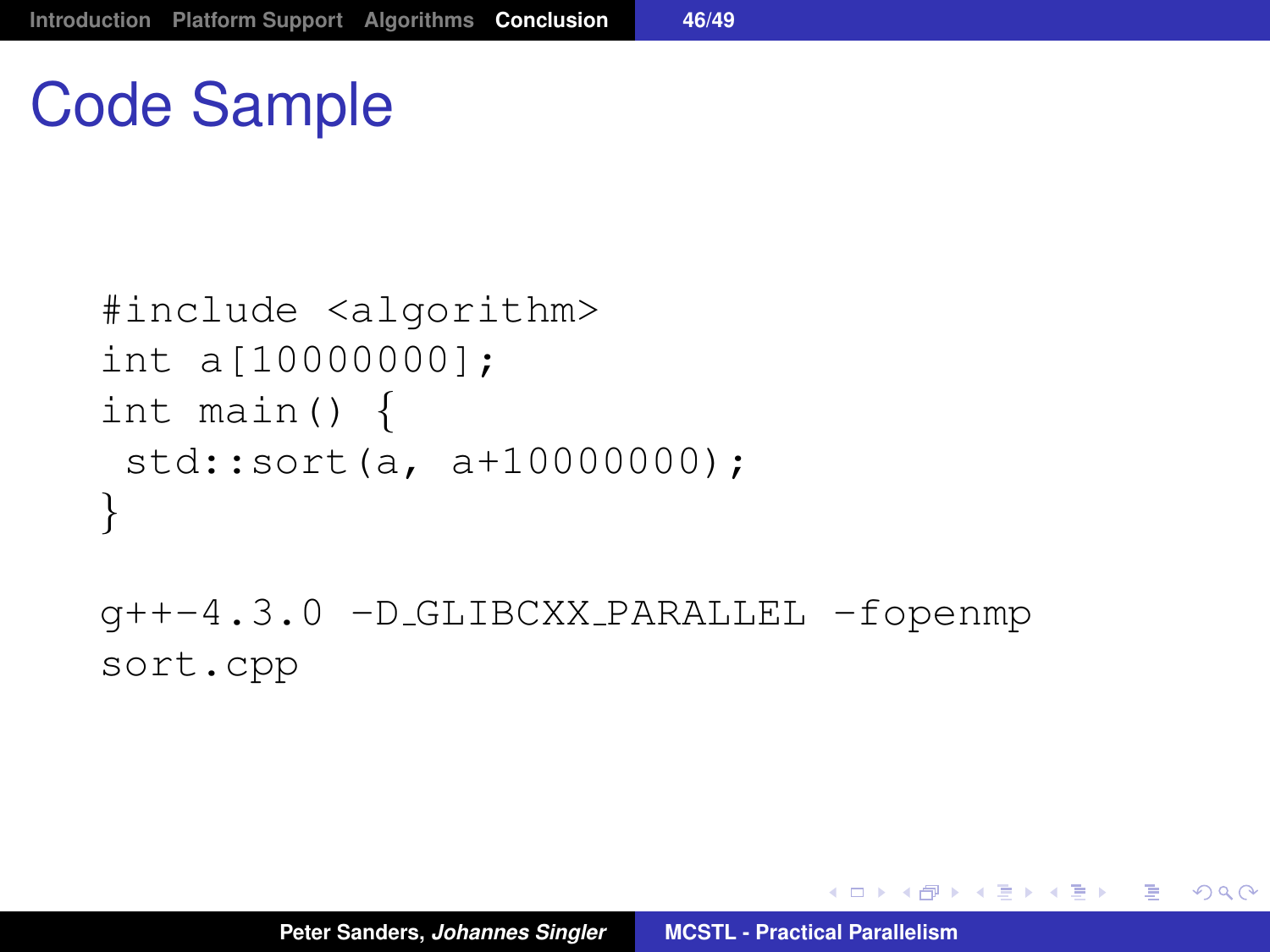## Future Work

- $\triangleright$  complete STL functionality
- $\triangleright$  better automatic algorithm and parameter selection
- $\triangleright$  machine model adequate for design and analysis of multithreaded algorithms
- $\blacktriangleright$  beyond STL

→ 重き → 重き →

重

 $2Q$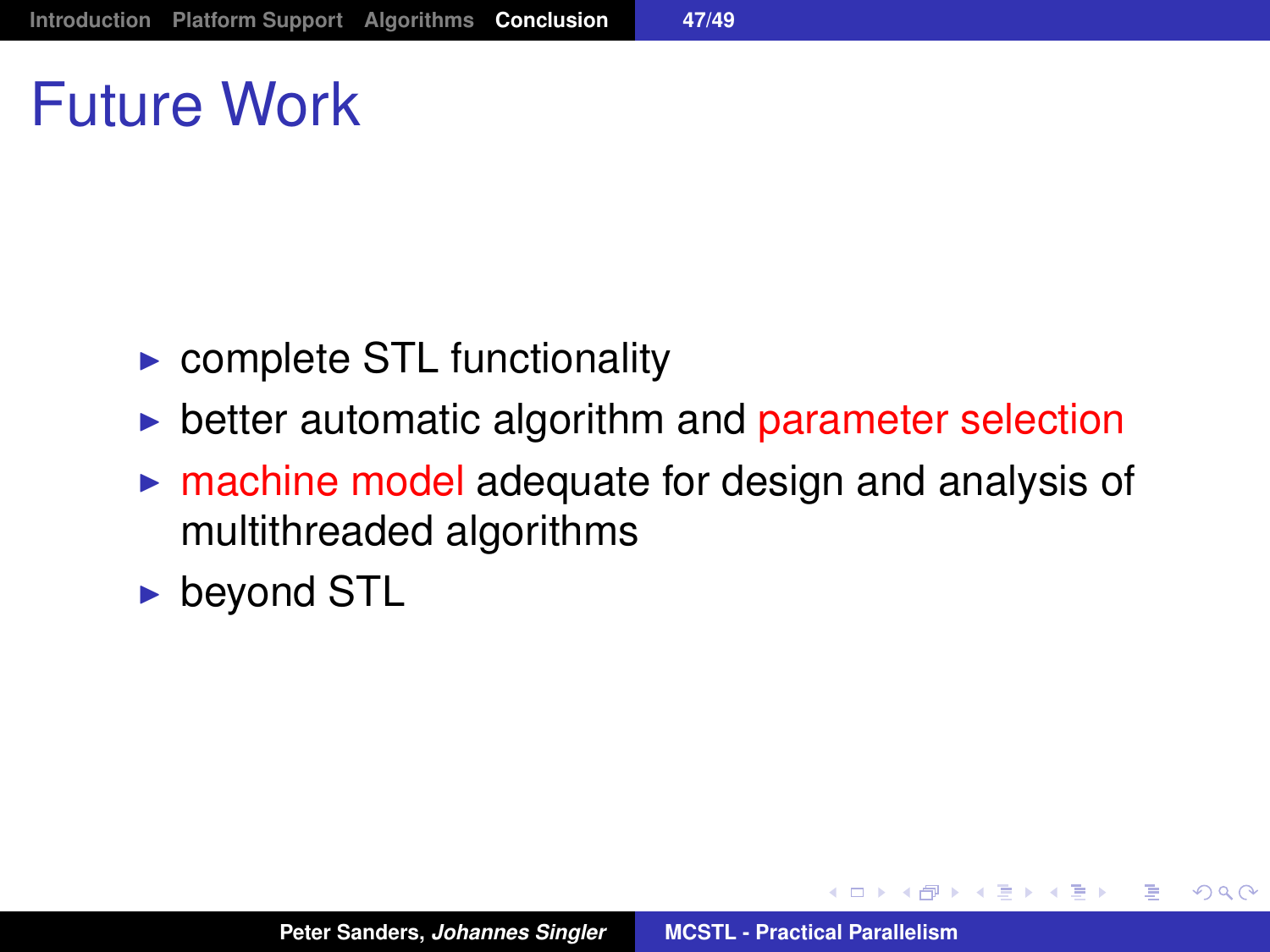# Algorithms & DS to be Implemented

#### $\triangleright$  priority queues

- $\triangleright$  some embarrassingly parallel functions (e. g. valarray)
- $\triangleright$  memory transfer operations (reverse, copy)?

◆ 御 \* \* 唐 \* \* 唐 \* …

造っ  $2Q$